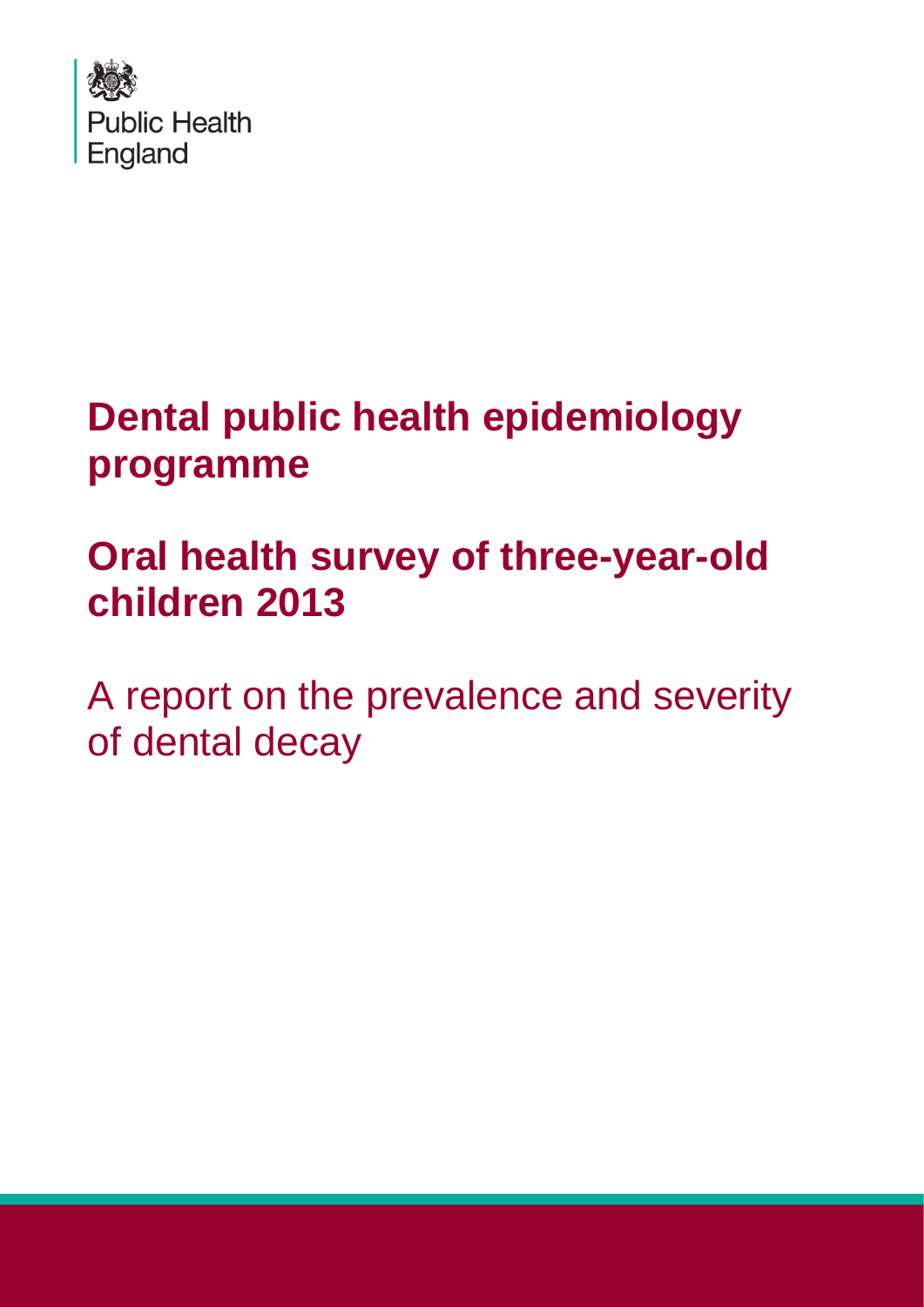# About Public Health England

Public Health England exists to protect and improve the nation's health and wellbeing, and reduce health inequalities. It does this through advocacy, partnerships, world-class science, knowledge and intelligence, and the delivery of specialist public health services. PHE is an operationally autonomous executive agency of the Department of Health.

Public Health England 133-155 Waterloo Road Wellington House London SE1 8UG Tel: 020 7654 8000 [www.gov.uk/phe](http://www.gov.uk/phe) Twitter: @PHE\_uk Facebook: [www.facebook.com/PublicHealthEngland](http://www.facebook.com/PublicHealthEngland)

For queries relating to this document, please contact: [Nick.Kendall@PHE.gov.uk](mailto:Nick.Kendall@PHE.gov.uk)

#### © Crown Copyright 2014

You may re-use this information (excluding logos) free of charge in any format or medium, under the terms of the Open Government Licence v2.0. To view this licence, visit OGL or email psi@nationalarchives.gsi.gov.uk. Where we have identified any third party copyright information you will need to obtain permission from the copyright holders concerned.

Published September 2014 PHE publications gateway number: 2014302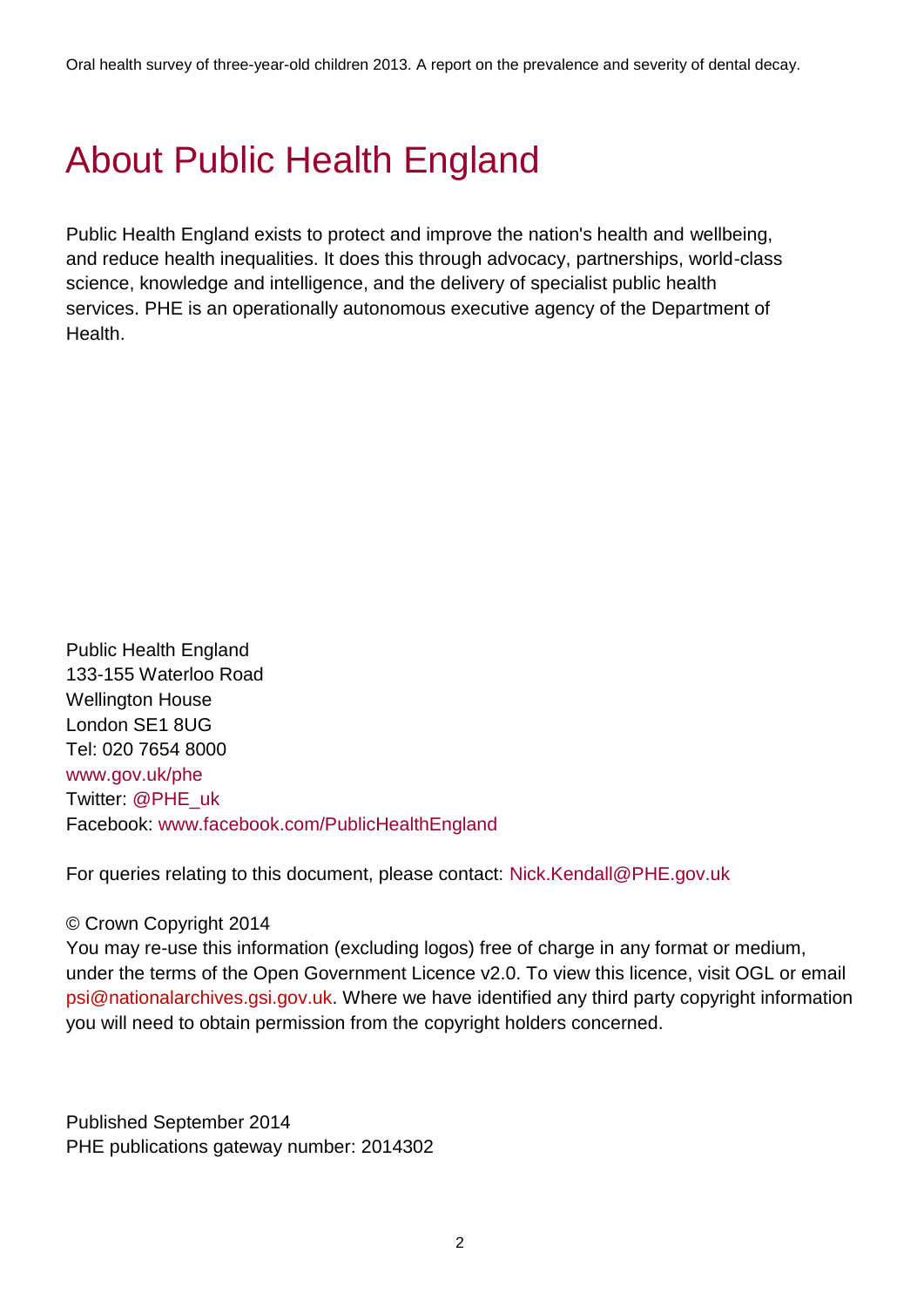Oral health survey of three-year-old children 2013. A report on the prevalence and severity of dental decay.

# **Contents**

| About Public Health England                                             | 2  |
|-------------------------------------------------------------------------|----|
| Contents                                                                | 3  |
| <b>Executive summary</b>                                                | 4  |
| Introduction                                                            | 5  |
| Section 1 Methodology                                                   | 6  |
| <b>Section 2 Results</b>                                                | 7  |
| Participation in the survey                                             | 7  |
| Prevalence of dental decay at age three                                 | 11 |
| Severity of dental decay at age three                                   | 11 |
| Correlation of decay prevalence and severity with deprivation           | 12 |
| Severity of decay among children with caries experience at age three    | 14 |
| Prevalence of extraction experience at age three                        | 15 |
| Prevalence of early childhood caries                                    | 16 |
| Children with sepsis at the time of the examination                     | 17 |
| Comparisons with survey results of five-year-old children               | 17 |
| Section 3 Implications of results                                       | 18 |
| Variation and inequality                                                | 18 |
| Changes in levels of decay between the ages of three and five-years-old | 19 |
| Putting this information to use                                         | 19 |
| <b>Section 4 References</b>                                             | 20 |
| Section 5 Supplementary tables                                          |    |
| Appendix 1 Summary results by upper-tier local authority                | 22 |
| Appendix 2 Summary results by lower-tier local authority                | 27 |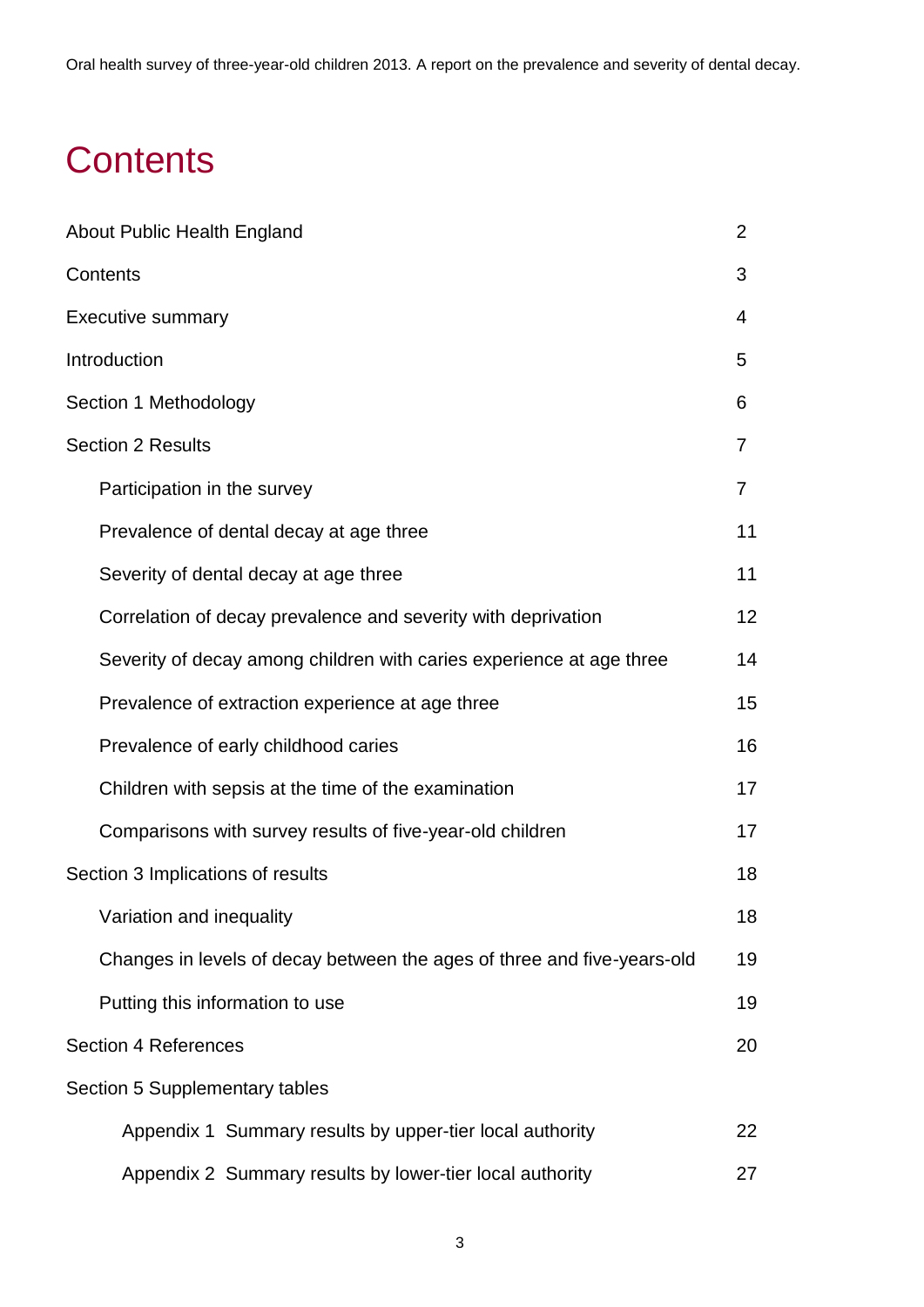# Executive summary

 $\overline{a}$ 

This report presents summarised results from the Public Health England (PHE) dental public health epidemiology programme (DPHEP) survey of three-year-old children, 2013. <sup>i</sup> Estimates for disease prevalence and severity are reported at national, regional, PHE centre and upper and lower-tier local authority level. Data provides key information to identify suitable life stages for targeting activities to address the dental indicator (tooth decay in children aged five) included in the public health outcomes framework (PHOF).

No national survey has previously been undertaken for this age group.

Overall, of the three-year-old children in England whose parents gave consent for their participation in this survey 12% had experienced dental decay. On average, these children had 3.08 teeth that were decayed, missing or filled (at age three most children have all 20 primary teeth). The average number of decayed, missing or filled teeth (d3mft) in the whole sample (including the 88% who were decay free) was 0.36.

At the government regional level, the results revealed wide variation in the prevalence and severity of dental decay but the trend did not match that of five year olds where the areas with poorer oral health tended to be in the north. The four regions with highest severity were East Midlands, North West, London and Yorkshire and the Humber. At lower-tier local authority level there was also wide variation with the highest prevalence of caries experience affecting 34% of children in Leicester and below 2% in many other areas. Severity ranged from below 0.1 d<sub>3</sub>mft in 27 lower tier local authorities to greater than 1.0 d3mft in four local authorities. Further analysis is required to investigate associations with a range of factors that could be impacting on these estimates.

Summary results can be found in appendix 1 and appendix 2 of this report. Full tables of results are available at [www.nwph.net/dentalhealth](http://www.nwph.net/dentalhealth/)

Local authorities are now responsible for improving health and reducing inequalities, including oral health.<sup>1</sup> This report provides baseline and benchmarking data that can be used in joint strategic needs assessments and to plan and commission oral health improvement interventions. PHE produced 'Local authorities improving oral health: commissioning better oral health for children and young people: an evidence-informed toolkit for local authorities' in June 2014, <sup>2</sup> which provides guidance regarding commissioning evidence-informed oral health improvement interventions.

<sup>&</sup>lt;sup>i</sup> Survey data were collected during the 2012-13 school year but are referred to here as 2013. The North West region data were collected during the 2010-11 school year but amalgamated with the data from the rest of England.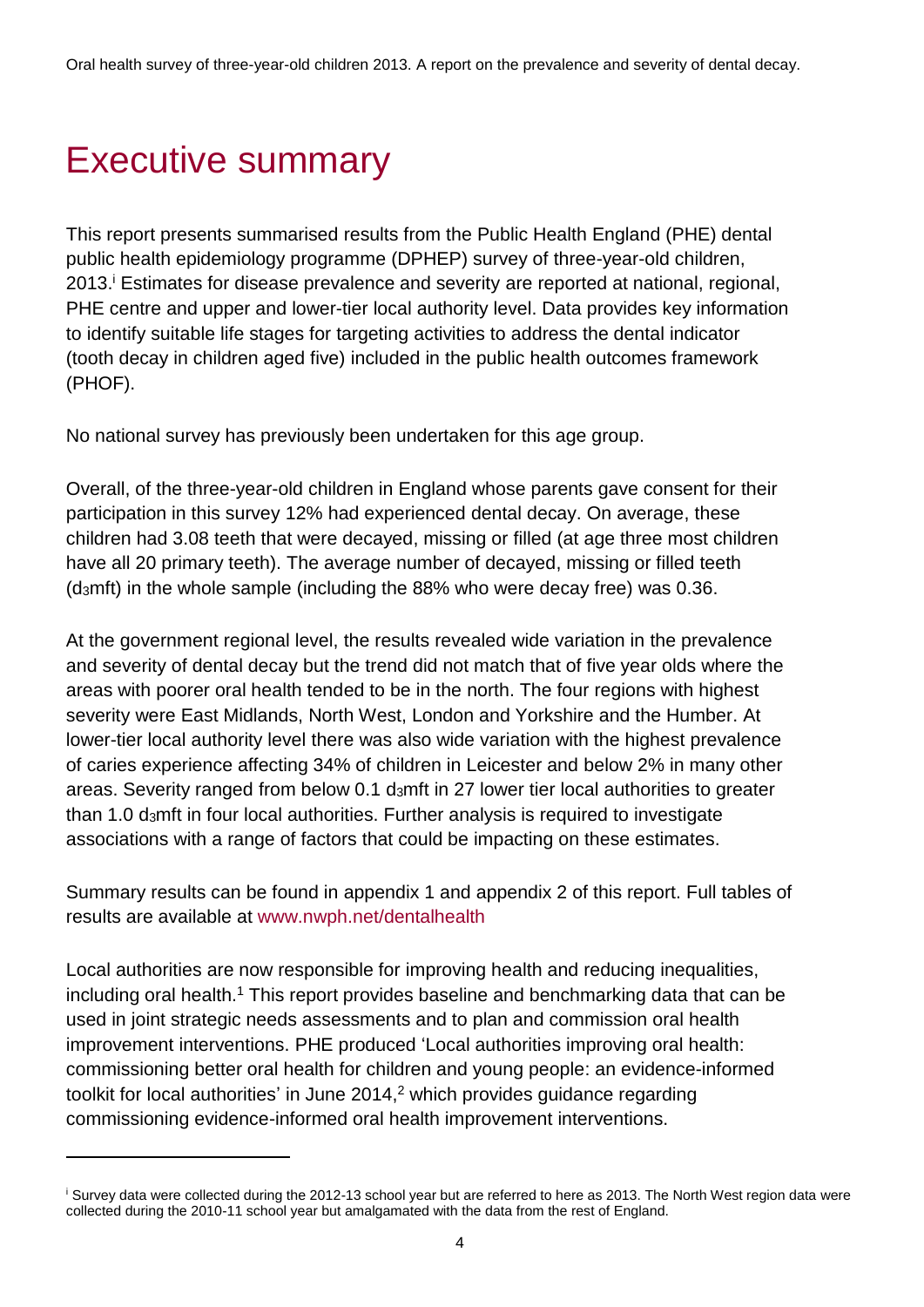# Introduction

This report presents summarised results of the oral health of three-year-old children surveyed in the school year 2012-13. This is the first national dental survey of this age group in England.

Since 1985 standardised and coordinated surveys of child dental health have been conducted across the UK which have provided robust, comparable information for use at local, regional and national levels. In England these surveys are now part of the Public Health England (PHE dental public health epidemiology programme, supported by the dental public health epidemiology team (DPHET) and the knowledge and intelligence team North West (KIT NW). The surveys follow UK wide standards set down by the British Association for the Study of Community Dentistry (BASCD). This survey took place during the reorganisation of the NHS and fieldwork teams were commissioned by primary care trusts (PCTs) to undertake the fieldwork according to a national protocol. From 1 April 2013 the responsibility for commissioning dental public health functions transferred to local authorities<sup>1</sup> as set out in Statutory Instrument 3094 (2012).<sup>3</sup>

Information produced from nationally coordinated surveys of child dental health is used by commissioners when conducting oral health needs assessments at a local level and forms an important component of the commissioning cycle when planning and evaluating local services and health improvement interventions.

The survey reported here provides information on the prevalence and severity of dental decay (caries) in three-year-old children attending nurseries, both private and state funded, nursery classes attached to schools and playgroups. It has not been possible to include children who do not attend such sites and the possibility for bias from this is acknowledged but cannot be measured. The survey also provides relevant information relating to the dental indicator (tooth decay in children aged five) in the public health outcomes framework (PHOF).<sup>4</sup>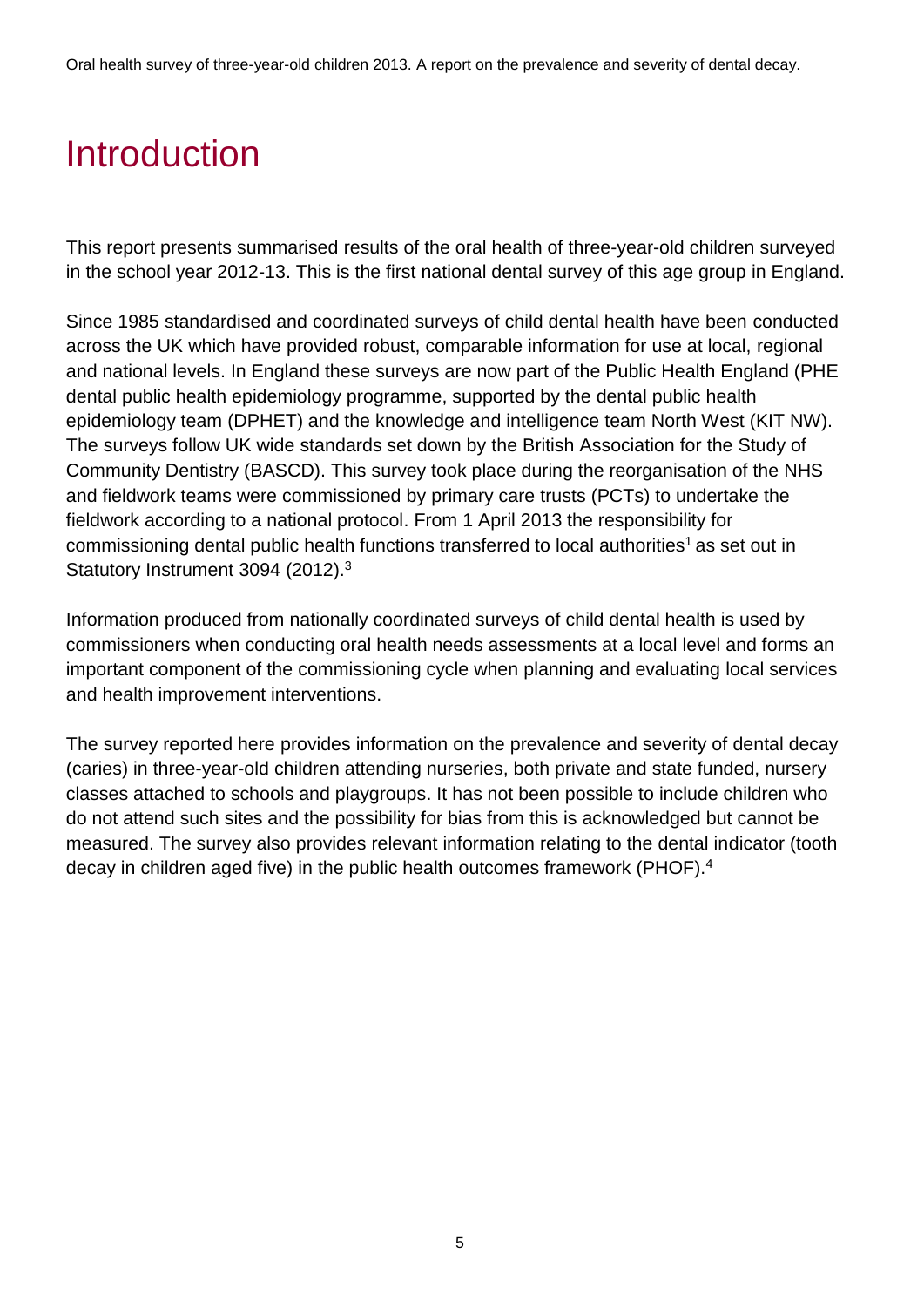# Section 1. Methodology

The survey was undertaken during the 2012-13 school year. The sampling frame was children attending state or privately funded nurseries, nursery classes attached to schools and playgroups who were aged three years at the time of the survey. Sampling took into account the varying levels of provision of each of these in each local authority.

Data was collected by trained and calibrated examiners employed by NHS Trusts providing community dental services. The training and calibration of examiners was carried out using the methodology described by Pine et al.<sup>5</sup> BASCD criteria for clinical examination described by Pitts at al<sup>6</sup> were employed. This involves visual-only examination for missing teeth (mt), filled teeth (ft) and teeth with obvious dentinal decay (d<sub>3</sub>t). The subscript 3 indicates this level of detection, which is widely accepted in the literature, acknowledging that it provides an underestimate of the true prevalence and severity of disease. The presence and absence of plaque and oral sepsis were also recorded.

An adjustment was made to allow accurate calculation of severity and prevalence for this younger age group, for whom it cannot be assumed that missing incisors had been naturally shed (exfoliated), as is the case for five-year-olds. Where such teeth were missing, most would have been extracted because of caries, so it is important to include these teeth when calculating severity and prevalence. Examiners were therefore required to record missing incisors in two ways – one which recorded the most likely true fate of missing incisors and a second which aligned with the convention applied for examining five-year-olds and therefore made for fairer comparison with the older age group.

The survey was conducted according to a standard protocol which gave details of the sampling methodology based on that described by Pine et al.<sup>7</sup> The primary sampling unit was local authorities. Random samples were drawn for each local authority in England using a method that ensured the sample mirrored the proportions of children attending each type of childcare institution within each local authority.

The protocol also required that positive consent was obtained before the survey from the child's parent or from someone with the competence to give consent on behalf of the child. Requests for consent for sampled children were sent to parents and followed by a second request where no response was made to the first.

Data was collected using the 'Dental SurveyPlus 2' computer program. Electronic files of the raw, anonymised data were sent from fieldwork teams to regional coordinators and on to the PHE DPHET via a secure web portal. Data cleaning, quality checks and initial analyses were undertaken before the data was linked via the child's home postcode to look-up tables for geographic allocation and for scores from the index of multiple deprivation 2010 (IMD 2010).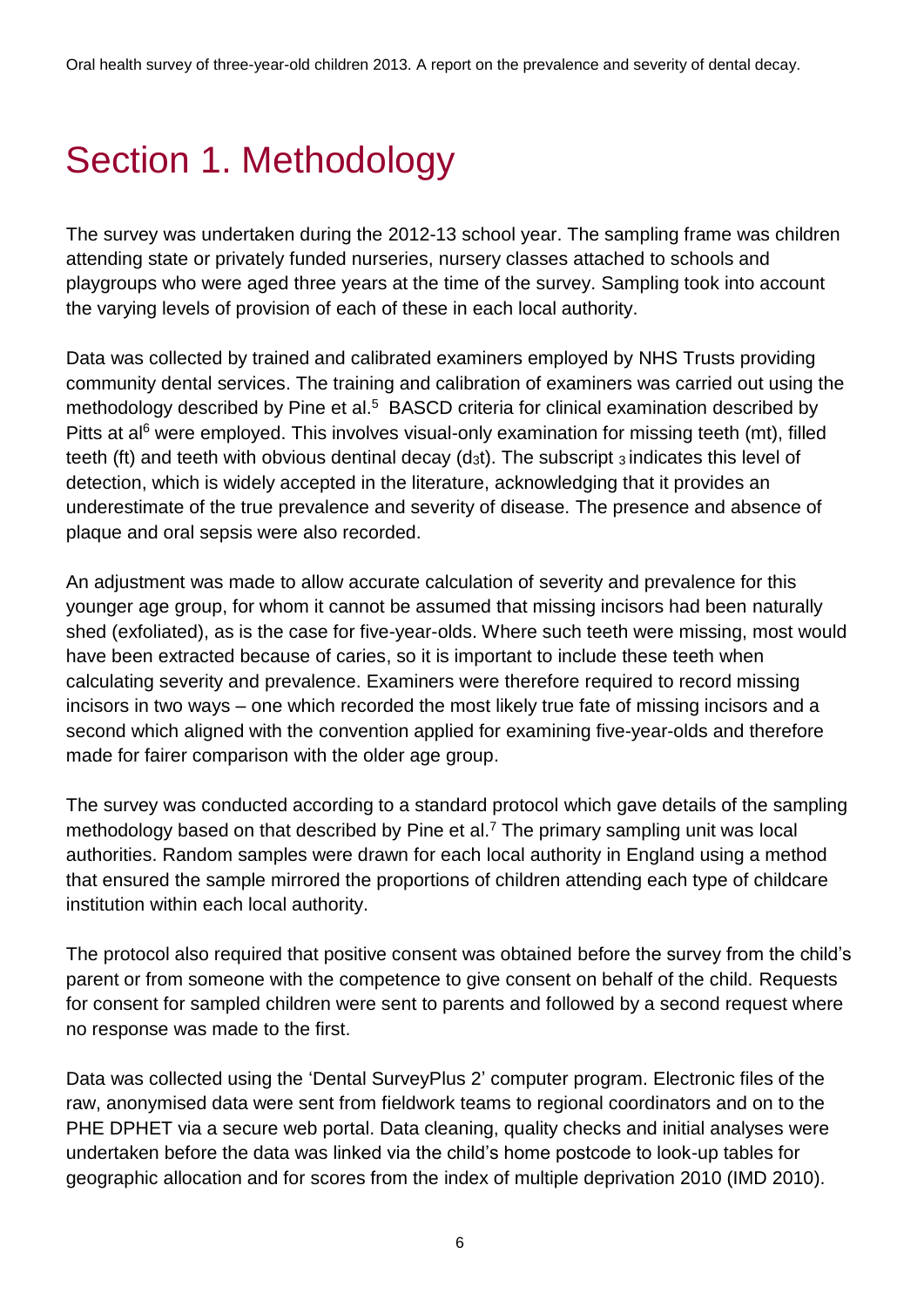The DPHET and the KIT NW worked jointly on the analyses, result collation, report compilation and quality assurance.

Population weighting<sup>ii</sup> was used to calculate estimates of a range of measures of oral health for each local authority. The postcode of residence for each record was used to assign a deprivation score which has been adjusted for the 2011<sup>8</sup> census. These were then used to allow weighting of the sample data to more closely match the actual distribution of deprivation quintiles<sup>iii</sup> in the source population.

Confidence limits were calculated and are presented as errors bars on charts in this report and in the tables available from [www.nwph.net/dentalhealth.](http://www.nwph.net/dentalhealth) The 95% confidence limits are the lower and upper levels of a range of values, around the estimate, within which we can say we are 95% confident that the true value lies. Larger sample sizes result in smaller confidence interval ranges, thus values are more likely to be true. When comparing results, if the lower and upper confidence intervals of sample estimates do not overlap, then it can be assumed there is a significant difference between the estimates.

# Section 2. Results

Headline results are presented here along with an indication of the range of results and some high-level illustrations. Full tables and charts of results at lower and upper-tier local authorities, PHE centre, regional and national levels are available at [www.nwph.net/dentalhealth](http://www.nwph.net/dentalhealth)

Reports with further analyses and interactive maps will be made available in due course from the same site.

### Participation in the survey

 $\overline{a}$ 

In total, 145 upper-tier local authorities out of 152 took part in the survey providing reliable estimates for 288 lower-tier local authorities out of 326.

Simple non-response to the request for consent was the most common reason for non-consent, despite two requests and childcare sites actively seeking returned forms. Only 8% of children

ii The sampling methodology used for this survey was child care site based and therefore not truly representative of the population of three-year-old children by index of multiple deprivation (IMD) quintile. Thus, the sample was treated as a stratified random sample, that is children were selected randomly from each IMD quintile, but the sampling probability varied between IMD quintiles. For this reason, IMD-weighted estimates were produced to provide more robust estimates of overall prevalence.

iii Deprivation quintiles divide populations into fifths according to the IMD, and are used to identify the range of deprived and affluent sections of the population.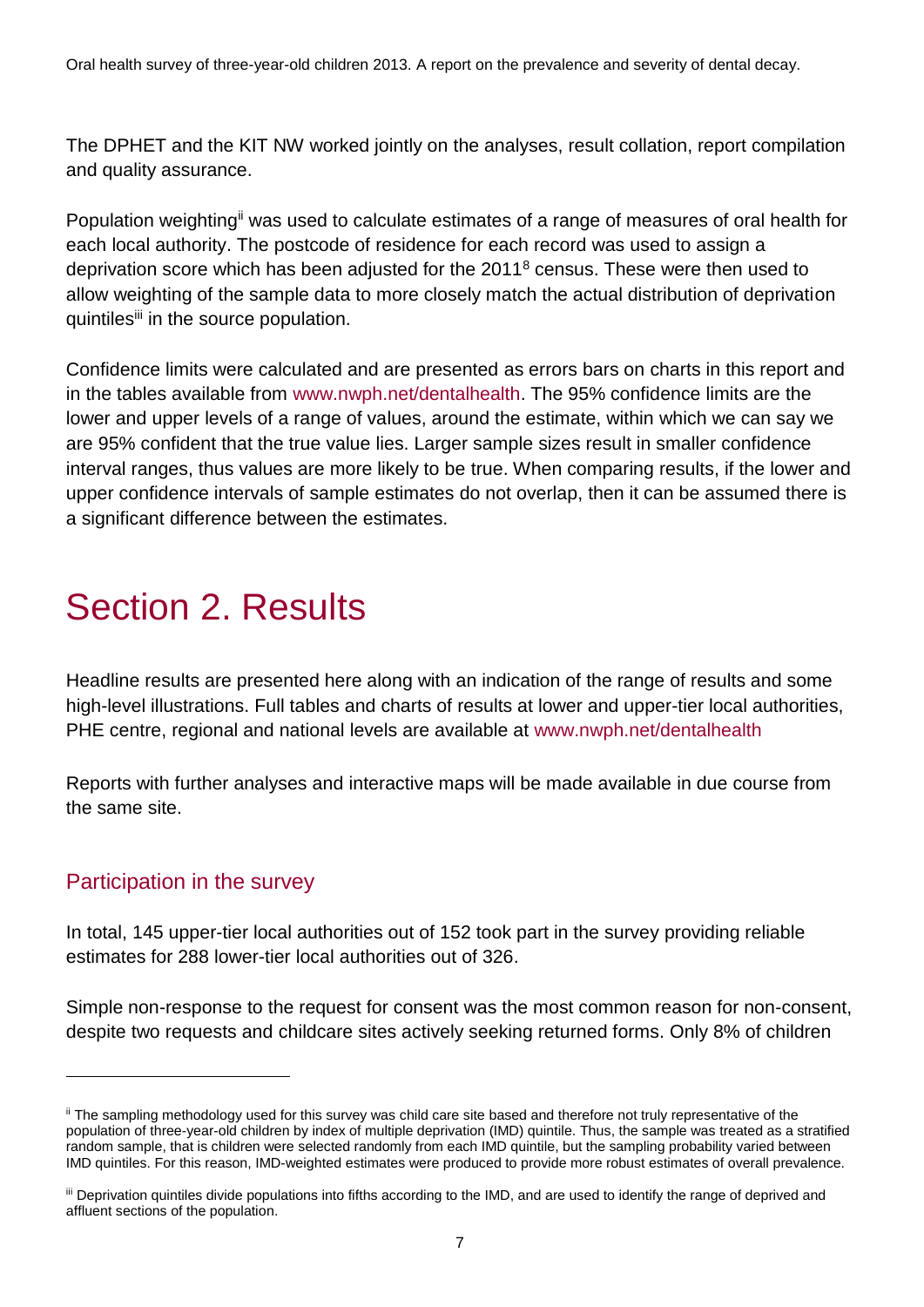Oral health survey of three-year-old children 2013. A report on the prevalence and severity of dental decay.

with consent declined to take part on the day of examination. Absenteeism accounted for a further loss of 9% of consented children.

A total of 53,640 clinical examinations were linked to geographical areas and included in the final analysis which represented 8% of the population of this age cohort and 97% of those children examined.

The proportion of children who participated in the survey varied at regional and upper and lower-tier local authority level and this probably reflects the provision of child care in different areas which impacts upon the ability to access children. Across the regions, representation varied from 5% in Yorkshire and the Humber and in London to 14% in the North West. At upper-tier local authority level coverage varied from less than 1% in West Sussex to 46% in Rutland.

#### Prevalence of dental decay at age three

In England, 12% of three-year-old children had experience of obvious dental decay (caries), having one or more teeth that were decayed to dentinal level, extracted or filled because of caries (%d<sub>3</sub>mft>0). The remaining 88% were free from visually obvious dental decay. Across the regions, estimates ranged from 8% in the East of England to 16% in the East Midlands (figures 1 and 2).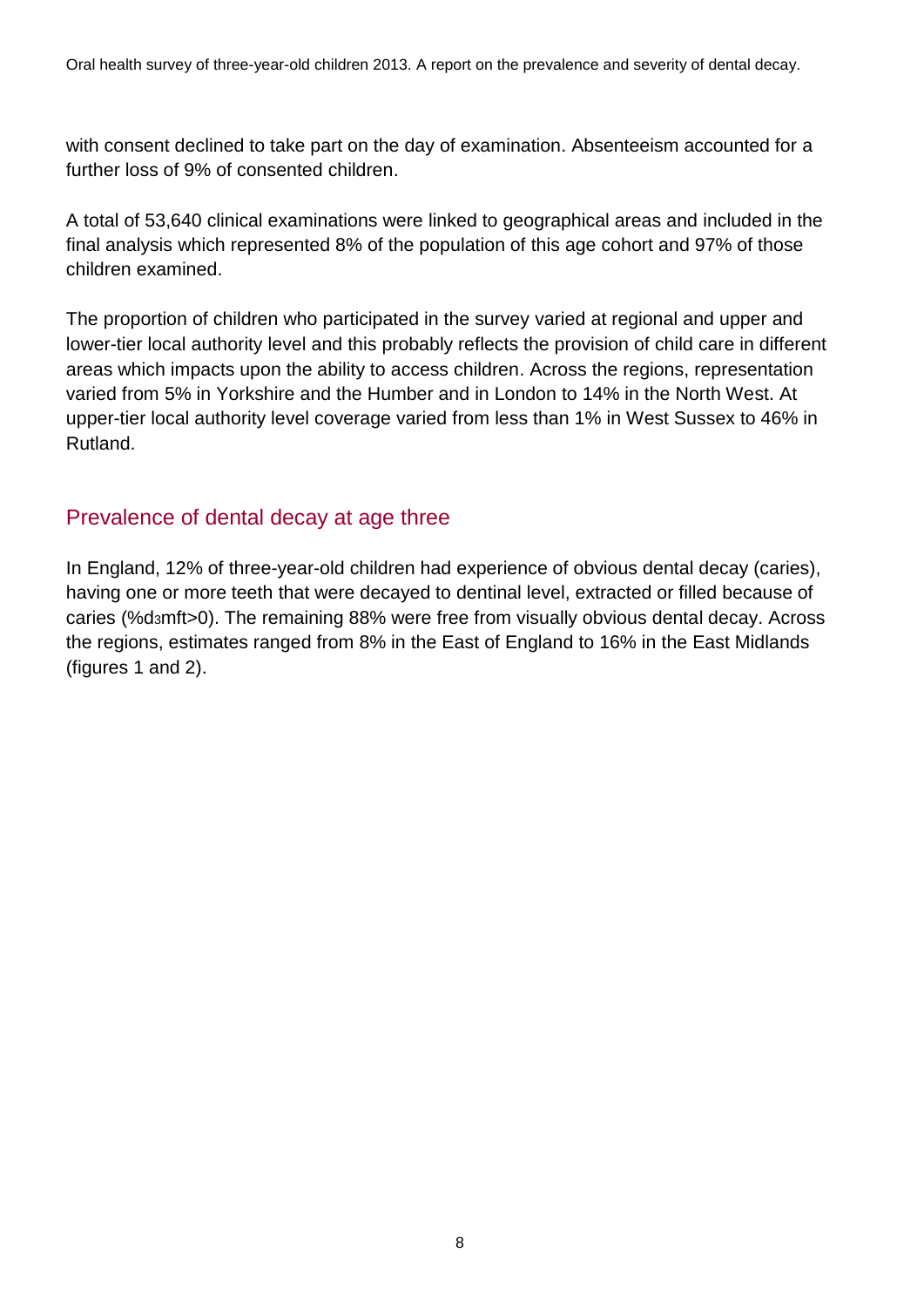#### **Figure 1: Percentage of three-year-old children with decay experience (d3mft > 0) in England by government region, 2013.**



Error bars represent 95% confidence limits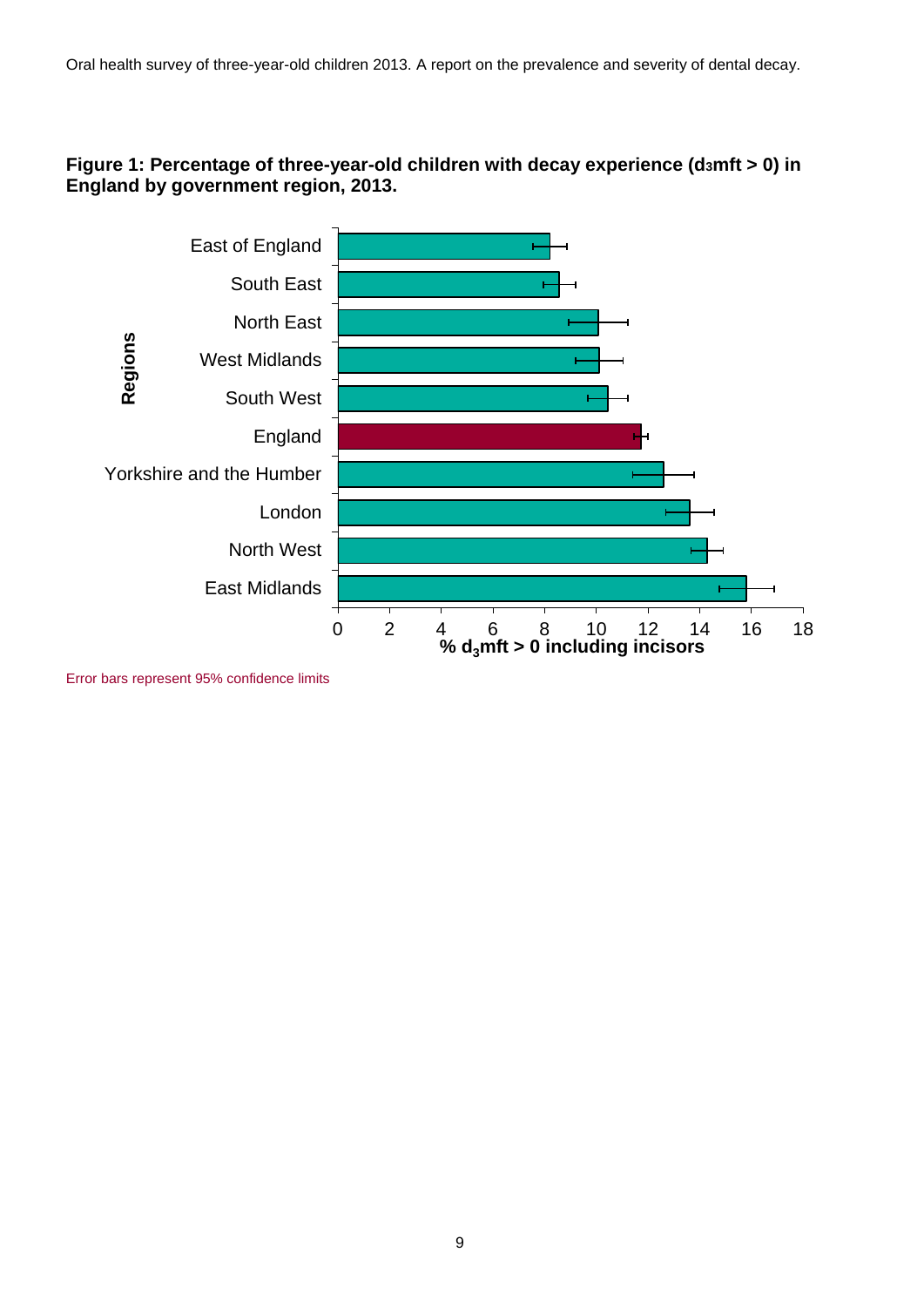**Figure 2: Percentage of three-year-old children with decay experience (d3mft > 0) in England by government region, 2013.**

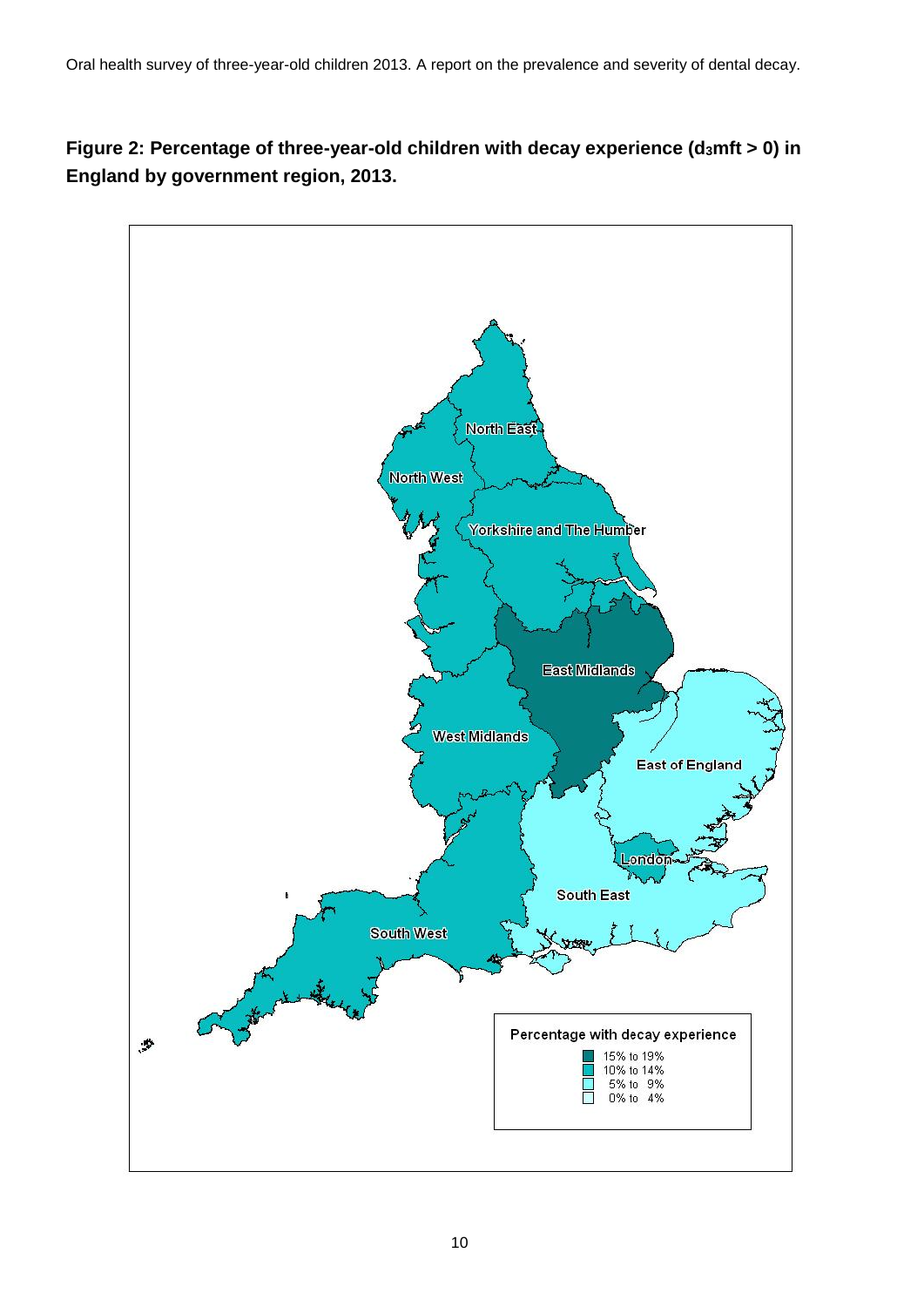At the upper-tier local authority level there were wider variations, ranging from South Gloucestershire where only 2% had experience of dentinal decay to Leicester where 34% were affected.

### Severity of dental decay at age three

In England, the average number of teeth per child affected by decay (decayed, missing or filled teeth ( $d<sub>3</sub>$ mft)) was 0.36. At the regional level this ranged from 0.24 in the East of England to 0.47 in the North West (figure 3).

The number of teeth with obvious, untreated dentinal decay (d<sub>3</sub>t) made up 89% of the d<sub>3</sub>mft index in this age group so there is little reason to look at the components of the index in more detail.

#### **Figure 3: Average number of dentinally decayed, missing (due to decay) and filled teeth (d3mft) among three-year-old children in England by government region, 2013**



#### Error bars represent 95% confidence limits

There was wide variation in mean d3mft across upper-tier local authorities, ranging from 0.03 in South Gloucestershire to 1.17 in Slough (figure 4).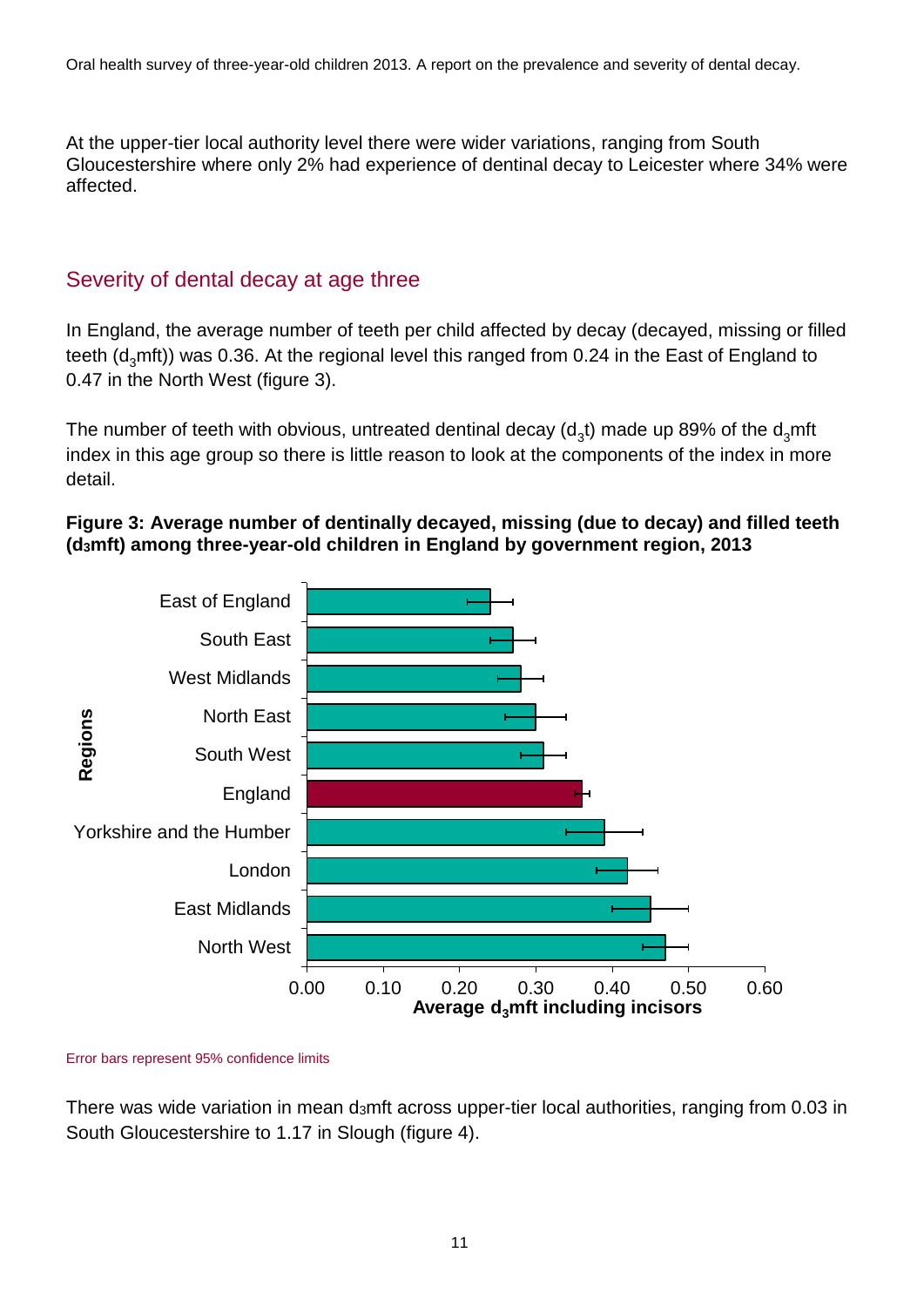#### **Figure 4: Average number of dentinally decayed, missing (due to decay) and filled teeth (d3mft) among three-year-old children in England by upper-tier local authorities, 2013**



Variation was also evident at the lower-tier local authority level and the severity of decay has some correlation with deprivation (figures 5 and 6).

### Correlation of decay prevalence and severity with deprivation

The association of high levels of decay with high levels of deprivation have been widely described. For example, in the most recent survey of five-year-olds in England, the correlation was shown to be good, with 44% of the variation in decay levels in local authorities being explained by differences in deprivation.<sup>9</sup> Deprivation is measured using the index of multiple deprivation.<sup>8</sup> A similar analysis using the current survey data shows a far weaker association with greater scatter and only 19% of the prevalence and 25% of the severity being explained by deprivation (figures 5 and 6).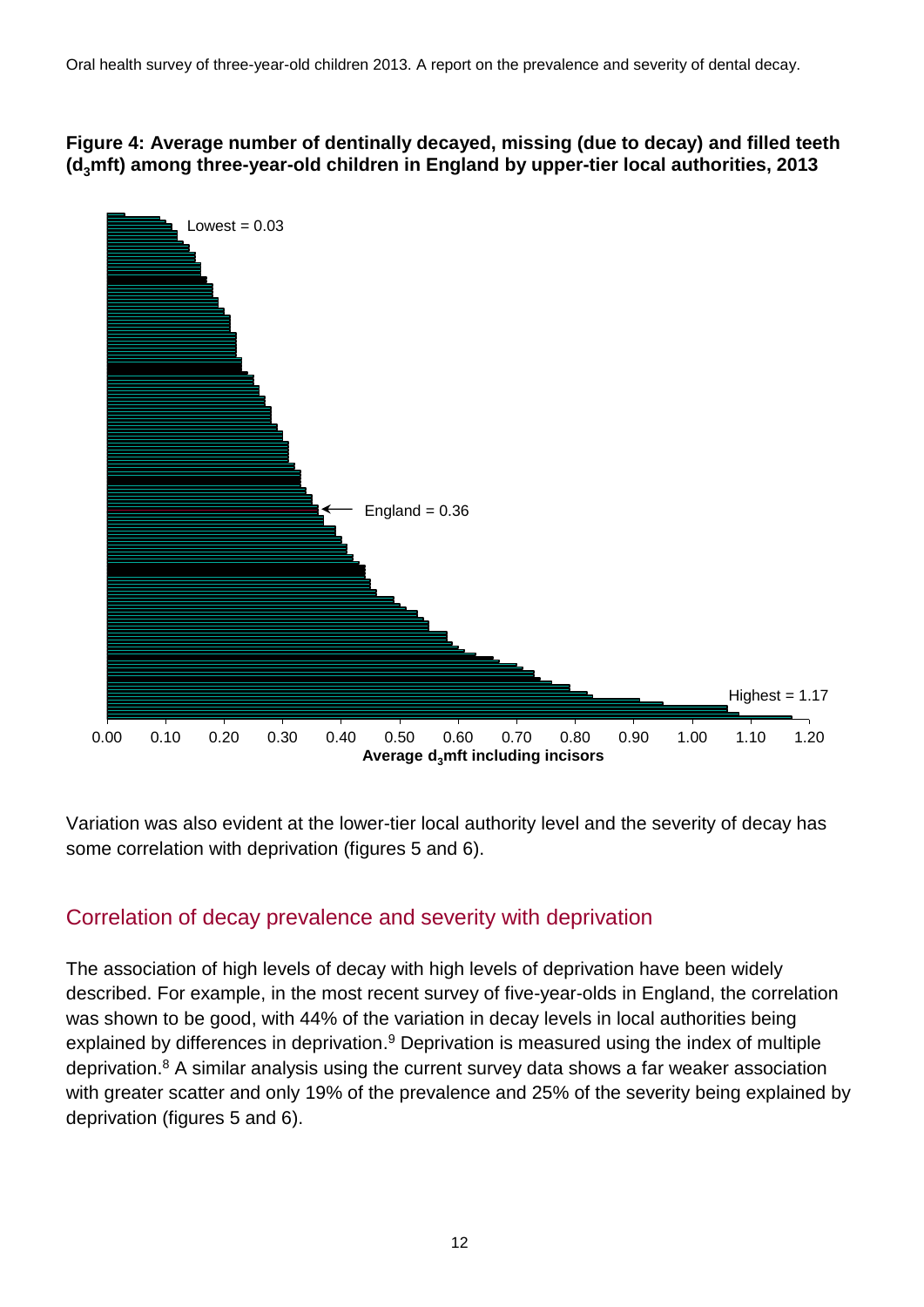



**Figure 6: Correlation between number of dentinally decayed, missing (due to decay) and filled teeth (d3mft) among three-year-old children and index of multiple deprivation (IMD 2010) score. Lower-tier local authorities in England, 2013**

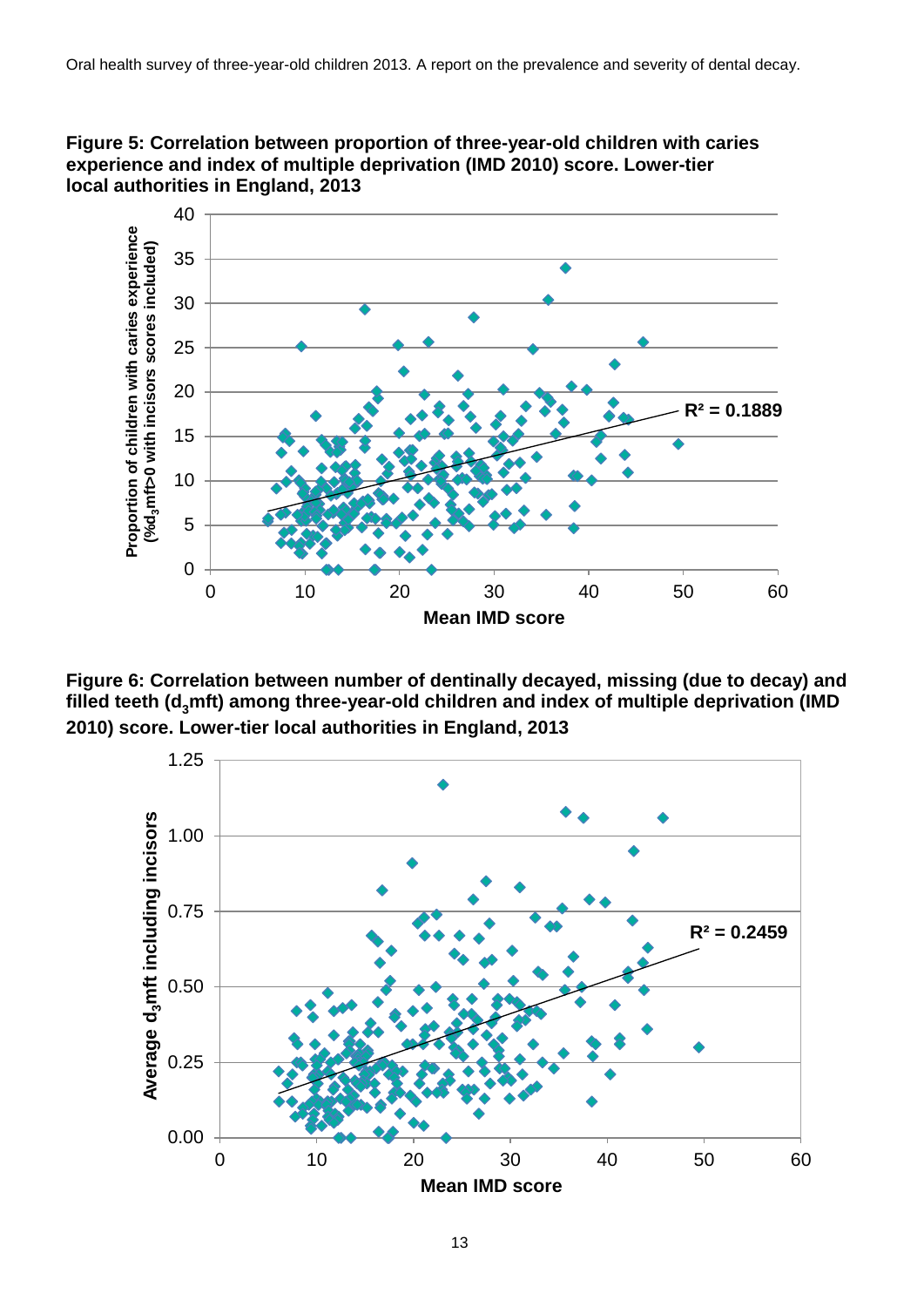### Severity of decay among children with caries experience at age three

It is helpful to look more closely at those children who had experience of decay, separately from those with none. In 2013, all of the decay identified occurred in 12% of those surveyed. Calculation of the average number of decayed, missing or filled teeth in this group with decay (referred to as d3mft>0) allows us to understand more about the extent of disease in the mouths of children who were affected.

Among the children with decay experience, the average number of decayed, missing (due to decay) or filled teeth was 3.08 (most children have all 20 primary teeth present by age three). Figure 7 shows the England average and far less variation across the regions than for the average d3mft calculated for all children.

#### **Figure 7: Average number of dentinally decayed, missing (due to decay) and filled teeth (d3mft) among three-year-old children with decay experience (d3mft>0). England by government region, 2013**



Error bars represent 95% confidence limits

At upper-tier local authority level the variation of severity among affected children was greater, ranging from 2.09 d<sub>3</sub>mft in Leicestershire to 4.75 in Bristol (only valid estimates included).

At lower-tier local authority level the variation was wider with an average d3mft for this subgroup with valid estimates ranging from 1.61 in Blaby to 4.75 in Bristol.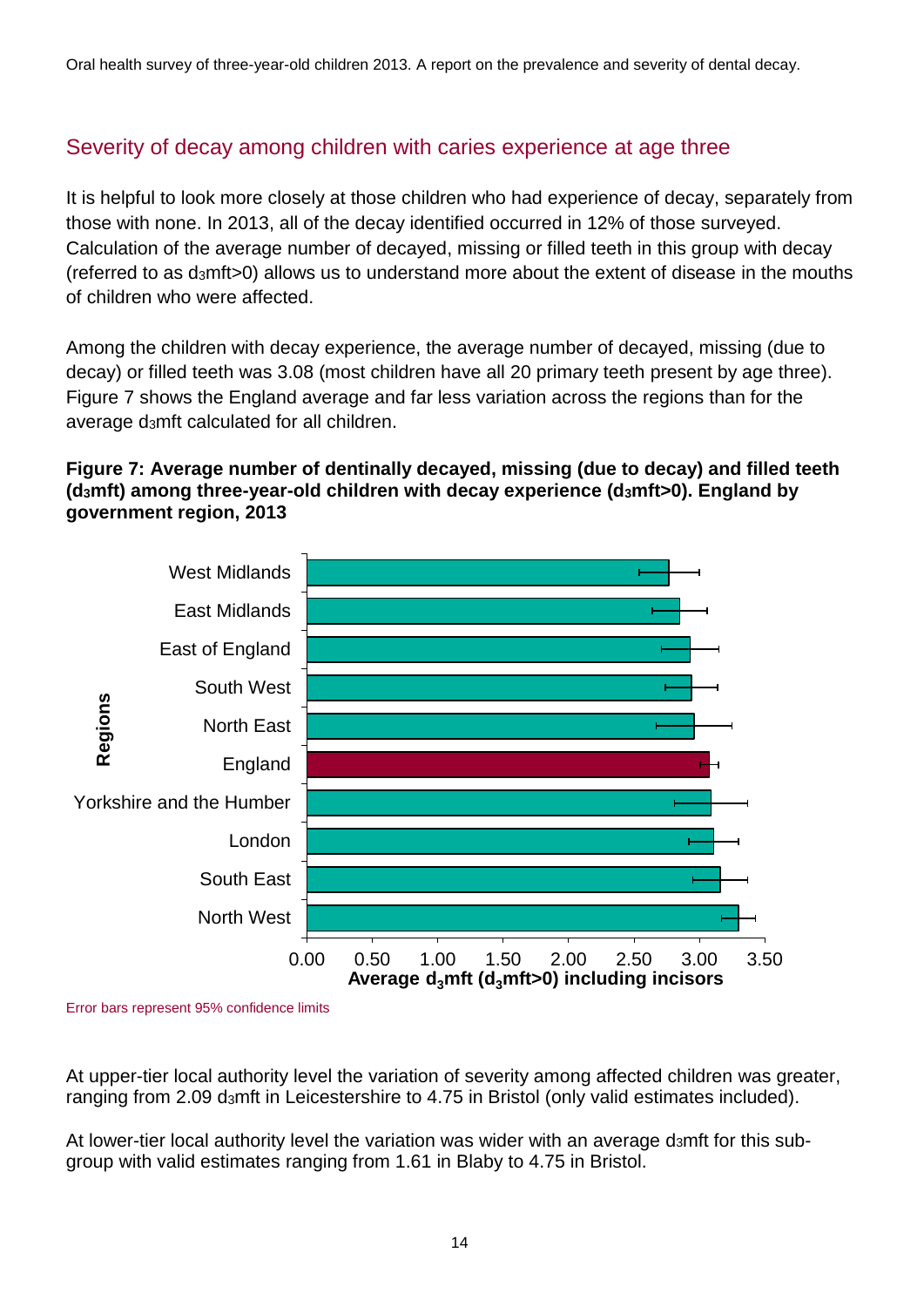### Prevalence of extraction experience (children with teeth extracted due to dental decay) at age three

The proportion of three-year-old children, who have had one or more teeth extracted on one or more occasions, across England, was less than 1% (figure 8). At upper-tier level the variation was small and ranged from zero in many areas to 3% in Herefordshire county. The range at lower tier level was greater with little relationship between caries prevalence and the likelihood of having had an extraction experience. For example, Leicester had the highest prevalence of disease experience at 34%, the joint third poorest severity with an average d<sub>3</sub>mft of 1.06 but had the seventh lowest proportion of children who had experienced extractions.

It should be noted that the vast majority of these extractions would have required admission to hospital for such young children.

#### **Figure 8: Percentage of three-year-old children with caries experience who have had one or more teeth extracted due to dental decay (mt > 0) in England by region, 2013**



Error bars represent 95% confidence limits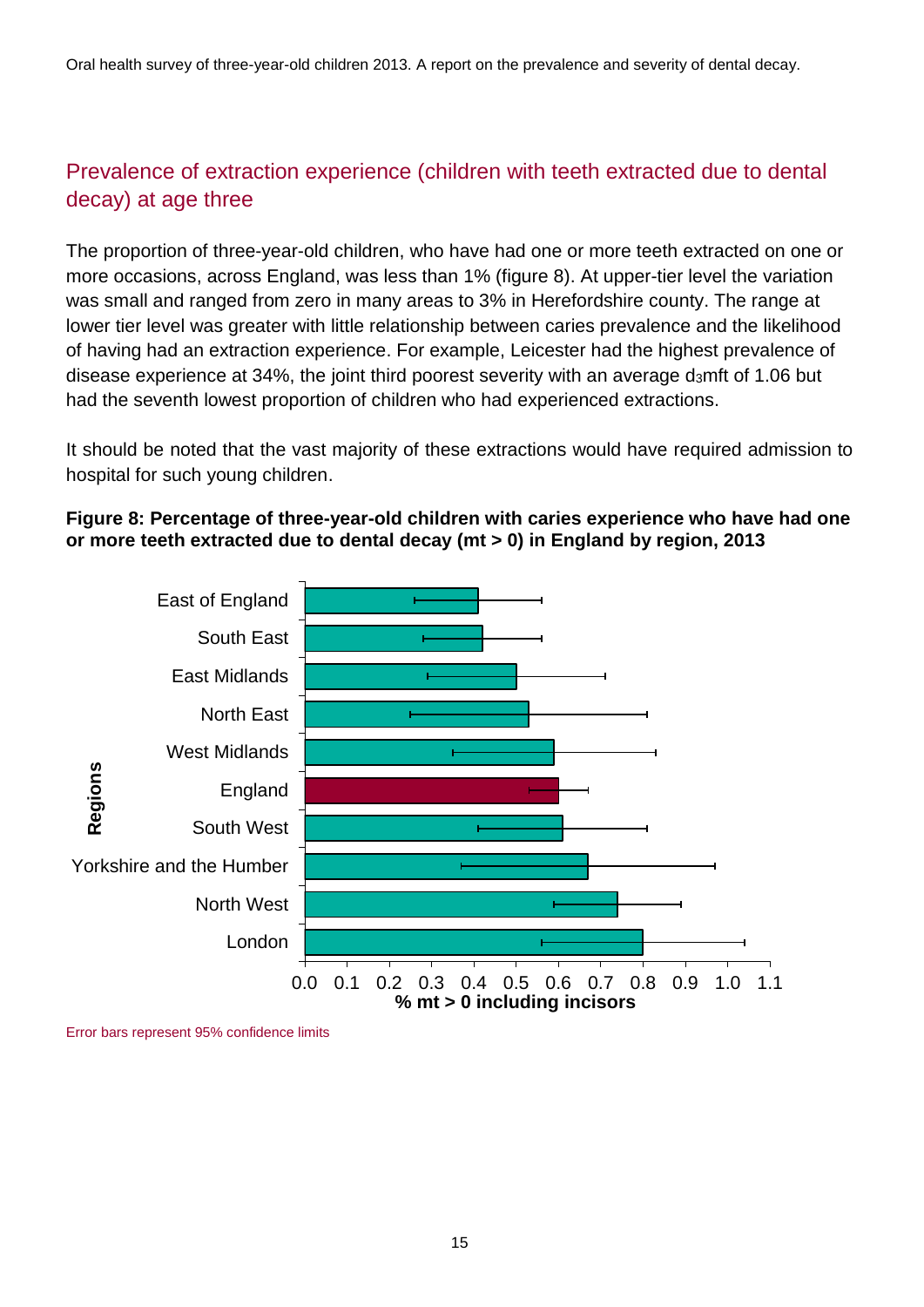### Prevalence of early childhood caries

For the first time data was collected that allowed for investigation into a specific type of caries called early childhood caries (ECC). This is an aggressive form of decay that affects upper incisors and can be rapid and extensive in attack. It is associated with long term bottle use with sugar-sweetened drinks, especially when these are given overnight for long periods of the day. The definition of ECC used here is:

Caries affecting any surface of one or more upper primary incisors, regardless of the caries status of any other teeth.<sup>10</sup>

Overall the prevalence of ECC was 4% (figure 9) and varied by region, but at upper-tier level there was a far wider range from less than 1% in eight local authorities to 16% in Hillingdon.

At lower-tier local authority the range was greater with 33 local authorities having less than 1% of their three-year olds with ECC, in contrast nine local authorities had 10% or more affected.

#### **Figure 9: Percentage of three-year-old children with early childhood caries in England by government region, 2013**



Error bars represent 95% confidence limits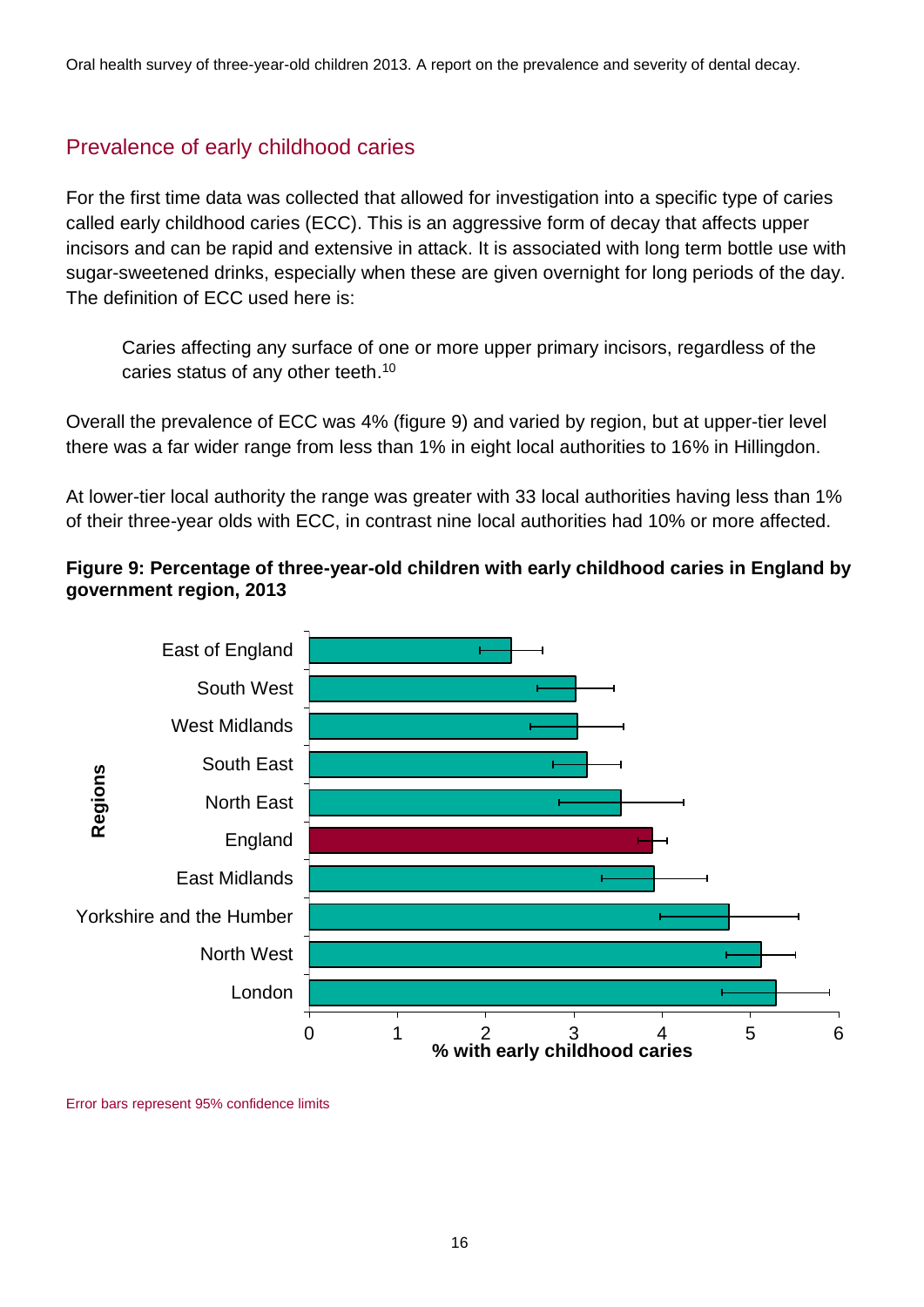### Children with sepsis at the time of the examination

Among three-year olds, virtually all sepsis will be the result of the dental decay process rather than originating from gum problems. Sepsis was defined in the protocol as the presence of a dental abscess or sinus recorded by visual examination of the soft tissues. Across England 0.4% of three-year-old children showed signs of sepsis and, as expected, the level was generally higher in those areas where there were higher levels of decay. For example, the highest levels occurred in the East Midlands region (0.6%) and the lowest in the South West, South East and North East (0.2%).

Between lower-tier local authorities the range ran from less than 1% in 89 authorities to over 3% in Bradford.

#### Comparisons with survey results of five-year-old children

It is of value to investigate the relationship between caries levels found among three-year-olds and that among five-year olds for each lower-tier local authority. Data from the most recent survey of five-year olds has been used to do this.<sup>9</sup> While the analysis does not constitute a longitudinal survey as different children appear in the two samples, it can give indications as to the change in disease levels between the two ages and show the age at which interventions may be most beneficial in areas where caries levels are high.

For this purpose the same convention was used with regard to missing incisors for both age groups, ie, that missing incisors are all assumed to have exfoliated. Therefore, figures for threeyear olds vary slightly from those quoted in the rest of the report.

Overall, the strength of association between caries prevalence at age three and age five at lower-tier local authority level was moderate  $(R^2=0.48)$  (figure 10). It is to be expected that there would be some association as dentinal carious lesions do not resolve, so if they are measured at age three they will also be present at age five. However, there is a fair degree of scatter that shows there are localities where this relationship is weak and suggest the need for investigation.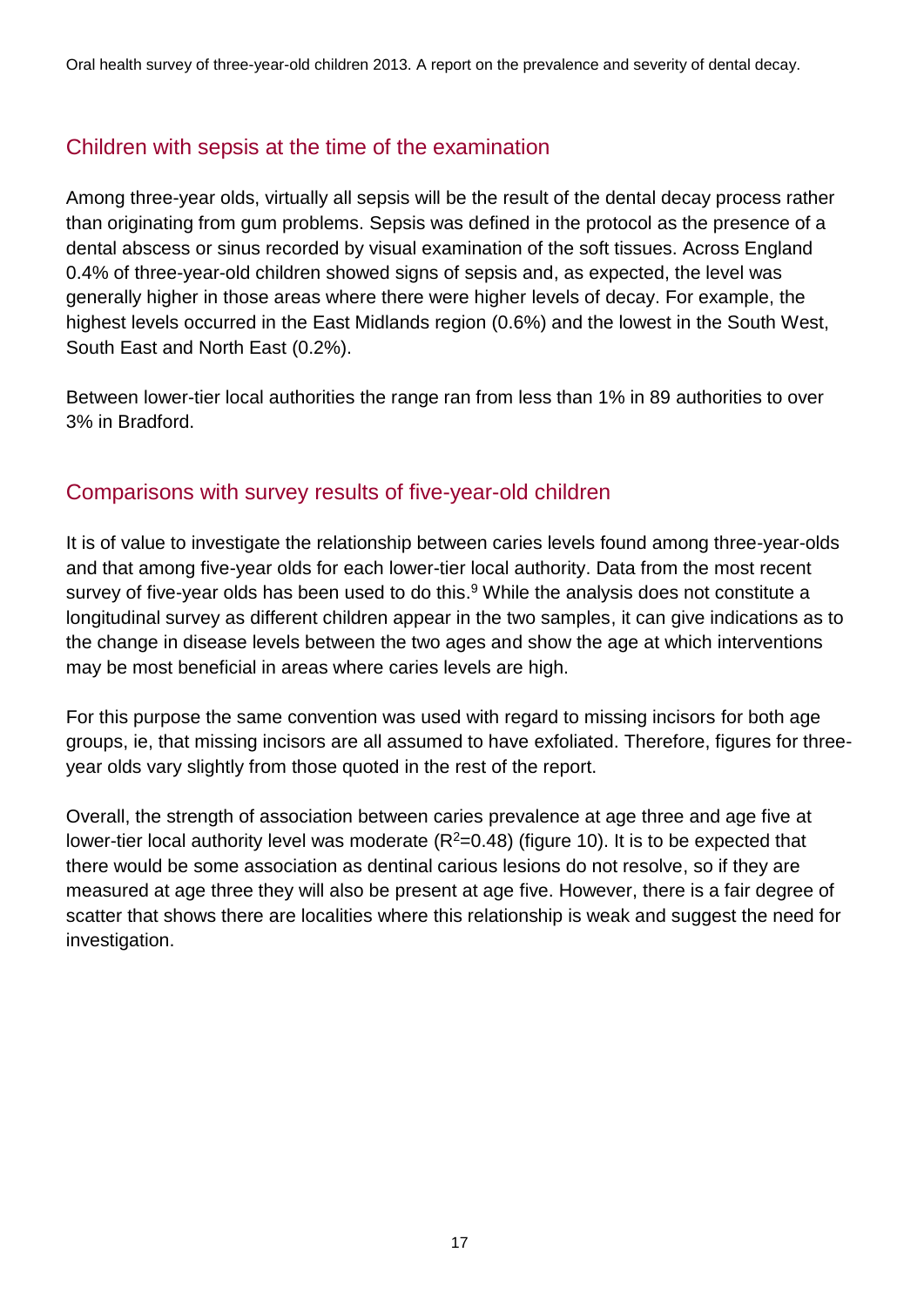

#### **Figure 10: Correlation between caries prevalence at age three and at age five for lowertier local authorities in England, 2013**

### Section 3. Implications of results

### Variation and inequality

For the first time, this report is able to show the wide variation in the levels of dental decay experienced by three-year-old children living in different parts of the country. The cause of dental decay is well understood and is related to the frequent exposure of teeth to fermentable carbohydrates, most commonly through eating and drinking sugary snacks and drinks.<sup>11</sup> In this young age group the impact of infant feeding and weaning is of particular note. High frequency consumption of sugar-containing food and drink is also a contributory factor to other issues of public health concern in children – for example, childhood obesity.

The variation in dental decay reported at the local authority (lower-tier level) has some correlation with the index of multiple deprivation, with the highest levels of disease tending to be seen in the most deprived areas. However, there were several examples of local authorities with relatively high IMD 2010 score but where the prevalence of caries experience was low; Hartlepool (IMD 2010 38.43, prevalence 5%), Stoke on Trent (38.53, 7%) and Sandwell (40.32,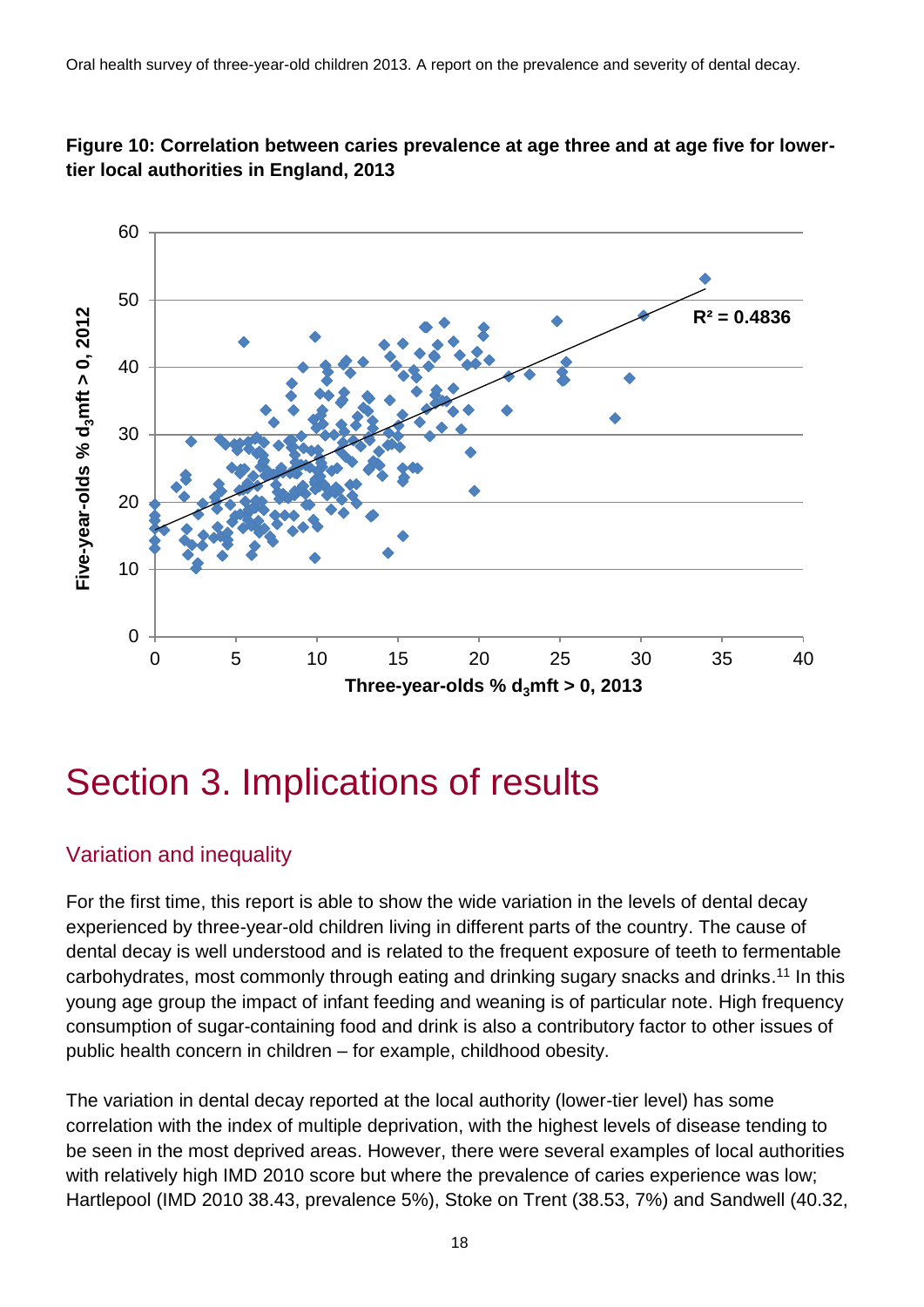10%). In contrast there were examples of relatively affluent lower-tier local authorities where caries prevalence was high: Blaby (9.62, 25%), Charnwood (16.34, 29%) and Hillingdon (19.86, 25%). While the two out of the three former situations can be explained by the presence of natural or artificial water fluoridation it is difficult to explain the situation of the latter three. Other factors should be considered as the reason, such as cultural behavioural norms.

Results show that a very large proportion of three-year-old children had no decay and that there was greater polarisation of caries in this age group than has been typically seen among five-year olds.

### Changes in levels of decay between the ages of three and five

The association between caries prevalence at age three and the same measure at age five is to be expected but does not explain all the variation in disease at age five. It is therefore likely to be useful for each local authority to seek advice about the patterns of decay and stages when this occurs for their own population. What seems clear, however, is that caries experience is already apparent in many children by the age of three.

### Putting this information to use

Data from this survey can be used to give background information when approaching the PHOF dental indicator (4.2 tooth decay in children aged five).

Where general caries levels at age three are high, it is clear that interventions need to be targeted at younger age groups in an effort to reduce caries levels at age five.

For local authorities where the specific problem of ECC is widely prevalent interventions should be developed that tackle specific problems related to feeding practices, essential action would be to stop the prolonged use of feeding bottles that contain sugar sweetened beverages. Substitution with water or unsweetened milk and use of free flow trainer cups and beakers instead feeding bottles from the age of one are required to prevent further attack. Support for parents is required to bring these changes about. Guidance is provided in 'Delivering better oral health: an evidence based toolkit for prevention<sup>'12</sup> and 'Local authorities improving oral health: commissioning better oral health for children and young people, an evidence-informed toolkit for local authorities'. 2

Where caries levels increase sharply between the ages of three and five years, interventions need to tackle the causes of caries during this later stage of the life course. Such interventions would seek to reduce the frequency of sugar consumption in food and drinks as well as increasing the availability of fluoride in a choice of vehicles.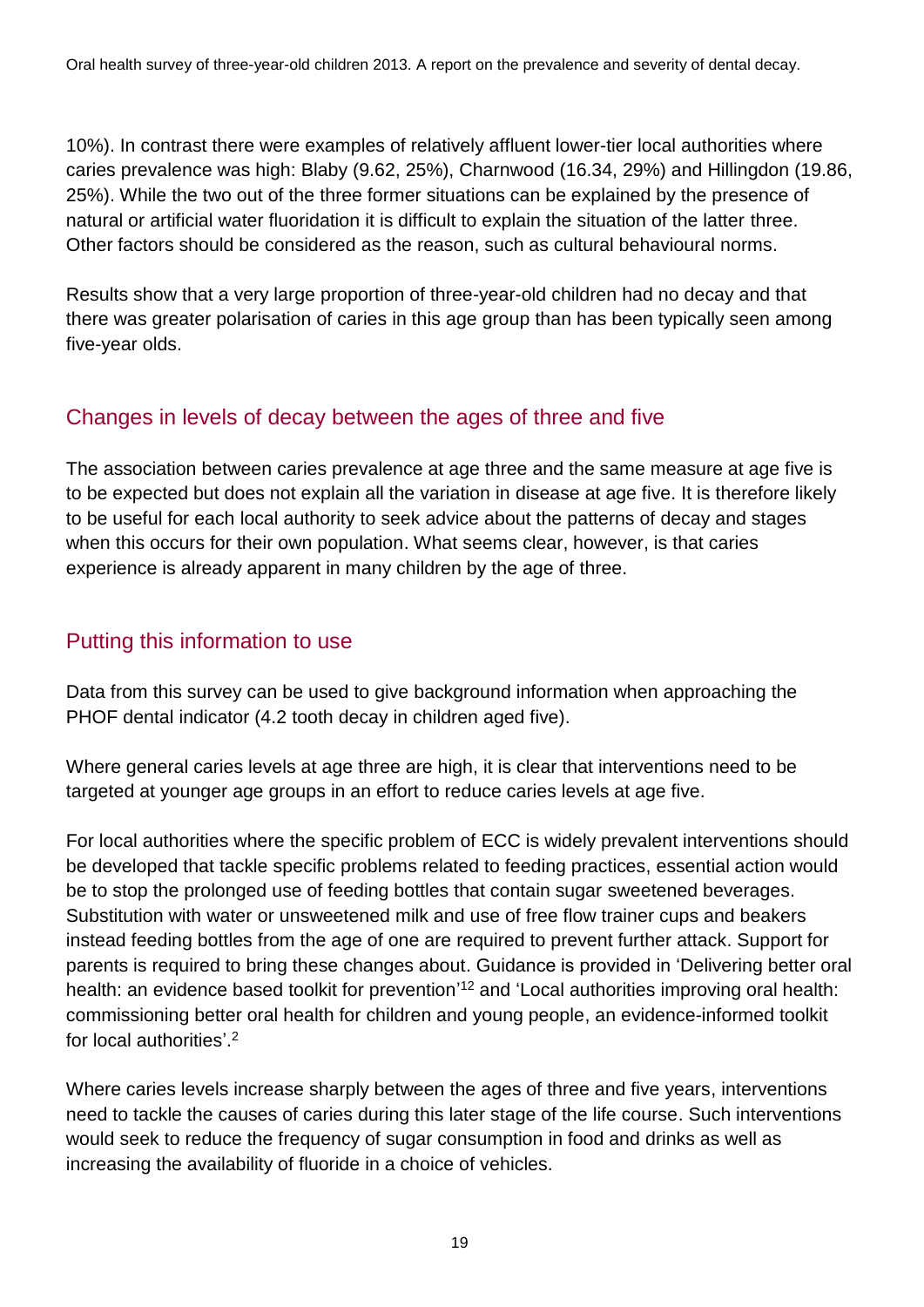Locally these data can also be used in oral health needs assessments, and in contributions to Joint Strategic Needs Assessments (JSNAs). Commissioning or providing dental public health programmes, which are the responsibility of local authorities, should be commissioned following strategic planning. Advice is available from consultants in dental public health at PHE centres regarding planning and commissioning tailored oral health improvement programmes. There is good evidence that, in addition to place based generic health improvement activities, which will address some of the common risk factors for dental decay, strategies to increase the exposure to fluoride are effective.<sup>13</sup> The PHE guidance 'Local authorities improving oral health: commissioning better oral health for children and young people, an evidence-informed toolkit for local authorities'<sup>2</sup> provides a range of tools to assist with selection of suitable interventions to improve oral health.

Local authorities may also wish to seek dental public health advice from PHE centres with regard to commissioning of specific surveys or larger samples using this methodology to evaluate their interventions and gain more detailed information about the oral health of their populations.

# Section 4. References

- 1. The Stationery Office (2006). Health & Social Care Act 2012. Available at [www.legislation.gov.uk/ukpga/2012/7/enacted](http://www.legislation.gov.uk/ukpga/2012/7/enacted)
- 2. Public Health England (2014). Local authorities improving oral health: commissioning better oral health for children and young people. An evidence-informed toolkit for local authorities. [www.gov.uk/government/publications/improving-oral-health-an-evidence-informed-toolkit-for](http://www.gov.uk/government/publications/improving-oral-health-an-evidence-informed-toolkit-for-local-authorities)[local-authorities](http://www.gov.uk/government/publications/improving-oral-health-an-evidence-informed-toolkit-for-local-authorities)
- 3. Statutory Instrument 2012 No 3094. National Health Service, England Social Care Fund, England Public Health, England. The NHS Bodies and Local Authorities (Partnership Arrangements, Care Trusts, Public Health and Local Health watch) Regulations 2012. Available at :<http://www.legislation.gov.uk/uksi/2012/3094/part/4/made>
- 4. [https://www.gov.uk/government/publications/healthy-lives-healthy-people-improving](https://www.gov.uk/government/publications/healthy-lives-healthy-people-improving-outcomes-and-supporting-transparency)[outcomes-and-supporting-transparency](https://www.gov.uk/government/publications/healthy-lives-healthy-people-improving-outcomes-and-supporting-transparency)
- 5. Pine, C. M., Pitts, N.B. and Nugent, Z.J. (1997a). British Association for the Study of Community Dentistry (BASCD) guidance on the statistical aspects of training and calibration of examiners for surveys of child dental health. A BASCD co-ordinated dental epidemiology programme quality standard. Community Dental Health **14** (Supplement 1):18-29.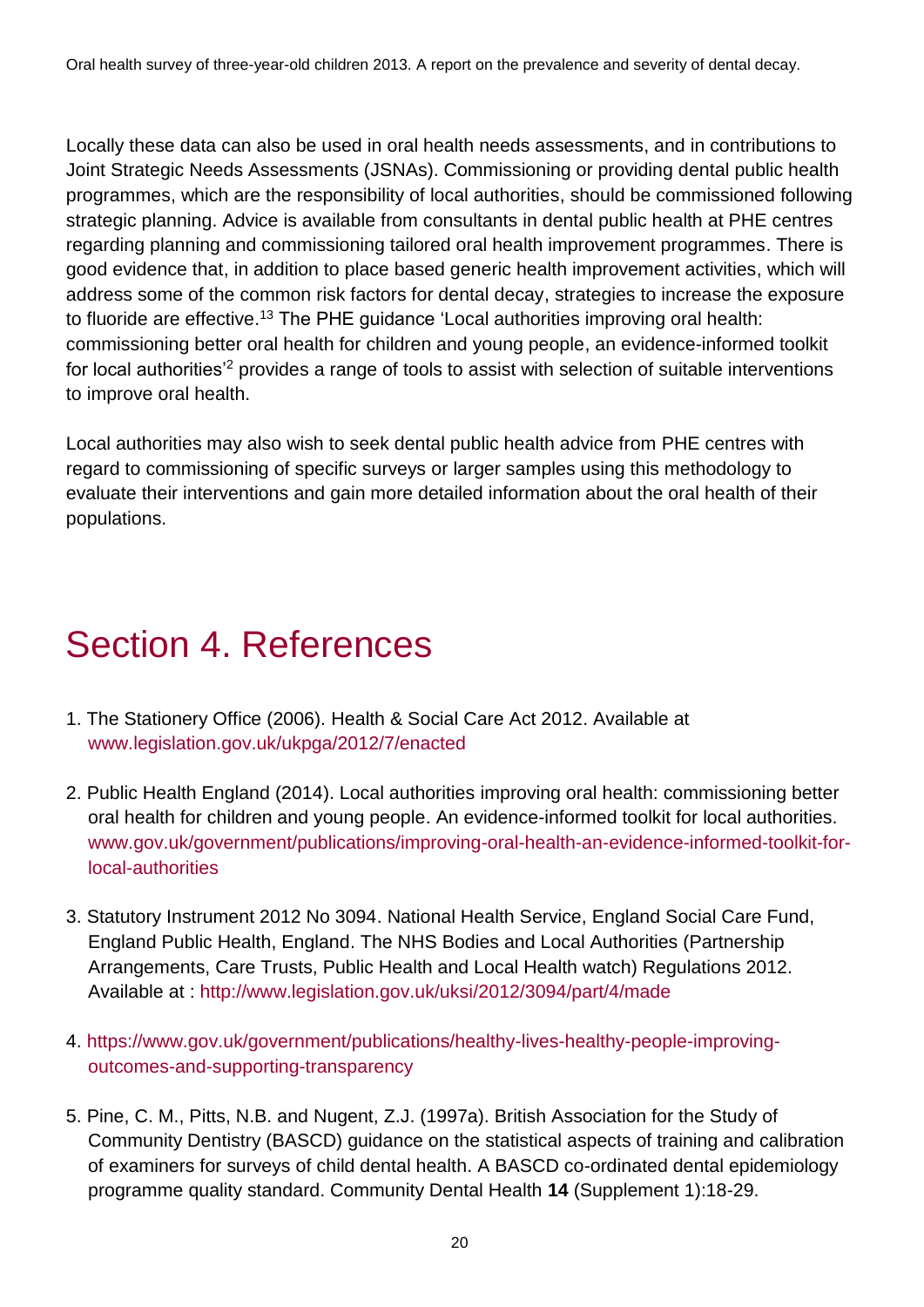- 6. Pitts, N.B., Evans, D.J. and Pine, C.M. (1997) British Association for the Study of Community Dentistry (BASCD) diagnostic criteria for caries prevalence surveys – 1996/97. Community Dental Health **14** (Supplement 1): 6-9.
- 7. Pine, C.M., Pitts, N.B. and Nugent, Z.J. (1997b) British Association for the Study of Community Dentistry (BASCD) guidance on sampling for surveys of child dental health. A BASCD coordinated dental epidemiology programme quality standard. Community Dental Health **14** (Supplement 1):10-17.
- 8. Office for National Statistics (2013). Ward population estimates, mid 2011(Census based). Statistical bulletin. Available at: [www.ons.gov.uk/ons/dcp171778\\_311891.pdf](http://www.ons.gov.uk/ons/dcp171778_311891.pdf)
- 9. Public Health England National dental epidemiology programme: oral health survey of fiveyear-old children 2012. A report on the prevalence and severity of dental decay. [www.nwph.net/dentalhealth/](http://www.nwph.net/dentalhealth/)
- 10. Davies GM, Blinkhorn FA and Duxbury JT (2001). Caries among 3-year-olds in Greater Manchester. British Dental Journal **190**: 381-384
- 11. Rugg-Gunn, A. J. (1992). British Society of Paediatric Dentistry policy document sugars and the dental health of children. International Journal of Paediatric Dentistry **2:** 177-180
- 12. Public Health England (2014). Delivering better oral health: an evidence based toolkit for prevention. Third edition. [www.gov.uk/government/publications/delivering-better-oral](http://www.gov.uk/government/publications/delivering-better-oral-health-an-evidence-based-toolkit-for-prevention)[health-an-evidence-based-toolkit-for-prevention](http://www.gov.uk/government/publications/delivering-better-oral-health-an-evidence-based-toolkit-for-prevention)
- 13. Kay E, Locker, D. A systematic review of the effectiveness of health promotion aimed at improving oral health. (2002) The University of York Centre for reviews and dissemination, NHS national institute for health research, England.

# Section 5. Supplementary tables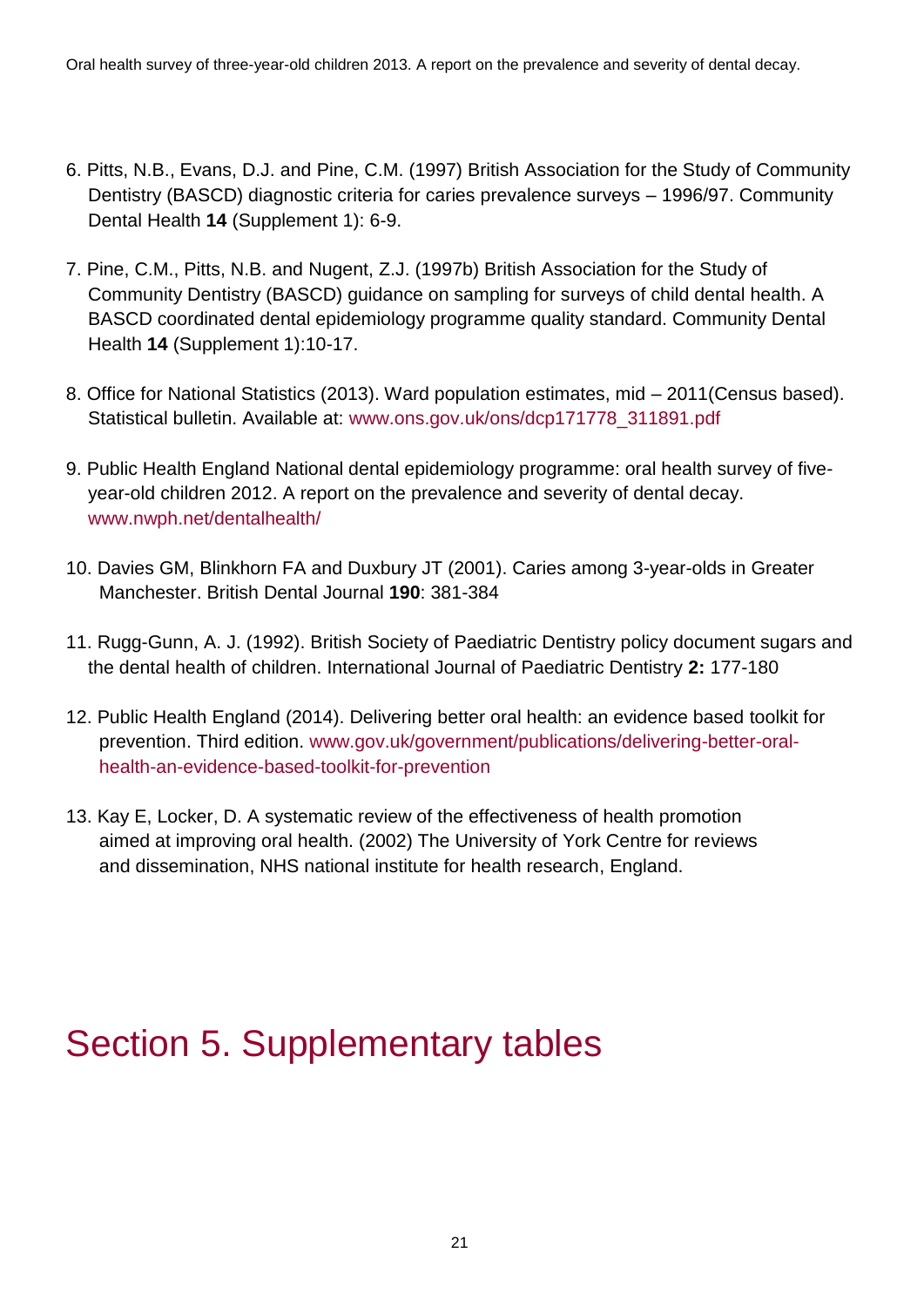| ₩<br><b>Public Health</b> |                                     | All or part LA did not partake in survey<br>Number examined too small (<30) for<br>robust estimate                                                           |                                |                                                          |                                                 |                                                                             |                                           |                                             |                                             |                                                   |                                                   |                                                                   |                                                          |                                                    |                                                    |
|---------------------------|-------------------------------------|--------------------------------------------------------------------------------------------------------------------------------------------------------------|--------------------------------|----------------------------------------------------------|-------------------------------------------------|-----------------------------------------------------------------------------|-------------------------------------------|---------------------------------------------|---------------------------------------------|---------------------------------------------------|---------------------------------------------------|-------------------------------------------------------------------|----------------------------------------------------------|----------------------------------------------------|----------------------------------------------------|
| England                   |                                     | Based on fewer than 30 volunteers                                                                                                                            |                                |                                                          |                                                 | <b>Weighted Measures</b>                                                    |                                           |                                             |                                             |                                                   |                                                   | 95 % Confidence Limits                                            |                                                          |                                                    |                                                    |
| <b>Region</b>             | <b>Upper Tier</b><br><b>LA Code</b> | <b>Upper Tier LA Name</b>                                                                                                                                    | % of<br>population<br>examined | <b>Mean</b><br>$d_3$ mft<br>including<br><b>incisors</b> | % $d_3$ mft > 0<br>including<br><b>incisors</b> | Mean d <sub>a</sub> mft<br>(% $d3$ mft ><br>0) including<br><b>incisors</b> | % with early<br>childhood<br>caries (ECC) | Lower<br>$d_3$ mft<br>including<br>incisors | Upper<br>$d_3$ mft<br>inclusing<br>incisors | Lower %<br>$d_3$ mft > 0<br>including<br>incisors | Upper %<br>$d_3$ mft > 0<br>including<br>incisors | Lower $\mathsf{d}_3$ mft<br>$> 0$ (mean)<br>including<br>incisors | Upper $d_3$ mft<br>$> 0$ (mean)<br>including<br>incisors | Lower %<br>with early<br>childhood<br>caries (ECC) | Upper %<br>with early<br>childhood<br>caries (ECC) |
| Eng                       | Eng                                 | England                                                                                                                                                      | 8.1                            | 0.36                                                     | 11.7                                            | 3.08                                                                        | 3.9                                       | 0.35                                        | 0.37                                        | 11.5                                              | 12.0                                              | 3.01                                                              | 3.15                                                     | 3.7                                                | 4.1                                                |
|                           | 00FK                                |                                                                                                                                                              | 4.0                            | 0.73                                                     | 13.5                                            | 5.41                                                                        | 4.4                                       | 0.20                                        | 1.26                                        | 7.2                                               | 19.7                                              | 2.68                                                              | 8.14                                                     | 0.5                                                | 8.4                                                |
|                           | 17                                  | Derby<br>Derbyshire                                                                                                                                          | 13.3                           | 0.28                                                     | 9.2                                             | 3.05                                                                        | 2.4                                       | 0.21                                        | 0.35                                        | 7.5                                               | 10.9                                              | 2.52                                                              | 3.58                                                     | 1.5                                                | 3.3                                                |
|                           | 00FN                                | Leicester                                                                                                                                                    | 7.6                            | 1.06                                                     | 34.0                                            | 3.12                                                                        | 11.3                                      | 0.82                                        | 1.30                                        | 29.2                                              | 38.8                                              | 2.57                                                              | 3.67                                                     | 8.1                                                | 14.5                                               |
|                           | 31                                  | Leicestershire                                                                                                                                               | 16.0                           | 0.39                                                     | 18.6                                            | 2.09                                                                        | 2.6                                       | 0.33                                        | 0.45                                        | 16.3                                              | 20.8                                              | 1.89                                                              | 2.29                                                     | 1.7                                                | 3.5                                                |
| East Midlands             | 32                                  | Lincolnshire                                                                                                                                                 | 0.0                            |                                                          |                                                 |                                                                             |                                           |                                             |                                             |                                                   |                                                   |                                                                   |                                                          |                                                    |                                                    |
|                           | 34                                  | Northamptonshire                                                                                                                                             | 10.5                           | 0.39                                                     | 11.9                                            | 3.25                                                                        | 3.2                                       | 0.29                                        | 0.49                                        | 9.9                                               | 14.0                                              | 2.69                                                              | 3.81                                                     | 2.1                                                | 4.4                                                |
|                           | 00FY                                | Nottingham                                                                                                                                                   | 6.5                            | 0.50                                                     | 16.6                                            | 3.05                                                                        | 4.2                                       | 0.30                                        | 0.70                                        | 12.0                                              | 21.1                                              | 2.18                                                              | 3.92                                                     | 1.6                                                | 6.7                                                |
|                           | 37                                  | Nottinghamshire (data for Ashfield,<br>Broxtowe, Gedling, Mansfield &<br>Rushcliffe ONLY)                                                                    | 8.2                            | 0.35                                                     | 12.9                                            | 2.67                                                                        | 2.7                                       | 0.22                                        | 0.48                                        | 10.3                                              | 15.5                                              | 1.88                                                              | 3.46                                                     | 1.3                                                | 4.1                                                |
|                           | 00FP                                | Rutland                                                                                                                                                      | 46.4                           | 0.33                                                     | 14.9                                            | 2.22                                                                        | 1.8                                       | 0.14                                        | 0.52                                        | 8.3                                               | 21.5                                              | 1.60                                                              | 2.84                                                     | 0.0                                                | 3.9                                                |
|                           |                                     |                                                                                                                                                              |                                |                                                          |                                                 |                                                                             |                                           |                                             |                                             |                                                   |                                                   |                                                                   |                                                          |                                                    |                                                    |
|                           | 00KB                                | Bedford                                                                                                                                                      | 10.0                           | 0.37                                                     | 10.8                                            | 3.40                                                                        | 5.6                                       | 0.15                                        | 0.59                                        | 6.5                                               | 15.2                                              | 1.92                                                              | 4.88                                                     | 2.3                                                | 8.9                                                |
|                           | 12<br>00KC                          | Cambridgeshire<br>Central Bedfordshire                                                                                                                       | 14.4<br>6.1                    | 0.16<br>0.13                                             | 4.8<br>6.2                                      | 3.38<br>2.09                                                                | 2.1<br>1.9                                | 0.11<br>0.03                                | 0.21<br>0.23                                | 3.5<br>2.9                                        | 6.0<br>9.6                                        | 2.67<br>1.86                                                      | 4.09<br>2.32                                             | 1.2<br>0.0                                         | 2.9<br>3.8                                         |
| East of England           | 22                                  | Essex (data for Basildon, Braintree,<br>Brentwood, Castle Point,<br>Chelmsford, Colchester, Epping<br>Forest, Harlow, Maldon, Rochford &<br>Uttlesford ONLY) | 7.7                            | 0.17                                                     | 6.3                                             | 2.65                                                                        | 1.8                                       | 0.13                                        | 0.21                                        | 4.9                                               | 7.6                                               | 2.25                                                              | 3.05                                                     | 1.0                                                | 2.5                                                |
|                           | 26                                  | Hertfordshire                                                                                                                                                | 7.1                            | 0.30                                                     | 11.6                                            | 2.61                                                                        | 2.9                                       | 0.23                                        | 0.37                                        | 9.6                                               | 13.7                                              | 2.24                                                              | 2.98                                                     | 1.9                                                | 3.9                                                |
|                           | 00KA                                | Luton                                                                                                                                                        | 6.3                            | 0.79                                                     | 21.8                                            | 3.62                                                                        | 10.4                                      | 0.47                                        | 1.11                                        | 16.2                                              | 27.5                                              | 2.50                                                              | 4.74                                                     | 6.2                                                | 14.7                                               |
|                           | 33                                  | Norfolk                                                                                                                                                      | 12.5                           | 0.27                                                     | 9.9                                             | 2.77                                                                        | 0.7                                       | 0.20                                        | 0.34                                        | 8.2                                               | 11.6                                              | 2.24                                                              | 3.30                                                     | 0.2                                                | 1.2                                                |
|                           | 00JA                                | Peterborough                                                                                                                                                 | 4.8                            | 0.44                                                     | 10.2                                            | 4.27                                                                        | 5.0                                       | 0.11                                        | 0.77                                        | 4.8                                               | 15.6                                              | 1.91                                                              | 6.63                                                     | 1.0                                                | 9.0                                                |
|                           | 00KF                                | Southend-on-Sea                                                                                                                                              | 9.9                            | 0.22                                                     | 5.6                                             | 4.01                                                                        | 3.8                                       | 0.06                                        | 0.38                                        | 2.6                                               | 8.5                                               | 2.31                                                              | 5.71                                                     | 1.4                                                | 6.3                                                |
|                           | 42                                  | Suffolk                                                                                                                                                      | 14.9                           | 0.20                                                     | 6.9                                             | 2.94                                                                        | 1.6                                       | 0.14                                        | 0.26                                        | 5.4                                               | 8.3                                               | 2.32                                                              | 3.56                                                     | 0.9                                                | 2.3                                                |
|                           | 00KG                                | Thurrock                                                                                                                                                     | 2.6                            | 0.15                                                     | 7.3                                             | 2.09                                                                        | 0.0                                       | 0.01                                        | 0.29                                        | 1.3                                               | 13.4                                              | 2.09                                                              | 2.09                                                     | 0.0                                                | 0.0                                                |
|                           |                                     |                                                                                                                                                              |                                |                                                          |                                                 |                                                                             |                                           |                                             |                                             |                                                   |                                                   |                                                                   |                                                          |                                                    |                                                    |
|                           | 00AB                                | Barking and Dagenham                                                                                                                                         | 6.4                            | 0.45                                                     | 18.0                                            | 2.49                                                                        | 6.2                                       | 0.30                                        | 0.60                                        | 13.1                                              | 22.9                                              | 2.01                                                              | 2.97                                                     | 3.2                                                | 9.2                                                |
|                           | 00AC                                | Barnet                                                                                                                                                       | 3.8                            | 0.58                                                     | 16.2                                            | 3.55                                                                        | 6.1                                       | 0.34                                        | 0.82                                        | 11.1                                              | 21.3                                              | 2.50                                                              | 4.60                                                     | 2.8                                                | 9.5                                                |
|                           | 00AD                                | <b>Bexley</b>                                                                                                                                                | 0.0                            |                                                          |                                                 |                                                                             |                                           |                                             |                                             |                                                   |                                                   |                                                                   |                                                          |                                                    |                                                    |
|                           | 00AE                                | <b>Brent</b>                                                                                                                                                 | 3.2                            | 0.83                                                     | 20.3                                            | 4.10                                                                        | 9.4                                       | 0.50                                        | 1.16                                        | 13.5                                              | 27.1                                              | 3.22                                                              | 4.98                                                     | 4.5                                                | 14.4                                               |
|                           | 00AF                                | Bromley                                                                                                                                                      | 5.3                            | 0.31                                                     | 8.0                                             | 3.89                                                                        | 4.6                                       | 0.11                                        | 0.51                                        | 4.5                                               | 11.5                                              | 1.97                                                              | 5.81                                                     | 1.9                                                | 7.3                                                |
|                           | 00AG                                | Camden                                                                                                                                                       | 6.4                            | 0.33                                                     | 12.5                                            | 2.64                                                                        | 2.2                                       | 0.15                                        | 0.51                                        | 7.1                                               | 18.0                                              | 1.85                                                              | 3.43                                                     | 0.0                                                | 4.5                                                |
|                           | 00AA                                | City of London                                                                                                                                               | 2.2                            |                                                          |                                                 |                                                                             |                                           |                                             |                                             |                                                   |                                                   |                                                                   |                                                          |                                                    |                                                    |
| London                    | 00AH                                | Croydon                                                                                                                                                      | 3.5                            | 0.41                                                     | 12.8                                            | 3.25                                                                        | 4.9                                       | 0.20                                        | 0.62                                        | 8.1                                               | 17.4                                              | 2.07                                                              | 4.43                                                     | 1.9                                                | 7.9                                                |
|                           | 00AJ                                | Ealing                                                                                                                                                       | 4.6                            | 0.41                                                     | 16.8                                            | 2.47                                                                        | 6.0                                       | 0.26                                        | 0.56                                        | 12.0                                              | 21.7                                              | 1.90                                                              | 3.04                                                     | 3.0                                                | 9.1                                                |
|                           | 00AK                                | Enfield                                                                                                                                                      | 4.3                            | 0.66                                                     | 18.4                                            | 3.58                                                                        | 5.1                                       | 0.42                                        | 0.90                                        | 13.2                                              | 23.7                                              | 2.72                                                              | 4.44                                                     | 2.1                                                | 8.1                                                |
|                           | 00AL                                | Greenwich                                                                                                                                                    | 0.0                            |                                                          |                                                 |                                                                             |                                           |                                             |                                             |                                                   |                                                   |                                                                   |                                                          |                                                    |                                                    |
|                           | 00AM                                | Hackney                                                                                                                                                      | 5.0                            | 0.49                                                     | 12.9                                            | 3.79                                                                        | 5.2                                       | 0.21                                        | 0.77                                        | 8.0                                               | 17.9                                              | 2.39                                                              | 5.19                                                     | 1.8                                                | 8.5                                                |
|                           | 00AN                                | Hammersmith and Fulham                                                                                                                                       | 8.2                            | 0.27                                                     | 7.6                                             | 3.54                                                                        | 3.6                                       | 0.11                                        | 0.43                                        | 4.0                                               | 11.3                                              | 2.19                                                              | 4.89                                                     | 1.0                                                | 6.1                                                |
|                           | 00AP<br>00AQ                        | Haringey                                                                                                                                                     | 5.1<br>5.9                     | 0.32<br>0.82                                             | 10.6<br>18.3                                    | 2.99<br>4.47                                                                | 3.9<br>9.5                                | 0.09<br>0.46                                | 0.55                                        | 5.6<br>12.5                                       | 15.6<br>24.0                                      | 1.36<br>3.08                                                      | 4.62<br>5.86                                             | 0.7<br>5.2                                         | 7.0<br>13.7                                        |
|                           |                                     | Harrow                                                                                                                                                       | 6.9                            | 0.36                                                     | 12.5                                            | 2.85                                                                        |                                           |                                             | 1.18<br>0.53                                | 8.0                                               |                                                   |                                                                   | 3.81                                                     |                                                    |                                                    |
|                           | 00AR                                | Havering                                                                                                                                                     |                                |                                                          |                                                 |                                                                             | 4.5                                       | 0.19                                        |                                             |                                                   | 16.9                                              | 1.89                                                              |                                                          | 1.7                                                | 7.3                                                |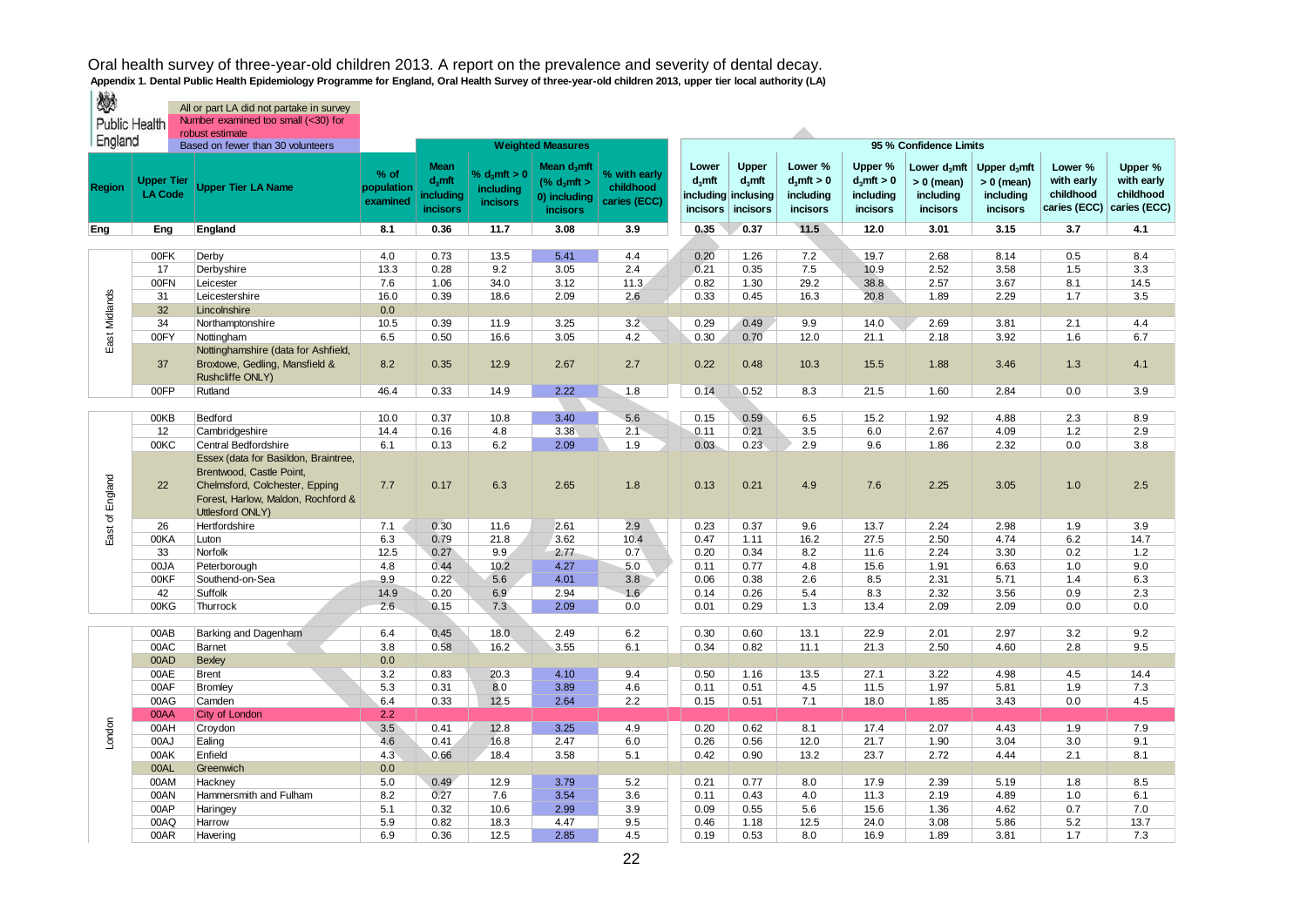All or part LA did not partake in survey

燃

England **England Based on fewer than 30 volunteers Region Upper Tier LA Code Upper Tier LA Name % of population examined Mean d3mft including incisors % d3mft > 0 including incisors Mean d3mft (% d3mft > 0) including incisors % with early childhood caries (ECC) Lower d3mft including inclusing incisors Upper d3mft incisors Lower % d3mft > 0 including incisors Upper % d3mft > 0 including incisors Lower d3mft > 0 (mean) including incisors Upper d3mft > 0 (mean) including incisors Lower % with early childhood caries (ECC) caries (ECC) Upper % with early childhood**  00AS Hillingdon 5.8 0.91 25.3 3.59 16.1 0.63 1.19 19.6 31.0 2.83 4.35 11.2 21.0 00AT Hounslow 2.5 0.67 17.0 3.94 6.4 0.25 1.09 9.6 2.4.3 2.23 5.65 1.5 11.4 0.0 On all islington and the contract of the contract of the contract of the contract of the contract of the contract of the contract of the contract of the contract of the contract of the contract of the contract of the c 00AW Kensington and Chelsea 7.4 0.44 15.0 2.92 7.4 0.20 0.68 8.3 21.7 1.78 4.06 2.6 12.2 00AX |Kingston upon Thames 9.8 0.09 6.1 1.42 0.0 0.04 0.14 3.0 9.2 1.08 1.76 0.0 0.0 00AY Lambeth 4.6 0.19 1.0.2 1.86 0.07 0.31 5.7 14.7 0.97 2.75 0.0 1.6 00AZ Lewisham 4.7 0.14 9.0 1.56 1.8 0.07 0.21 5.0 13.0 1.17 1.95 0.1 3.6 00BA Merton 8.7 0.45 13.7 3.24 6.2 0.27 0.63 9.5 17.9 2.29 4.19 3.2 9.1 00BB Newham 3.8 0.95 23.1 4.09 14.0 0.61 1.29 17.0 29.3 3.12 5.06 8.9 19.0 00BC Redbridge 3.3 0.21 9.3 2.23 2.0 0.09 0.33 4.7 13.9 1.47 2.99 0.0 4.2 00BD Richmond upon Thames | 7.7 | 0.12 | 9.8 | 1.19 | 0.5 | | 0.07 | 0.17 | 5.8 | 13.8 | 0.97 | 1.41 | 0.0 | 1.4 00BE Southwark | 5.6 | 0.33 | 10.7 | 3.13 | 2.1 | | 0.12 | 0.54 | 6.4 | 14.9 | 1.59 | 4.67 | 0.1 | 4.2 00BF Sutton 8.7 0.10 5.8 1.80 1.5 0.04 0.16 2.8 8.8 1.38 2.22 0.0 3.0 00BG Tower Hamlets 5.0 0.55 17.3 3.17 9.1 0.32 0.78 11.9 2.28 2.26 4.08 5.0 13.2 00BH Waltham Forest 0.0 0.000 0.25 00BJ |Wandsworth 7.2 | 0.22 | 8.3 2.69 0.8 | 0.08 | 0.36 4.8 | 11.8 | 1.66 | 3.72 | 0.0 | 1.9 00BK Westminster | 3.0 | 0.59 | 16.0 | 3.68 | 10.3 | 0.17 | 1.01 | 7.2 | 24.7 | 2.50 | 4.86 | 3.0 | 17.7 00EJ County Durham 4.0 0.21 6.3 3.30 1.5 0.08 0.34 3.2 9.4 1.90 4.70 0.0 3.0 00EH Darlington 15.5 0.28 6.2 4.50 3.2 0.10 0.46 3.0 9.3 3.32 5.68 0.7 5.6 00CH Gateshead 9.2 1 0.37 1 13.7 1 2.73 1 3.0 1 0.18 1 0.56 1 9.2 1 18.3 1 1.74 1 3.72 1 0.6 1 5.3 00EB |Hartlepool | 18.2 | 0.12 | 4.7 2.54 | \1.3 \ | 0.03 | 0.21 | 1.8 | 7.5 | 1.58 | 3.50 | 0.0 | 2.8 00EC Middlesbrough 14.2 0.53 17.3 3.08 8.1 0.34 0.72 12.8 21.7 2.27 3.89 4.8 11.4 00CJ Newcastle upon Tyne 6.9 0.26 11.0 2.41 3.5 | 0.14 0.38 15.1 1.79 3.03 1.0 6.0 00CK North Tyneside 8.4 0.16 4.0 4.03 1.5 0.02 0.30 1.3 6.8 2.05 6.01 0.0 3.2 00EM Northumberland 7.0 0.28 9.7 2.90 4.6 0.0.13 0.43 1.36 1.91 3.89 1.9 7.4 00EE Redcar and Cleveland 14.0 | 0.45 | 17.3 | 2.61 | 5.0 | 0.26 | 0.64 | 12.1 | 22.5 | 1.82 | 3.40 | 1.9 | 8.0 00CL South Tyneside 12.3 0.17 5.1 3.25 1.3 0.06 0.28 2.2 8.0 1.97 4.53 0.0 2.8 00EF Stockton-on-Tees 8.5 0.23 7.3 3.18 2.2 0.07 0.39 3.5 1.2 1.81 4.55 0.1 4.4 00CM Sunderland 6.3 0.54 18.4 2.94 7.4 0.34 0.74 13.0 23.8 2.25 3.63 3.8 11.0 00EX Blackburn with Darwen 15.9 0.79 20.6 3.81 9.1 0.57 1.01 16.5 24.8 3.12 4.50 6.1 12.0 00EY Blackpool | 13.9 | 0.63 \ 16.9 | 3.74 | 8.1 | | 0.38 | 0.88 | 12.2 | 21.6 | 2.67 | 4.81 | 4.6 | 11.5 00BL Bolton 13.0 0.76 17.8 4.25 9.1 0.57 0.95 14.6 21.1 3.52 4.98 6.6 11.6 00BM Bury 8.7 | 0.61 | 18.4 | 3.29 | 5.3 | | 0.39 | 0.83 | 13.2 | 23.7 | 2.50 | 4.08 | 2.3 | 8.3 00EQ Cheshire East 1.5 0.11 11.2 1.00 0.0 0.00 0.24 1.0 21.4 1.00 1.00 0.00 0.00 00EW Cheshire West and Chester  $\qquad$  21.1 | 0.22 | 7.9 | 2.73 | 1.5 | | 0.14 | 0.30 | 5.9 | 9.9 | 1.95 | 3.51 | 0.6 | 2.4 16 Cumbria 25.6 0.40 12.0 3.34 4.5 0.32 0.48 10.2 13.8 2.87 3.81 3.3 5.7 00ET Halton 33.8 0.25 10.3 2.45 2.6 0.16 0.34 7.7 13.0 1.90 3.00 1.2 3.9 00BX |Knowsley | 18.2 | 0.31 | 10.5 | 2.92 | 4.4 | | 0.18 | 0.44 | 7.1 | 14.0 | 2.22 | 3.62 | 2.0 | 6.7 30 Lancashire (data for Burnley, Fylde, Hyndburn, Pendle, Preston, Ribble Valley, Rossendale & Wyre ONLY) 10.8 0.53 15.6 3.41 4.8 0.45 0.61 13.8 17.4 3.08 3.74 3.8 5.8 00BY Liverpool | 17.9 | 0.36 | 11.0 | 3.26 | 2.9 | | 0.27 | 0.45 | 8.9 | 13.0 | 2.68 | 3.84 | 1.8 | 4.0 00BN Manchester 6.3 1.06 25.6 4.15 12.6 0.84 1.28 21.6 29.7 3.58 4.72 9.5 15.7 London North West (data collected 2011) North East Public Health Number examined too small (<30) for robust estimate **Weighted Measures 95 % Confidence Limits**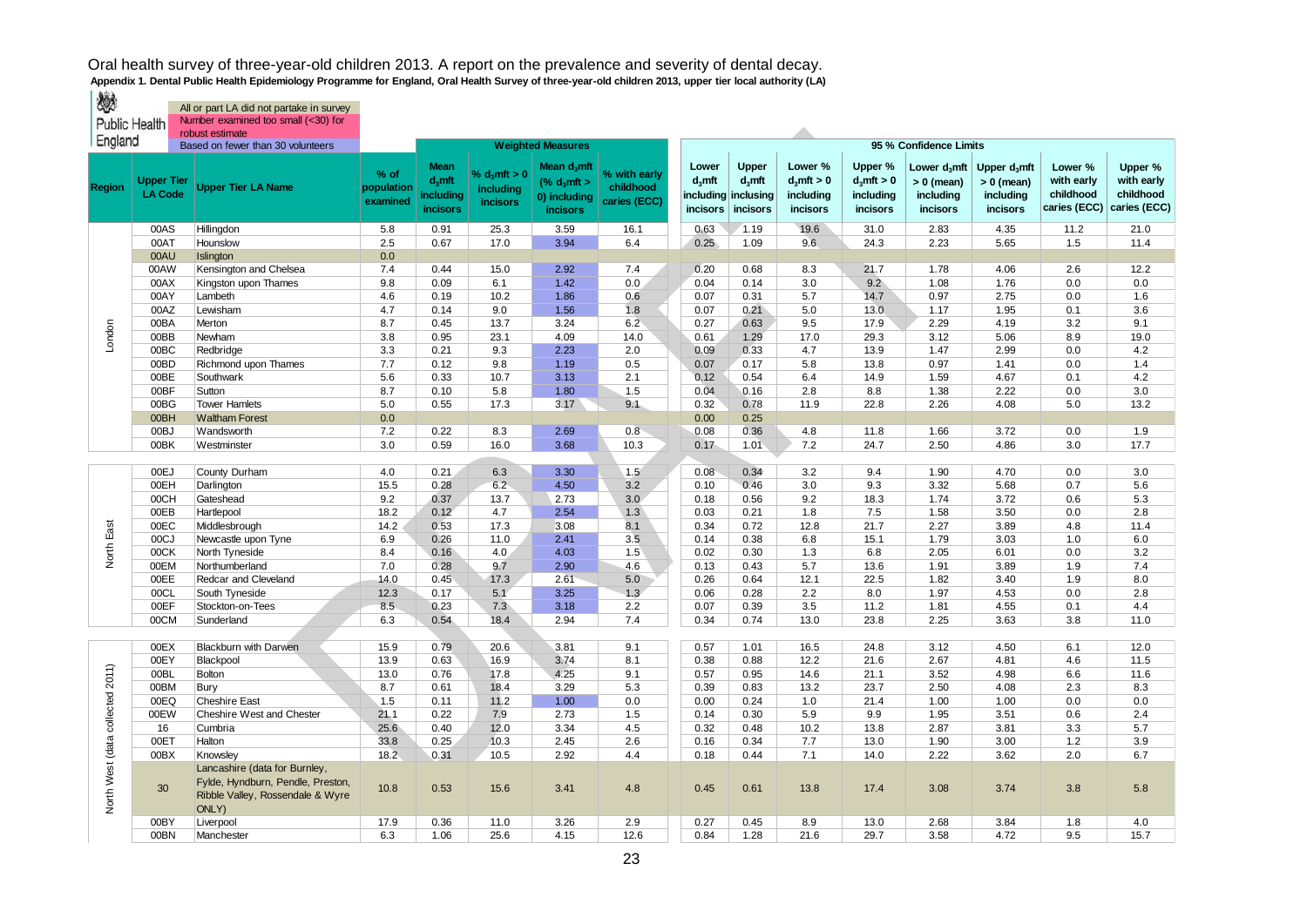| ₩<br><b>Public Health</b>           |                                     | All or part LA did not partake in survey<br>Number examined too small (<30) for<br>robust estimate                                                                              |                                  |                                                   |                                                 |                                                                            |                                           |                                       |                                                       |                                                   |                                                   |                                                                   |                                                          |                                                    |                                                    |
|-------------------------------------|-------------------------------------|---------------------------------------------------------------------------------------------------------------------------------------------------------------------------------|----------------------------------|---------------------------------------------------|-------------------------------------------------|----------------------------------------------------------------------------|-------------------------------------------|---------------------------------------|-------------------------------------------------------|---------------------------------------------------|---------------------------------------------------|-------------------------------------------------------------------|----------------------------------------------------------|----------------------------------------------------|----------------------------------------------------|
| England                             |                                     | Based on fewer than 30 volunteers                                                                                                                                               |                                  |                                                   |                                                 | <b>Weighted Measures</b>                                                   |                                           |                                       |                                                       |                                                   |                                                   | 95 % Confidence Limits                                            |                                                          |                                                    |                                                    |
| <b>Region</b>                       | <b>Upper Tier</b><br><b>LA Code</b> | <b>Upper Tier LA Name</b>                                                                                                                                                       | $%$ of<br>population<br>examined | Mean<br>$d_3$ mft<br>including<br><b>incisors</b> | % $d_3$ mft > 0<br>including<br><i>incisors</i> | Mean $d_3$ mft<br>% d <sub>3</sub> mt ><br>0) including<br><b>incisors</b> | % with early<br>childhood<br>caries (ECC) | Lower<br>$d_3$ mft<br><b>incisors</b> | Upper<br>$d_3$ mft<br>including inclusing<br>incisors | Lower %<br>$d_3$ mft > 0<br>including<br>incisors | Upper %<br>$d_3$ mft > 0<br>including<br>incisors | Lower d <sub>3</sub> mft<br>$> 0$ (mean)<br>including<br>incisors | Upper $d_3$ mft<br>$> 0$ (mean)<br>including<br>incisors | Lower %<br>with early<br>childhood<br>caries (ECC) | Upper %<br>with early<br>childhood<br>caries (ECC) |
|                                     | 00BP                                | Oldham                                                                                                                                                                          | 15.3                             | 1.08                                              | 30.4                                            | 3.55                                                                       | 13.8                                      | 0.87                                  | 1.29                                                  | 26.4                                              | 34.3                                              | 3.04                                                              | 4.06                                                     | 10.8                                               | 16.8                                               |
| North West (data collected<br>2011) | 00BQ                                | Rochdale                                                                                                                                                                        | 3.2                              | 0.55                                              | 18.9                                            | 2.89                                                                       | 5.9                                       | 0.28                                  | 0.82                                                  | 10.9                                              | 26.9                                              | 2.12                                                              | 3.66                                                     | 1.2                                                | 10.6                                               |
|                                     | 00BR                                | Salford                                                                                                                                                                         | 7.2                              | 0.70                                              | 24.8                                            | 2.81                                                                       | 5.8                                       | 0.48                                  | 0.92                                                  | 19.1                                              | 30.5                                              | 2.22                                                              | 3.40                                                     | 2.6                                                | 9.0                                                |
|                                     | 00CA                                | Sefton                                                                                                                                                                          | 20.9                             | 0.25                                              | 10.2                                            | 2.46                                                                       | 4.0                                       | 0.17                                  | 0.33                                                  | 7.8                                               | 12.6                                              | 1.94                                                              | 2.98                                                     | 2.4                                                | 5.5                                                |
|                                     | 00BZ                                | St Helens                                                                                                                                                                       | 26.3                             | 0.29                                              | 10.2                                            | 2.85                                                                       | 2.9                                       | 0.19                                  | 0.39                                                  | 7.6                                               | 12.9                                              | 2.18                                                              | 3.52                                                     | 1.5                                                | 4.4                                                |
|                                     | 00BS                                | Stockport                                                                                                                                                                       | 6.8                              | 0.42                                              | 15.4                                            | 2.75                                                                       | 6.2                                       | 0.25                                  | 0.59                                                  | 10.7                                              | 20.1                                              | 1.99                                                              | 3.51                                                     | 3.0                                                | 9.5                                                |
|                                     | 00BT                                | Tameside                                                                                                                                                                        | 17.6                             | 0.55                                              | 16.8                                            | 3.29                                                                       | 5.1                                       | 0.40                                  | 0.70                                                  | 13.6                                              | 20.0                                              | 2.67                                                              | 3.91                                                     | 3.2                                                | 7.1                                                |
|                                     | 00BU                                | Trafford                                                                                                                                                                        | 13.8                             | 0.23                                              | 9.2                                             | 2.53                                                                       | 2.0                                       | 0.14                                  | 0.32                                                  | 6.5                                               | 11.8                                              | 1.89                                                              | 3.17                                                     | 0.7                                                | 3.4                                                |
|                                     | 00EU                                | Warrington                                                                                                                                                                      | 31.6                             | 0.35                                              | 10.5                                            | 3.34                                                                       | 3.8                                       | 0.26                                  | 0.44                                                  | 8.4                                               | 12.6                                              | 2.79                                                              | 3.89                                                     | 2.5                                                | 5.1                                                |
|                                     | 00BW                                | Wigan                                                                                                                                                                           | 5.7                              | 0.16                                              | 8.5                                             | 1.90                                                                       | 2.0                                       | 0.06                                  | 0.26                                                  | 4.7                                               | 12.2                                              | 1.22                                                              | 2.58                                                     | 0.1                                                | 4.0                                                |
|                                     | 00CB                                | Wirral                                                                                                                                                                          | 22.3                             | 0.39                                              | 13.4                                            | 2.87                                                                       | 4.8                                       | 0.30                                  | 0.48                                                  | 11.1                                              | 15.8                                              | 2.43                                                              | 3.31                                                     | 3.3                                                | 6.3                                                |
|                                     |                                     |                                                                                                                                                                                 |                                  |                                                   |                                                 |                                                                            |                                           |                                       |                                                       |                                                   |                                                   |                                                                   |                                                          |                                                    |                                                    |
|                                     | 00MA                                | <b>Bracknell Forest</b>                                                                                                                                                         | 11.0                             | 0.34                                              | 11.4                                            | 3.00                                                                       | 5.7                                       | 0.16                                  | 0.52                                                  | 6.7                                               | 16.2                                              | 1.91                                                              | 4.09                                                     | 2.3                                                | 9.1                                                |
|                                     | 00ML                                | <b>Brighton and Hove</b>                                                                                                                                                        | 2.3                              | 0.44                                              | 14.4                                            | 3.03                                                                       | 6.8                                       | 0.05                                  | 0.83                                                  | 4.0                                               | 24.8                                              | 2.34                                                              | 3.72                                                     | 0.0                                                | 13.7                                               |
|                                     | 11<br>21                            | Buckinghamshire                                                                                                                                                                 | 12.2<br>0.0                      | 0.28                                              | 8.3                                             | 3.43                                                                       | 3.4                                       | 0.19                                  | 0.37                                                  | 6.4                                               | 10.2                                              | 2.67                                                              | 4.19                                                     | 2.1                                                | 4.6                                                |
|                                     | 24                                  | <b>East Sussex</b><br>Hampshire (data for Basingstoke &<br>Dean, East Hampshire, Eastleigh,<br>Fareham, Gosport, Hart, Havant,<br>New Forest, Test Valley &<br>Winchester ONLY) | 9.4                              | 0.12                                              | 4.6                                             | 2.55                                                                       | 1.4                                       | 0.09                                  | 0.15                                                  | 3.5                                               | 5.7                                               | 2.09                                                              | 3.01                                                     | 0.8                                                | 2.1                                                |
|                                     | 00MW                                | Isle of Wight                                                                                                                                                                   | 18.6                             | 0.43                                              | 13.5                                            | 3.19                                                                       | 3.1                                       | 0.22                                  | 0.64                                                  | 9.0                                               | 18.0                                              | 2.12                                                              | 4.26                                                     | 0.9                                                | 5.3                                                |
|                                     | 29                                  | Kent                                                                                                                                                                            | 6.6                              | 0.18                                              | 6.3                                             | 2.88                                                                       | 1.6                                       | 0.13                                  | 0.23                                                  | 5.0                                               | 7.7                                               | 2.39                                                              | 3.37                                                     | 0.9                                                | 2.3                                                |
| South East                          | 00LC                                | Medway                                                                                                                                                                          | 5.2                              | 0.15                                              | 6.1                                             | 2.38                                                                       | 0.4                                       | 0.03                                  | 0.27                                                  | 2.6                                               | 9.6                                               | 1.01                                                              | 3.75                                                     | 0.0                                                | 1.3                                                |
|                                     | 00MG                                | Milton Keynes                                                                                                                                                                   | 4.9                              | 0.25                                              | 7.8                                             | 3.17                                                                       | 2.6                                       | 0.09                                  | 0.41                                                  | 4.0                                               | 11.6                                              | 1.53                                                              | 4.81                                                     | 0.3                                                | 4.9                                                |
|                                     | 38                                  | Oxfordshire                                                                                                                                                                     | 14.3                             | 0.28                                              | 10.3                                            | 2.67                                                                       | 2.4                                       | 0.22                                  | 0.34                                                  | 8.6                                               | 12.1                                              | 2.26                                                              | 3.08                                                     | 1.5                                                | 3.3                                                |
|                                     | 00MR                                | Portsmouth                                                                                                                                                                      | 7.5                              | 0.18                                              | 8.7                                             | 2.04                                                                       | 1.5                                       | 0.08                                  | 0.28                                                  | 4.9                                               | 12.5                                              | 1.22                                                              | 2.86                                                     | 0.0                                                | 3.2                                                |
|                                     | 00MC                                | Reading                                                                                                                                                                         | 13.1                             | 0.74                                              | 17.4                                            | 4.24                                                                       | 10.6                                      | 0.49                                  | 0.99                                                  | 13.2                                              | 21.6                                              | 3.25                                                              | 5.23                                                     | 7.2                                                | 14.0                                               |
|                                     | 00MD                                | Slough                                                                                                                                                                          | 8.7                              | 1.17                                              | 25.7                                            | 4.54                                                                       | 13.9                                      | 0.81                                  | 1.53                                                  | 19.8                                              | 31.5                                              | 3.63                                                              | 5.45                                                     | 9.3                                                | 18.5                                               |
|                                     | 00MS                                | Southampton                                                                                                                                                                     | 14.9                             | 0.40                                              | 10.5                                            | 3.83                                                                       | 7.0                                       | 0.25                                  | 0.55                                                  | 7.7                                               | 13.4                                              | 2.80                                                              | 4.86                                                     | 4.6                                                | 9.4                                                |
|                                     | 43                                  | Surrey                                                                                                                                                                          | 3.5                              | 0.11                                              | 5.1                                             | 2.17                                                                       | 1.6                                       | 0.06                                  | 0.16                                                  | 3.2                                               | 7.0                                               | 1.65                                                              | 2.69                                                     | 0.5                                                | 2.6                                                |
|                                     | 00MB                                | West Berkshire                                                                                                                                                                  | 9.9                              | 0.21                                              | 7.4                                             | 2.89                                                                       | 3.5                                       | 0.08                                  | 0.34                                                  | 3.9                                               | 11.0                                              | 1.63                                                              | 4.15                                                     | 1.2                                                | 5.8                                                |
|                                     | 45                                  | West Sussex (data for Arun,<br>Chichester & Worthing ONLY)                                                                                                                      | 0.5                              | 0.32                                              | 12.4                                            | 2.61                                                                       | 3.5                                       | 0.03                                  | 0.61                                                  | 4.6                                               | 20.3                                              | 0.92                                                              | 4.30                                                     | 0.0                                                | 8.2                                                |
|                                     | 00ME                                | Windsor and Maidenhead                                                                                                                                                          | 10.7                             | 0.20                                              | 8.2                                             | 2.48                                                                       | 1.9                                       | 0.08                                  | 0.32                                                  | 4.5                                               | 12.0                                              | 1.76                                                              | 3.20                                                     | 0.1                                                | 3.8                                                |
|                                     | 00MF                                | Wokingham                                                                                                                                                                       | 9.3                              | 0.22                                              | 5.4                                             | 4.03                                                                       | 0.9                                       | 0.03                                  | 0.41                                                  | 2.3                                               | 8.6                                               | 1.20                                                              | 6.86                                                     | 0.0                                                | 2.1                                                |
|                                     |                                     |                                                                                                                                                                                 |                                  |                                                   |                                                 |                                                                            |                                           |                                       |                                                       |                                                   |                                                   |                                                                   |                                                          |                                                    |                                                    |
|                                     | 00HA                                | <b>Bath and North East Somerset</b>                                                                                                                                             | 0.0                              |                                                   |                                                 |                                                                            |                                           |                                       |                                                       |                                                   |                                                   |                                                                   |                                                          |                                                    |                                                    |
|                                     | 00HN                                | Bournemouth                                                                                                                                                                     | 9.1                              | 0.34                                              | 12.2                                            | 2.81                                                                       | 5.5                                       | 0.19                                  | 0.49                                                  | 7.5                                               | 16.8                                              | 2.09                                                              | 3.53                                                     | 2.5                                                | 8.5                                                |
|                                     | 00HB                                | Bristol, City of                                                                                                                                                                | 3.7                              | 0.73                                              | 15.3                                            | 4.75                                                                       | 5.7                                       | 0.43                                  | 1.03                                                  | 11.1                                              | 19.5                                              | 3.49                                                              | 6.01                                                     | 2.8                                                | 8.6                                                |
|                                     | 00HE                                | Cornwall                                                                                                                                                                        | 3.5                              | 0.29                                              | 10.7                                            | 2.74                                                                       | 1.7                                       | 0.16                                  | 0.42                                                  | 6.6                                               | 14.8                                              | 2.02                                                              | 3.46                                                     | 0.4                                                | 2.9                                                |
| South West                          | 18                                  | Devon (data for East Devon, Exeter,<br>Mid Devon, North Devon, South<br>Hams, Teignbridge & Torridge<br>ONLY)                                                                   | 20.1                             | 0.22                                              | 8.6                                             | 2.56                                                                       | 1.9                                       | 0.17                                  | 0.27                                                  | 7.2                                               | 10.0                                              | 2.18                                                              | 2.94                                                     | 1.2                                                | 2.6                                                |
|                                     | 19                                  | Dorset                                                                                                                                                                          | 28.0                             | 0.26                                              | 9.9                                             | 2.61                                                                       | 3.6                                       | 0.20                                  | 0.32                                                  | 8.1                                               | 11.6                                              | 2.18                                                              | 3.04                                                     | 2.5                                                | 4.8                                                |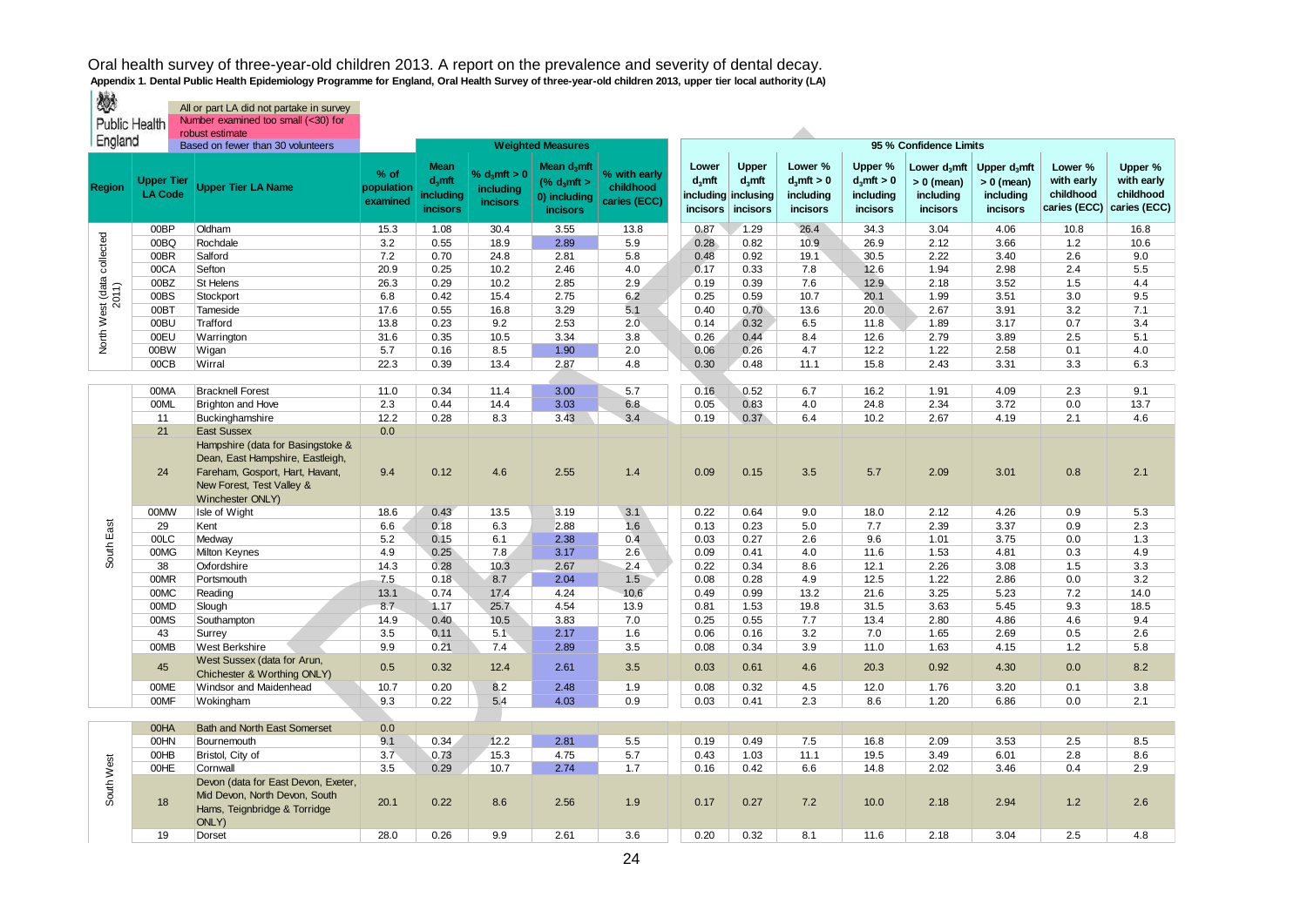| ₩<br><b>Public Health</b> |                                     | All or part LA did not partake in survey<br>Number examined too small (<30) for |                                  |                                                          |                                          |                                                                                                   |                                           |                                                              |                                       |                                                   |                                                   |                                                                                    |                                                          |                                                    |                                                    |
|---------------------------|-------------------------------------|---------------------------------------------------------------------------------|----------------------------------|----------------------------------------------------------|------------------------------------------|---------------------------------------------------------------------------------------------------|-------------------------------------------|--------------------------------------------------------------|---------------------------------------|---------------------------------------------------|---------------------------------------------------|------------------------------------------------------------------------------------|----------------------------------------------------------|----------------------------------------------------|----------------------------------------------------|
| England                   |                                     | robust estimate                                                                 |                                  |                                                          |                                          |                                                                                                   |                                           |                                                              |                                       |                                                   |                                                   |                                                                                    |                                                          |                                                    |                                                    |
| <b>Region</b>             | <b>Upper Tier</b><br><b>LA Code</b> | Based on fewer than 30 volunteers<br><b>Upper Tier LA Name</b>                  | $%$ of<br>population<br>examined | <b>Mean</b><br>$d_3$ mft<br>including<br><b>incisors</b> | % $d_3$ mft > 0<br>including<br>incisors | <b>Weighted Measures</b><br>Mean d <sub>3</sub> mft<br>(% $d_3$ mft ><br>0) including<br>incisors | % with early<br>childhood<br>caries (ECC) | Lower<br>$d_3$ mft<br>including inclusing<br><i>incisors</i> | <b>Upper</b><br>$d_3$ mft<br>incisors | Lower %<br>$d_3$ mft > 0<br>includina<br>incisors | Upper %<br>$d_3$ mft > 0<br>including<br>incisors | 95 % Confidence Limits<br>Lower $d_3$ mft<br>$> 0$ (mean)<br>including<br>incisors | Upper $d_3$ mft<br>$> 0$ (mean)<br>includina<br>incisors | Lower %<br>with early<br>childhood<br>caries (ECC) | Upper %<br>with early<br>childhood<br>caries (ECC) |
|                           | 23                                  | Gloucestershire                                                                 | 11.7                             | 0.31                                                     | 12.6                                     | 2.50                                                                                              | 2.6                                       | 0.23                                                         | 0.39                                  | 10.3                                              | 14.9                                              | 2.07                                                                               | 2.93                                                     | 1.5                                                | 3.7                                                |
|                           | 00HF                                | Isles of Scilly <sup>1</sup>                                                    | 42.1                             | 0.00                                                     | 0.0                                      | 0.00                                                                                              | 0.0                                       | 0.00                                                         | 0.00                                  | 0.0                                               | 0.0                                               | 0.00                                                                               | 0.00                                                     | 0.0                                                | 0.0                                                |
|                           | 00HC                                | North Somerset                                                                  | 8.5                              | 0.31                                                     | 11.1                                     | 2.78                                                                                              | 2.9                                       | 0.18                                                         | 0.44                                  | 6.4                                               | 15.7                                              | 2.05                                                                               | 3.51                                                     | 0.9                                                | 4.9                                                |
| South West                | 00HG                                | Plymouth                                                                        | 6.4                              | 0.19                                                     | 6.0                                      | 3.07                                                                                              | 1.7                                       | 0.06                                                         | 0.32                                  | 2.7                                               | 9.4                                               | 2.34                                                                               | 3.80                                                     | 0.0                                                | 3.6                                                |
|                           | 00HP                                | Poole                                                                           | 13.2                             | 0.41                                                     | 12.4                                     | 3.31                                                                                              | 3.7                                       | 0.21                                                         | 0.61                                  | 8.0                                               | 16.8                                              | 2.17                                                                               | 4.45                                                     | 1.2                                                | 6.3                                                |
|                           | 40                                  | Somerset                                                                        | 10.4                             | 0.33                                                     | 9.9                                      | 3.32                                                                                              | 3.2                                       | 0.22                                                         | 0.44                                  | 7.5                                               | 12.3                                              | 2.47                                                                               | 4.17                                                     | 1.8                                                | 4.6                                                |
|                           | 00HD                                | South Gloucestershire                                                           | 6.0                              | 0.03                                                     | 1.9                                      | 1.82                                                                                              | 0.0                                       | 0.00                                                         | 0.07                                  | 0.0                                               | 3.8                                               | 1.82                                                                               | 1.82                                                     | 0.0                                                | 0.0                                                |
|                           | 00HX                                | Swindon                                                                         | 5.8                              | 0.18                                                     | 7.9                                      | 2.21                                                                                              | 1.3                                       | 0.01                                                         | 0.35                                  | 3.8                                               | 12.1                                              | 0.45                                                                               | 3.97                                                     | 0.0                                                | 3.0                                                |
|                           | 00HH                                | Torbay                                                                          | 16.0                             | 0.58                                                     | 13.1                                     | 4.40                                                                                              | 5.1                                       | 0.30                                                         | 0.86                                  | 8.5                                               | 17.7                                              | 2.90                                                                               | 5.90                                                     | 2.2                                                | 8.1                                                |
|                           | 00HY                                | Wiltshire                                                                       | 3.3                              | 0.35                                                     | 13.5                                     | 2.62                                                                                              | 3.2                                       | 0.20                                                         | 0.50                                  | 8.7                                               | 18.3                                              | 2.04                                                                               | 3.20                                                     | 0.6                                                | 5.7                                                |
|                           |                                     |                                                                                 |                                  |                                                          |                                          |                                                                                                   |                                           |                                                              |                                       |                                                   |                                                   |                                                                                    |                                                          |                                                    |                                                    |
|                           | 00CN                                | Birmingham                                                                      | 3.9                              | 0.33                                                     | 12.5                                     | 2.66                                                                                              | 3.6                                       | 0.22                                                         | 0.44                                  | 9.9                                               | 15.2                                              | 2.06                                                                               | 3.26                                                     | 2.0                                                | 5.2                                                |
|                           | 00CQ                                | Coventry                                                                        | 2.9                              | 0.46                                                     | 14.4                                     | 3.17                                                                                              | 6.6                                       | 0.19                                                         | 0.73                                  | 8.4                                               | 20.4                                              | 1.81                                                                               | 4.53                                                     | 2.4                                                | 10.8                                               |
|                           | 00CR                                | Dudley                                                                          | 2.8                              | 0.18                                                     | 10.1                                     | 1.81                                                                                              | 2.1                                       | 0.05                                                         | 0.31                                  | 4.8                                               | 15.5                                              | 1.05                                                                               | 2.57                                                     | 0.0                                                | 5.0                                                |
|                           | 00GA                                | Herefordshire, County of                                                        | 9.2                              | 0.71                                                     | 22.3                                     | 3.18                                                                                              | 5.6                                       | 0.45                                                         | 0.97                                  | 16.5                                              | 28.2                                              | 2.37                                                                               | 3.99                                                     | 2.3                                                | 8.8                                                |
| West Midlands             | 00CS                                | Sandwell                                                                        | 4.2                              | 0.21                                                     | 10.1                                     | 2.08                                                                                              | 3.8                                       | 0.10                                                         | 0.32                                  | 5.9                                               | 14.2                                              | 1.41                                                                               | 2.75                                                     | 1.0                                                | 6.7                                                |
|                           | 00GG                                | Shropshire                                                                      | 6.2                              | 0.24                                                     | 7.5                                      | 3.15                                                                                              | 0.4                                       | 0.08                                                         | 0.40                                  | 3.7                                               | 11.3                                              | 1.79                                                                               | 4.51                                                     | 0.0                                                | 1.1                                                |
|                           | 00CT                                | Solihull                                                                        | 6.8                              | 0.26                                                     | 14.0                                     | 1.85                                                                                              | 0.6                                       | 0.09                                                         | 0.43                                  | 7.1                                               | 21.0                                              | 0.92                                                                               | 2.78                                                     | 0.0                                                | 1.6                                                |
|                           | 41                                  | Staffordshire                                                                   | 6.8                              | 0.14                                                     | 4.0                                      | 3.48                                                                                              | 1.2                                       | 0.06                                                         | 0.22                                  | 2.5                                               | 5.6                                               | 2.10                                                                               | 4.86                                                     | 0.3                                                | 2.2                                                |
|                           | 00GL                                | Stoke-on-Trent                                                                  | 9.0                              | 0.27                                                     | 7.2                                      | 3.77                                                                                              | 3.7                                       | 0.14                                                         | 0.40                                  | 4.3                                               | 10.1                                              | 2.81                                                                               | 4.73                                                     | 1.5                                                | 5.8                                                |
|                           | 00GF                                | <b>Telford and Wrekin</b>                                                       | 9.8                              | 0.22                                                     | 6.8                                      | 3.30                                                                                              | 3.7                                       | 0.09                                                         | 0.35                                  | 3.5                                               | 10.1                                              | 2.39                                                                               | 4.21                                                     | 1.2                                                | 6.2                                                |
|                           | 00CU                                | Walsall                                                                         | 5.1                              | 0.23                                                     | 12.7                                     | 1.81                                                                                              | 3.3                                       | 0.12                                                         | 0.34                                  | 7.9                                               | 17.5                                              | 1.23                                                                               | 2.39                                                     | 0.7                                                | 5.8                                                |
|                           | 44                                  | Warwickshire                                                                    | 11.9                             | 0.19                                                     | 5.8                                      | 3.25                                                                                              | 2.1                                       | 0.12                                                         | 0.26                                  | 4.1                                               | 7.4                                               | 2.39                                                                               | 4.11                                                     | 1.1                                                | 3.1                                                |
|                           | 00CW                                | Wolverhampton                                                                   | 5.0                              | 0.31                                                     | 15.1                                     | 2.06                                                                                              | 2.2                                       | 0.17                                                         | 0.45                                  | 9.9                                               | 20.3                                              | 1.47                                                                               | 2.65                                                     | 0.1                                                | 4.3                                                |
|                           | 47                                  | Worcestershire                                                                  | 8.5                              | 0.30                                                     | 10.3                                     | 2.95                                                                                              | 4.3                                       | 0.20                                                         | 0.40                                  | 7.8                                               | 12.8                                              | 2.29                                                                               | 3.61                                                     | 2.6                                                | 6.0                                                |
|                           |                                     |                                                                                 |                                  |                                                          |                                          |                                                                                                   |                                           |                                                              |                                       |                                                   |                                                   |                                                                                    |                                                          |                                                    |                                                    |
|                           | 00CC                                | Barnsley                                                                        | 7.7                              | 0.44                                                     | 11.8                                     | 3.72                                                                                              | 6.6                                       | 0.20                                                         | 0.68                                  | 7.4                                               | 16.2                                              | 2.13                                                                               | 5.31                                                     | 3.1                                                | 10.0                                               |
|                           | 00CX                                | <b>Bradford</b>                                                                 | 2.1                              | 0.58                                                     | 17.1                                     | 3.42                                                                                              | 7.2                                       | 0.31                                                         | 0.85                                  | 11.4                                              | 22.8                                              | 2.27                                                                               | 4.57                                                     | 3.3                                                | 11.0                                               |
|                           | 00CY                                | Calderdale                                                                      | 5.3                              | 0.42                                                     | 12.1                                     | 3.49                                                                                              | 5.6                                       | 0.18                                                         | 0.66                                  | 6.7                                               | 17.4                                              | 2.22                                                                               | 4.76                                                     | 2.0                                                | 9.1                                                |
|                           | 00CE                                | Doncaster                                                                       | 5.2                              | 0.31                                                     | 8.6                                      | 3.67                                                                                              | 3.3                                       | 0.10                                                         | 0.52                                  | 4.4                                               | 12.7                                              | 1.90                                                                               | 5.44                                                     | 0.7                                                | 5.9                                                |
|                           | 00FB                                | East Riding of Yorkshire                                                        | 1.9                              | 0.16                                                     | 4.0                                      | 3.93                                                                                              | 2.8                                       | 0.00                                                         | 0.38                                  | 0.2                                               | 7.8                                               | 1.04                                                                               | 8.90                                                     | 0.0                                                | 6.3                                                |
|                           | 00FA                                | Kingston upon Hull, City of                                                     | 1.9                              | 0.30                                                     | 14.2                                     | 2.10                                                                                              | 1.1                                       | 0.12                                                         | 0.48                                  | 6.4                                               | 21.9                                              | 1.51                                                                               | 2.69                                                     | 0.0                                                | 3.3                                                |
|                           | 00CZ                                | Kirklees                                                                        | 3.3                              | 0.60                                                     | 15.3                                     | 3.89                                                                                              | 6.2                                       | 0.35                                                         | 0.85                                  | 10.0                                              | 20.6                                              | 2.78                                                                               | 5.00                                                     | 3.3                                                | 9.1                                                |
| Yorkshire and the Humber  | 00DA                                | Leeds                                                                           | 2.0                              | 0.49                                                     | 19.4                                     | 2.51                                                                                              | 7.5                                       | 0.30                                                         | 0.68                                  | 13.7                                              | 25.0                                              | 1.94                                                                               | 3.08                                                     | 3.7                                                | 11.3                                               |
|                           | 00FC                                | North East Lincolnshire                                                         | 8.7                              | 0.37                                                     | 15.0                                     | 2.49                                                                                              | 5.7                                       | 0.15                                                         | 0.59                                  | 8.4                                               | 21.7                                              | 1.66                                                                               | 3.32                                                     | $1.2$                                              | 10.2                                               |
|                           | 00FD                                | North Lincolnshire                                                              | 6.0                              | 0.15                                                     | 8.1                                      | 1.92                                                                                              | 2.6                                       | 0.04                                                         | 0.26                                  | 3.3                                               | 12.8                                              | 1.10                                                                               | 2.74                                                     | 0.0                                                | 5.4                                                |
|                           | 36                                  | North Yorkshire                                                                 | 19.2                             | 0.22                                                     | 8.8                                      | 2.49                                                                                              | 2.5                                       | 0.17                                                         | 0.27                                  | 7.2                                               | 10.4                                              | 2.11                                                                               | 2.87                                                     | 1.6                                                | 3.4                                                |
|                           | 00CF                                | Rotherham                                                                       | 6.0                              | 0.46                                                     | 11.6                                     | 3.98                                                                                              | 6.2                                       | 0.21                                                         | 0.71                                  | 6.9                                               | 16.3                                              | 2.65                                                                               | 5.31                                                     | 2.6                                                | 9.8                                                |
|                           | 00CG                                | Sheffield                                                                       | 2.9                              | 0.23                                                     | 8.4                                      | 2.70                                                                                              | 1.8                                       | 0.09                                                         | 0.37                                  | 4.4                                               | 12.4                                              | 1.78                                                                               | 3.62                                                     | 0.0                                                | 3.7                                                |
|                           | 00DB                                | Wakefield                                                                       | 2.5                              | 0.51                                                     | 19.8                                     | 2.59                                                                                              | 7.2                                       | 0.23                                                         | 0.79                                  | 12.1                                              | 27.5                                              | 1.58                                                                               | 3.60                                                     | 2.2                                                | 12.2                                               |
|                           | 00FF                                | York                                                                            | 7.2                              | 0.21                                                     | 6.9                                      | 3.00                                                                                              | 1.8                                       | 0.03                                                         | 0.39                                  | 3.0                                               | 10.8                                              | 0.93                                                                               | 5.07                                                     | 0.0                                                | 3.8                                                |

<sup>1</sup>Isles of Scilly figures have been reported because 100% of the sample and 42% of the population have been examined.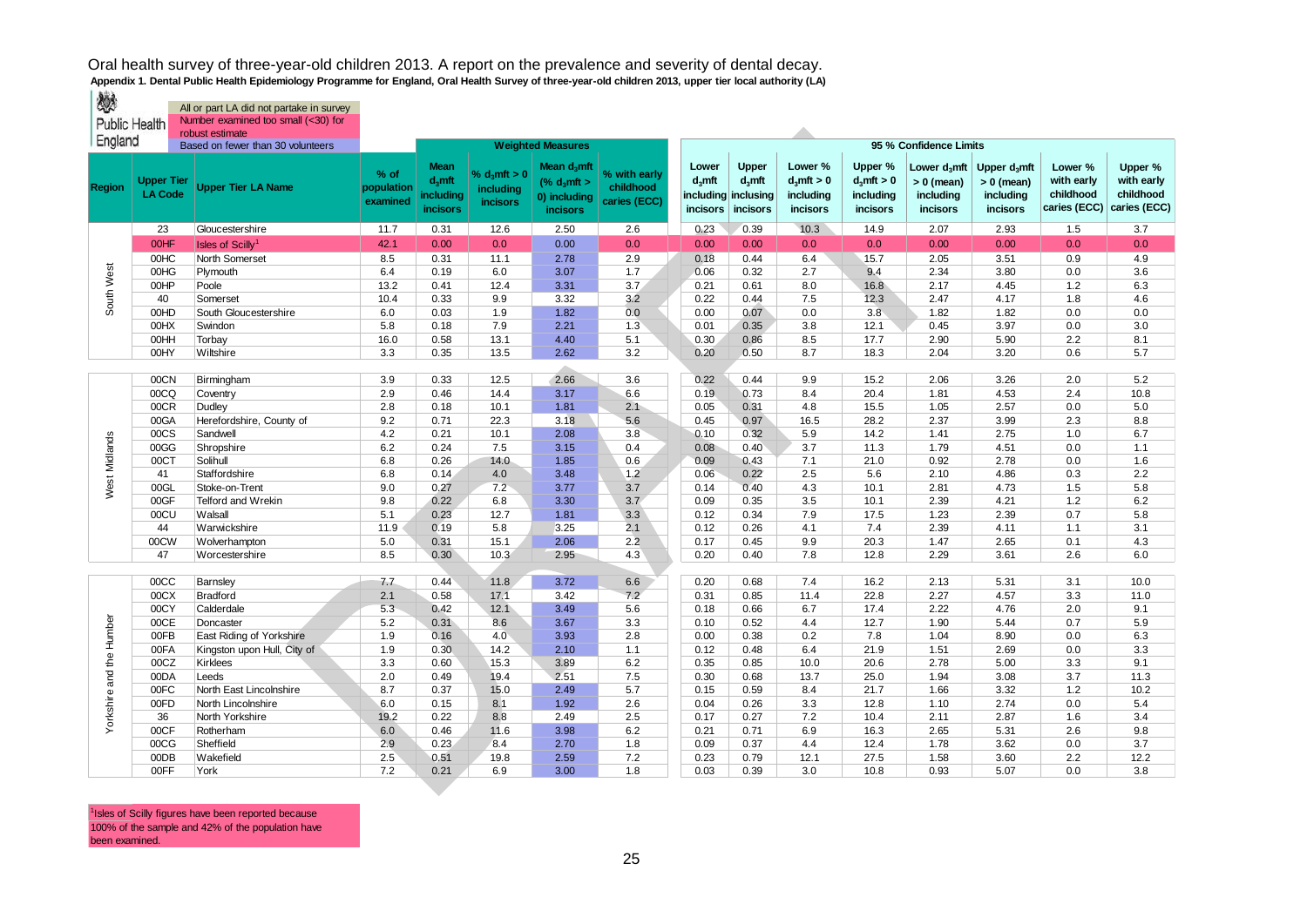| <b>CONTROL</b><br>Public Health<br>England |                       | All or part LA did not partake in survey<br>Number examined too small (<30) for<br>robust estimate<br>Based on fewer than 30 volunteers |                                  |                                                                 |                                            | <b>Weighted Measures</b>                                                                |                                           |                                |                                                              |                                                                 |                                                                 | 95 % Confidence Limits                |                                                                                 |                                                    |                                                    |
|--------------------------------------------|-----------------------|-----------------------------------------------------------------------------------------------------------------------------------------|----------------------------------|-----------------------------------------------------------------|--------------------------------------------|-----------------------------------------------------------------------------------------|-------------------------------------------|--------------------------------|--------------------------------------------------------------|-----------------------------------------------------------------|-----------------------------------------------------------------|---------------------------------------|---------------------------------------------------------------------------------|----------------------------------------------------|----------------------------------------------------|
| <b>Region</b>                              | <b>Region</b><br>Code | <b>Region Name</b>                                                                                                                      | $%$ of<br>population<br>examined | <b>Mean</b><br>$d_3$ mft<br><i>including</i><br><b>incisors</b> | % $d_3$ mft $> 0$<br>including<br>incisors | Mean $d_3$ mft<br>$\frac{6}{3}$ d <sub>3</sub> mft ><br>0) including<br><b>incisors</b> | % with early<br>childhood<br>caries (ECC) | Lower<br>$d_3$ mft<br>incisors | <b>Upper</b><br>$d_3$ mft<br>including inclusing<br>incisors | Lower %<br>$d_3$ mft > 0<br><i>including</i><br><b>incisors</b> | Upper %<br>$d_3$ mft > 0<br><i>including</i><br><b>incisors</b> | $> 0$ (mean)<br>including<br>incisors | Lower $d_3$ mft Upper $d_3$ mft<br>$> 0$ (mean)<br>including<br><b>incisors</b> | Lower %<br>with early<br>childhood<br>caries (ECC) | Upper %<br>with early<br>childhood<br>caries (ECC) |
|                                            | E.                    | East Midlands                                                                                                                           | 9.1                              | 0.45                                                            | 15.8                                       | 2.85                                                                                    | 3.9                                       | 0.40                           | 0.50                                                         | 14.8                                                            | 16.9                                                            | 2.64                                  | 3.06                                                                            | 3.3                                                | 4.5                                                |
|                                            | G                     | East of England                                                                                                                         | 9.5                              | 0.24                                                            | 8.2                                        | 2.93                                                                                    | 2.3                                       | 0.21                           | 0.27                                                         | 7.6                                                             | 8.9                                                             | 2.71                                  | 3.15                                                                            | 1.9                                                | 2.6                                                |
|                                            | H                     | London                                                                                                                                  | 4.7                              | 0.42                                                            | 13.6                                       | 3.11                                                                                    | 5.3                                       | 0.38                           | 0.46                                                         | 12.7                                                            | 14.6                                                            | 2.92                                  | 3.30                                                                            | 4.7                                                | 5.9                                                |
|                                            | A                     | North East                                                                                                                              | 8.7                              | 0.30                                                            | 10.1                                       | 2.96                                                                                    | 3.5                                       | 0.26                           | 0.34                                                         | 8.9                                                             | 11.2                                                            | 2.67                                  | 3.25                                                                            | 2.8                                                | 4.2                                                |
| Regions                                    | B                     | North West                                                                                                                              | 14.1                             | 0.47                                                            | 14.3                                       | 3.30                                                                                    | 5.1                                       | 0.44                           | 0.50                                                         | 13.7                                                            | 14.9                                                            | 3.17                                  | 3.43                                                                            | 4.7                                                | 5.5                                                |
|                                            |                       | South East                                                                                                                              | 7.2                              | 0.27                                                            | 8.6                                        | 3.16                                                                                    | 3.1                                       | 0.24                           | 0.30                                                         | 8.0                                                             | 9.2                                                             | 2.95                                  | 3.37                                                                            | 2.8                                                | 3.5                                                |
|                                            | K                     | South West                                                                                                                              | 10.1                             | 0.31                                                            | 10.5                                       | 2.94                                                                                    | 3.0                                       | 0.28                           | 0.34                                                         | 9.7                                                             | 11.2                                                            | 2.74                                  | 3.14                                                                            | 2.6                                                | 3.5                                                |
|                                            | F.                    | West Midlands                                                                                                                           | 6.2                              | 0.28                                                            | 10.1                                       | 2.77                                                                                    | 3.0                                       | 0.25                           | 0.31                                                         | 9.2                                                             | 11.0                                                            | 2.54                                  | 3.00                                                                            | 2.5                                                | 3.6                                                |
|                                            | D                     | Yorkshire and The Humber                                                                                                                | 5.1                              | 0.39                                                            | 12.6                                       | 3.09                                                                                    | 4.8                                       | 0.34                           | 0.44                                                         | 11.4                                                            | 13.8                                                            | 2.81                                  | 3.37                                                                            | 4.0                                                | 5.5                                                |
|                                            |                       |                                                                                                                                         |                                  |                                                                 |                                            |                                                                                         |                                           |                                |                                                              |                                                                 |                                                                 |                                       |                                                                                 |                                                    |                                                    |
| Eng                                        | Eng                   | England                                                                                                                                 | 8.1                              | 0.36                                                            | 11.7                                       | 3.08                                                                                    | 3.9                                       | 0.35                           | 0.37                                                         | 11.5                                                            | 12.0                                                            | 3.01                                  | 3.15                                                                            | 3.7                                                | 4.1                                                |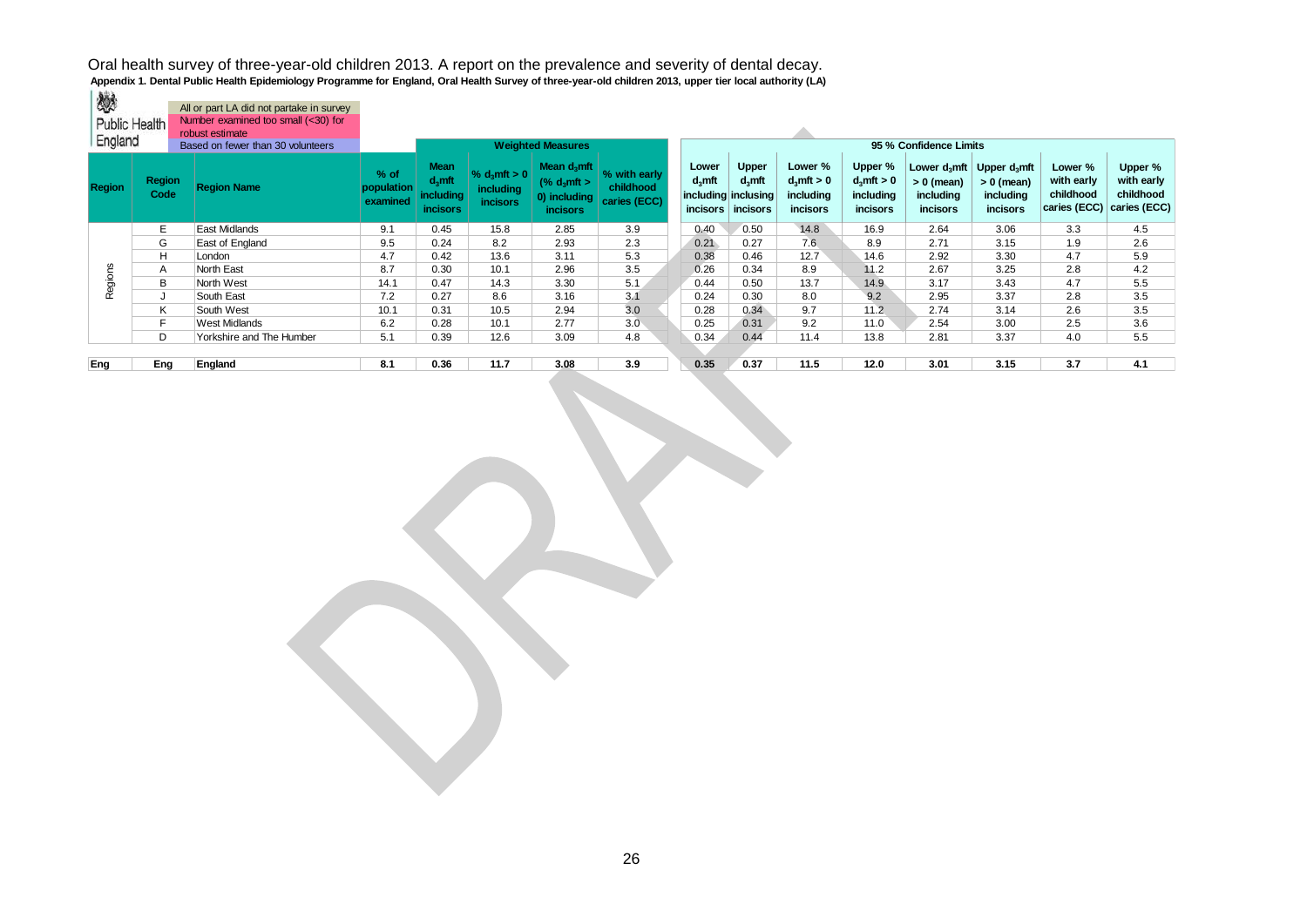| ₩                    |                                     | LA did not partake in survey             |                                  |                                               |                                                |                                                                |                                           |                                                    |                                            |                                                   |                                                   |                                                          |                                                                 |                                                    |                                                    |
|----------------------|-------------------------------------|------------------------------------------|----------------------------------|-----------------------------------------------|------------------------------------------------|----------------------------------------------------------------|-------------------------------------------|----------------------------------------------------|--------------------------------------------|---------------------------------------------------|---------------------------------------------------|----------------------------------------------------------|-----------------------------------------------------------------|----------------------------------------------------|----------------------------------------------------|
| <b>Public Health</b> |                                     | Number examined too small (<30) for      |                                  |                                               |                                                |                                                                |                                           |                                                    |                                            |                                                   |                                                   |                                                          |                                                                 |                                                    |                                                    |
|                      |                                     | robust estimate                          |                                  |                                               |                                                |                                                                |                                           |                                                    |                                            |                                                   |                                                   |                                                          |                                                                 |                                                    |                                                    |
| England              |                                     | Based on fewer than 30 volunteers        |                                  |                                               |                                                | <b>Weighted Measures</b>                                       |                                           |                                                    |                                            |                                                   |                                                   | 95 % Confidence Limits                                   |                                                                 |                                                    |                                                    |
| Region               | <b>Lower Tier</b><br><b>LA Code</b> | <b>Lower Tier LA Name</b>                | $%$ of<br>population<br>examined | Mean<br>d3mft<br>including<br><b>incisors</b> | % d3 $mft > 0$<br>including<br><b>incisors</b> | Mean d3mft<br>$%$ d3mft $>$<br>0) including<br><b>incisors</b> | % with early<br>childhood<br>caries (ECC) | Lower<br>$d_3$ mft<br>including<br><i>incisors</i> | Upper<br>$d3$ mft<br>inclusing<br>incisors | Lower %<br>$d_3$ mft > 0<br>including<br>incisors | Upper %<br>$d_3$ mft > 0<br>including<br>incisors | Lower $d_3$ mft<br>$> 0$ (mean)<br>including<br>incisors | Upper $d_3$ mft<br>$> 0$ (mean)<br>including<br><i>incisors</i> | Lower %<br>with early<br>childhood<br>caries (ECC) | Upper %<br>with early<br>childhood<br>caries (ECC) |
| Eng                  | Eng                                 | England                                  | 8.1                              | 0.36                                          | 11.7                                           | 3.08                                                           | 3.9                                       | 0.35                                               | 0.37                                       | 11.5                                              | 12.0                                              | 3.01                                                     | 3.15                                                            | 3.7                                                | 4.1                                                |
|                      |                                     |                                          |                                  |                                               |                                                |                                                                |                                           |                                                    |                                            |                                                   |                                                   |                                                          |                                                                 |                                                    |                                                    |
|                      | 17UB                                | Amber Valley                             | 11.2                             | 0.18                                          | 3.80                                           | 4.63                                                           | 1.9                                       | 0.01                                               | 0.35                                       | 0.53                                              | 7.07                                              | 4.03                                                     | 5.23                                                            | 0.2                                                | 4.1                                                |
|                      | 37UB                                | Ashfield                                 | 2.9                              | 0.14                                          | 5.21                                           | 2.67                                                           | 2.2                                       | 0.07                                               | 0.35                                       | 0.47                                              | 10.89                                             | 0.60                                                     | 5.94                                                            | 1.9                                                | 6.2                                                |
|                      | 37UC                                | <b>Bassetlaw</b>                         | 0.0                              |                                               |                                                |                                                                |                                           |                                                    |                                            |                                                   |                                                   |                                                          |                                                                 |                                                    |                                                    |
|                      | 31UB                                | Blaby                                    | 16.6                             | 0.40                                          | 25.14                                          | 1.61                                                           | 0.6                                       | 0.28                                               | 0.52                                       | 18.85                                             | 31.43                                             | 1.33                                                     | 1.89                                                            | 0.6                                                | 1.7                                                |
|                      | 17UC                                | Bolsover                                 | 13.9                             | 0.38                                          | 11.12                                          | 3.41                                                           | 5.5                                       | 0.18                                               | 0.58                                       | 5.67                                              | 16.57                                             | 2.85                                                     | 3.97                                                            | 1.7                                                | 9.2                                                |
|                      | 32UB                                | <b>Boston</b>                            | 0.0                              |                                               |                                                |                                                                |                                           |                                                    |                                            |                                                   |                                                   |                                                          |                                                                 |                                                    |                                                    |
|                      | 37UD                                | Broxtowe                                 | 17.1                             | 0.27                                          | 11.62                                          | 2.37                                                           | 2.4                                       | 0.13                                               | 0.41                                       | 7.21                                              | 16.03                                             | 1.53                                                     | 3.21                                                            | 0.3                                                | 4.5                                                |
|                      | 31UC<br>17UD                        | Charnwood                                | 9.2<br>7.9                       | 0.65                                          | 29.30                                          | 2.23<br>2.90                                                   | 3.3<br>2.4                                | 0.47                                               | 0.83                                       | 22.27                                             | 36.33                                             | 1.87                                                     | 2.59                                                            | 0.9                                                | 5.7                                                |
|                      | 34UB                                | Chesterfield<br>Corby                    | 18.4                             | 0.27<br>0.59                                  | 9.14<br>15.35                                  | 3.86                                                           | 4.8                                       | 0.07<br>0.29                                       | 0.47<br>0.89                               | 3.08<br>9.83                                      | 15.20<br>20.87                                    | 1.91<br>2.42                                             | 3.89<br>5.30                                                    | 0.9<br>1.5                                         | 5.6<br>8.1                                         |
|                      | 34UC                                | Daventry                                 | 17.4                             | 0.44                                          | 13.86                                          | 3.19                                                           | 4.7                                       | 0.20                                               | 0.68                                       | 8.52                                              | 19.20                                             | 1.90                                                     | 4.48                                                            | 1.4                                                | 8.0                                                |
|                      | 00FK                                | Derby                                    | 4.0                              | 0.73                                          | 13.45                                          | 5.41                                                           | 4.4                                       | 0.20                                               | 1.26                                       | 7.20                                              | 19.70                                             | 2.68                                                     | 8.14                                                            | 0.5                                                | 8.4                                                |
|                      | 17UF                                | Derbyshire Dales                         | 15.9                             | 0.29                                          | 10.87                                          | 2.65                                                           | 2.0                                       | 0.06                                               | 0.52                                       | 4.67                                              | 17.07                                             | 1.98                                                     | 3.32                                                            | 0.8                                                | 4.9                                                |
|                      | 32UC                                | <b>East Lindsey</b>                      | $0.0\,$                          |                                               |                                                |                                                                |                                           |                                                    |                                            |                                                   |                                                   |                                                          |                                                                 |                                                    |                                                    |
|                      | 34UD                                | East Northamptonshire                    | 11.3                             | 0.32                                          | 8.52                                           | 3.72                                                           | 1.9                                       | 0.04                                               | 0.60                                       | 3.45                                              | 13.59                                             | 2.97                                                     | 4.47                                                            | 0.7                                                | 4.5                                                |
|                      | 17UG                                | Erewash                                  | 10.2                             | 0.67                                          | 19.71                                          | 3.41                                                           | 5.3                                       | 0.33                                               | 1.01                                       | 13.23                                             | 26.19                                             | 1.97                                                     | 4.85                                                            | 1.5                                                | 9.1                                                |
|                      | 37UE                                | Gedling                                  | 13.0                             | 0.52                                          | 20.09                                          | 2.61                                                           | 3.0                                       | 0.26                                               | 0.78                                       | 14.05                                             | 26.13                                             | 1.59                                                     | 3.63                                                            | 0.5                                                | 5.4                                                |
|                      | 31UD                                | Harborough                               | 21.1                             | 0.21                                          | 13.16                                          | 1.60                                                           | 3.0                                       | 0.13                                               | 0.29                                       | 8.50                                              | 17.82                                             | 1.39                                                     | 1.81                                                            | 0.6                                                | 5.3                                                |
|                      | 17UH                                | <b>High Peak</b>                         | 29.2                             | 0.20                                          | 8.44                                           | 2.37                                                           | 1.0                                       | 0.09                                               | 0.31                                       | 5.03                                              | 11.85                                             | 1.46                                                     | 3.28                                                            | 0.1                                                | 2.1                                                |
| East Midlands        | 31UE                                | Hinckley and Bosworth                    | 9.8                              | 0.48                                          | 17.31                                          | 2.76                                                           | 2.6                                       | 0.25                                               | 0.71                                       | 10.41                                             | 24.21                                             | 1.97                                                     | 3.55                                                            | 0.4                                                | 5.6                                                |
|                      | 34UE                                | Kettering                                | 11.6                             | 0.10                                          | 6.30                                           | 1.56                                                           | 0.0                                       | 0.03                                               | 0.17                                       | 2.76                                              | 9.84                                              | 0.92                                                     | 2.20                                                            | 0.0                                                | 0.0                                                |
|                      | 00FN                                | Leicester                                | 7.6                              | 1.06                                          | 33.96                                          | 3.12                                                           | 11.3                                      | 0.82                                               | 1.30                                       | 29.16                                             | 38.76                                             | 2.57                                                     | 3.67                                                            | 8.1                                                | 14.5                                               |
|                      | 32UD                                | Lincoln                                  | 0.0                              |                                               |                                                |                                                                |                                           |                                                    |                                            |                                                   |                                                   |                                                          |                                                                 |                                                    |                                                    |
|                      | 37UF                                | Mansfield                                | 9.4                              | 0.31                                          | 10.11                                          | 3.08                                                           | 3.6                                       | 0.06                                               | 0.56                                       | 4.46                                              | 15.76                                             | 1.49                                                     | 4.67                                                            | 0.1                                                | 7.1                                                |
|                      | 31UG                                | Melton                                   | 31.8                             | 0.31                                          | 14.49                                          | 2.11                                                           | 2.2                                       | 0.17                                               | 0.45                                       | 9.44                                              | 19.54                                             | 1.52                                                     | 2.70                                                            | 0.1                                                | 4.3                                                |
|                      | 37UG                                | Newark and Sherwood                      | 0.0                              |                                               |                                                |                                                                |                                           |                                                    |                                            |                                                   |                                                   |                                                          |                                                                 |                                                    |                                                    |
|                      | <b>17UJ</b>                         | North East Derbyshire                    | 9.7                              | 0.02                                          | 1.91                                           | 1.00                                                           | 0.0                                       | 0.01                                               | 0.05                                       | 0.67                                              | 4.49                                              | 1.00                                                     | 1.00                                                            | 0.0                                                | 0.0                                                |
|                      | 32UE                                | North Kesteven                           | 0.0                              |                                               |                                                |                                                                |                                           |                                                    |                                            |                                                   |                                                   |                                                          |                                                                 |                                                    |                                                    |
|                      | 31UH                                | North West Leicestershire                | 18.3                             | 0.35                                          | 14.52                                          | 2.39                                                           | 3.9                                       | 0.19                                               | 0.51                                       | 9.60                                              | 19.44                                             | 1.70                                                     | 3.08                                                            | 1.3                                                | 6.6                                                |
|                      | 34UF                                | Northampton                              | 5.6                              | 0.50                                          | 11.69                                          | 4.28                                                           | 5.0                                       | 0.21                                               | 0.79                                       | 6.82                                              | 16.56                                             | 2.67                                                     | 5.89                                                            | 1.7                                                | 8.4                                                |
|                      | 00FY                                | Nottingham                               | 6.5                              | 0.50                                          | 16.56                                          | 3.05                                                           | 4.2                                       | 0.30                                               | 0.70                                       | 12.00                                             | 21.12                                             | 2.18                                                     | 3.92                                                            | 1.6                                                | 6.7                                                |
|                      | 31UJ                                | Oadby and Wigston                        | 19.4                             | 0.29                                          | 13.23                                          | 2.15                                                           | 0.9                                       | 0.11                                               | 0.47                                       | 7.16                                              | 19.30                                             | 1.16                                                     | 3.14                                                            | 0.8                                                | 2.6                                                |
|                      | 37UJ                                | Rushcliffe                               | 14.3                             | 0.25                                          | 14.48                                          | 1.73                                                           | 1.1                                       | 0.14                                               | 0.36                                       | 9.48                                              | 19.48                                             | 1.22                                                     | 2.24                                                            | 0.4                                                | 2.7                                                |
|                      | 00FP                                | Rutland                                  | 46.4                             | 0.33                                          | 14.90                                          | 2.22                                                           | 1.8                                       | 0.14                                               | 0.52                                       | 8.26                                              | 21.54                                             | 1.60                                                     | 2.84                                                            | 0.3                                                | 3.9                                                |
|                      | 17UK                                | South Derbyshire                         | 11.9                             | 0.12                                          | 6.71                                           | 1.76                                                           | 1.3                                       | 0.02                                               | 0.22                                       | 2.52                                              | 10.90                                             | 1.44                                                     | 2.08                                                            | 0.4                                                | 2.9                                                |
|                      | 32UF<br><b>32UG</b>                 | South Holland<br>South Kesteven          | 0.0<br>0.0                       |                                               |                                                |                                                                |                                           |                                                    |                                            |                                                   |                                                   |                                                          |                                                                 |                                                    |                                                    |
|                      | 34UG                                |                                          | 13.9                             | 0.12                                          | 6.21                                           | 1.99                                                           | 0.5                                       | 0.02                                               | 0.22                                       | 2.18                                              | 10.24                                             | 1.06                                                     | 2.92                                                            | 0.4                                                | 1.3                                                |
|                      | 34UH                                | South Northamptonshire<br>Wellingborough |                                  | 0.71                                          | 28.40                                          | 2.50                                                           | 4.6                                       | 0.29                                               | 1.13                                       | 16.90                                             | 39.90                                             | 1.46                                                     | 3.54                                                            | 0.6                                                | 9.8                                                |
|                      | 32UH                                | <b>West Lindsey</b>                      | 6.5<br>0.0                       |                                               |                                                |                                                                |                                           |                                                    |                                            |                                                   |                                                   |                                                          |                                                                 |                                                    |                                                    |
|                      |                                     |                                          |                                  |                                               |                                                |                                                                |                                           |                                                    |                                            |                                                   |                                                   |                                                          |                                                                 |                                                    |                                                    |
|                      | 42UB                                | Babergh                                  | 22.5                             | 0.11                                          | 4.47                                           | 2.35                                                           | 1.7                                       | 0.02                                               | 0.20                                       | 1.59                                              | 7.35                                              | 0.96                                                     | 3.74                                                            | 0.2                                                | 3.6                                                |
| East of<br>England   | 22UB                                | Basildon                                 | 4.5                              | 0.16                                          | 4.70                                           | 3.49                                                           | 0.0                                       | 0.02                                               | 0.30                                       | 1.23                                              | 8.17                                              | 1.54                                                     | 5.44                                                            | 0.0                                                | 0.0                                                |
|                      | 00KB                                | Bedford                                  | 10.0                             | 0.37                                          | 10.83                                          | 3.40                                                           | 5.6                                       | 0.15                                               | 0.59                                       | 6.50                                              | 15.16                                             | 1.92                                                     | 4.88                                                            | 2.3                                                | 8.9                                                |
|                      | 22UC                                | Braintree                                | 5.3                              | 0.18                                          | 7.48                                           | 2.36                                                           | 2.0                                       | 0.03                                               | 0.33                                       | 2.48                                              | 12.48                                             | 1.08                                                     | 3.64                                                            | 0.7                                                | 4.6                                                |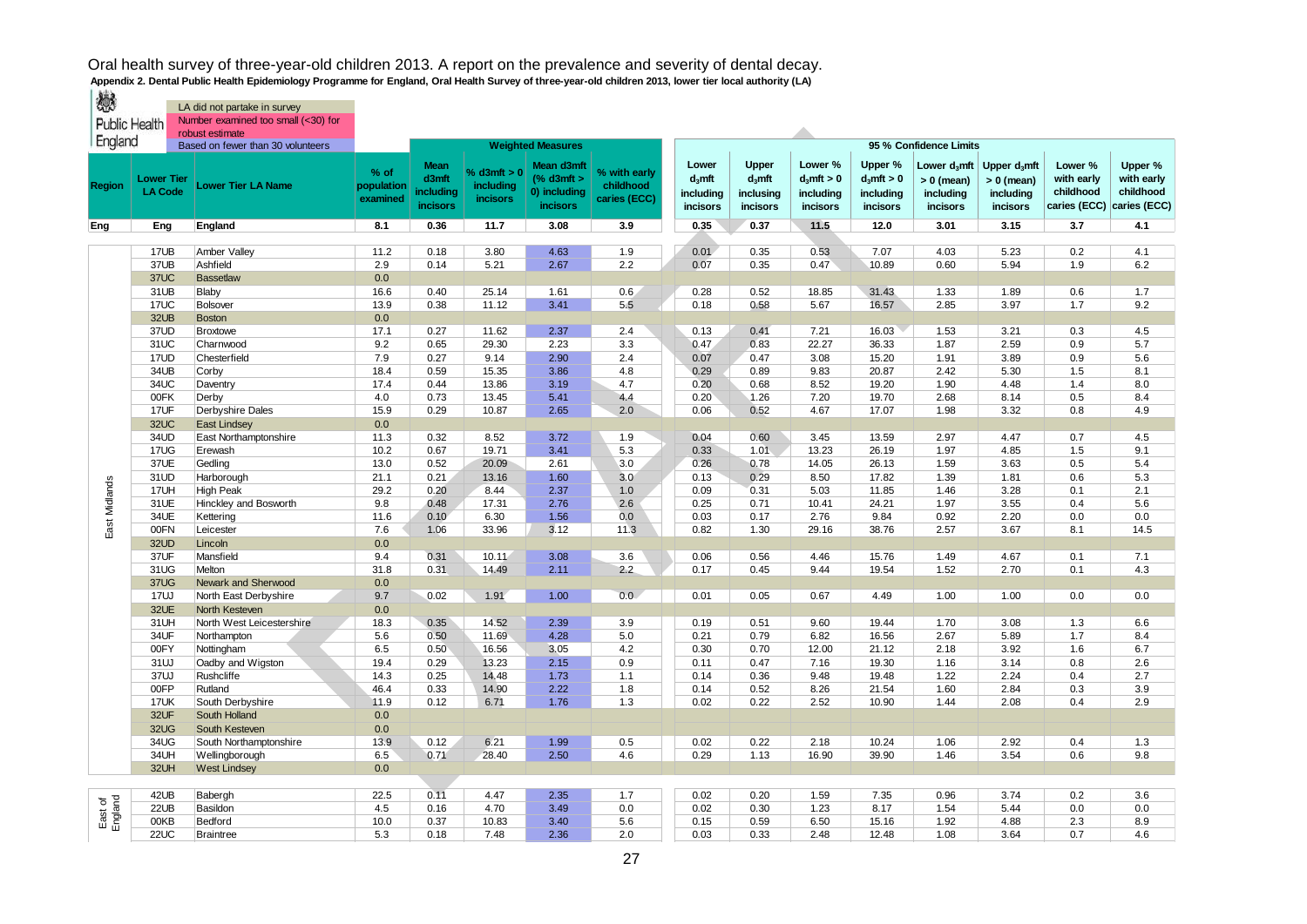LA did not partake in survey Hoalth Number examined too small (<30) for Public Health Number examined

| PUDIIC Health   |                                     | robust estimate                   |                                  |                                                      |                                             |                                                                |                                           |                                                    |                                             |                                                   |                                                   |                                                          |                                                          |                                                    |                                                    |
|-----------------|-------------------------------------|-----------------------------------|----------------------------------|------------------------------------------------------|---------------------------------------------|----------------------------------------------------------------|-------------------------------------------|----------------------------------------------------|---------------------------------------------|---------------------------------------------------|---------------------------------------------------|----------------------------------------------------------|----------------------------------------------------------|----------------------------------------------------|----------------------------------------------------|
| England         |                                     | Based on fewer than 30 volunteers |                                  |                                                      |                                             | <b>Weighted Measures</b>                                       |                                           |                                                    |                                             |                                                   |                                                   | 95 % Confidence Limits                                   |                                                          |                                                    |                                                    |
| <b>Region</b>   | <b>Lower Tier</b><br><b>LA Code</b> | <b>Lower Tier LA Name</b>         | $%$ of<br>population<br>examined | <b>Mean</b><br>d3mft<br>including<br><b>incisors</b> | % d3mft > 0<br>including<br><b>incisors</b> | Mean d3mft<br>$%$ d3mft $>$<br>0) including<br><b>incisors</b> | % with early<br>childhood<br>caries (ECC) | Lower<br>$d_3$ mft<br>including<br><b>incisors</b> | Upper<br>$d_3$ mft<br>inclusing<br>incisors | Lower %<br>$d_3$ mft > 0<br>including<br>incisors | Upper %<br>$d_3$ mft > 0<br>including<br>incisors | Lower $d_3$ mft<br>$> 0$ (mean)<br>including<br>incisors | Upper $d_3$ mft<br>$> 0$ (mean)<br>including<br>incisors | Lower %<br>with early<br>childhood<br>caries (ECC) | Upper %<br>with early<br>childhood<br>caries (ECC) |
|                 | 33UB                                | <b>Breckland</b>                  | 13.0                             | 0.21                                                 | 9.31                                        | 2.29                                                           | 0.0                                       | 0.08                                               | 0.34                                        | 5.22                                              | 13.40                                             | 1.43                                                     | 3.15                                                     | 0.0                                                | 0.0                                                |
|                 | 22UD                                | Brentwood                         | 5.9                              | 0.12                                                 | 8.81                                        | 1.36                                                           | 0.0                                       | 0.00                                               | 0.24                                        | 1.02                                              | 16.60                                             | 1.36                                                     | 1.36                                                     | 0.0                                                | 0.0                                                |
|                 | 33UC                                | <b>Broadland</b>                  | 15.6                             | 0.11                                                 | 6.52                                        | 1.67                                                           | 0.0                                       | 0.05                                               | 0.17                                        | 2.94                                              | 10.10                                             | 1.28                                                     | 2.06                                                     | 0.0                                                | 0.0                                                |
|                 | 26UB                                | Broxbourne                        | 7.0                              | 0.35                                                 | 15.92                                       | 2.19                                                           | 2.0                                       | 0.13                                               | 0.57                                        | 8.10                                              | 23.74                                             | 1.47                                                     | 2.91                                                     | 0.6                                                | 4.6                                                |
|                 | 12UB                                | Cambridge                         | 13.8                             | 0.25                                                 | 5.95                                        | 4.16                                                           | 4.5                                       | 0.07                                               | 0.43                                        | 2.65                                              | 9.25                                              | 2.95                                                     | 5.37                                                     | 1.6                                                | 7.4                                                |
|                 | 22UE                                | <b>Castle Point</b>               | 18.7                             | 0.11                                                 | 5.65                                        | 1.89                                                           | 2.2                                       | 0.03                                               | 0.19                                        | 1.89                                              | 9.41                                              | 1.15                                                     | 2.63                                                     | 0.2                                                | 4.6                                                |
|                 | 00KC                                | Central Bedfordshire              | 6.1                              | 0.13                                                 | 6.23                                        | 2.09                                                           | 1.9                                       | 0.03                                               | 0.23                                        | 2.91                                              | 9.55                                              | 1.86                                                     | 2.32                                                     | 0.0                                                | 3.8                                                |
|                 | 22UF                                | Chelmsford                        | 6.6                              | 0.18                                                 | 5.51                                        | 3.28                                                           | 0.9                                       | 0.03                                               | 0.33                                        | 1.58                                              | 9.44                                              | 2.09                                                     | 4.47                                                     | 0.7                                                | 2.5                                                |
|                 | <b>22UG</b>                         | Colchester                        | 3.3                              | 0.11                                                 | 7.91                                        | 1.33                                                           | 2.4                                       | 0.03                                               | 0.19                                        | 2.13                                              | 13.69                                             | 1.11                                                     | 1.55                                                     | 0.9                                                | 5.7                                                |
|                 | 26UC                                | Dacorum                           | 2.9                              | 0.24                                                 | 6.69                                        | 3.64                                                           | 3.3                                       | 0.03                                               | 0.51                                        | 0.44                                              | 13.82                                             | 1.12                                                     | 6.16                                                     | 0.1                                                | 6.5                                                |
|                 | 12UC                                | East Cambridgeshire               | 16.0                             | 0.06                                                 | 3.04                                        | 2.07                                                           | 1.3                                       | 0.00                                               | 0.12                                        | 0.22                                              | 5.86                                              | 1.11                                                     | 3.03                                                     | 0.6                                                | 3.3                                                |
|                 | 26UD                                | East Hertfordshire                | 9.1                              | 0.31                                                 | 9.90                                        | 3.15                                                           | 1.8                                       | 0.09                                               | 0.53                                        | 5.33                                              | 14.47                                             | 1.61                                                     | 4.69                                                     | 0.2                                                | 3.8                                                |
|                 | 22UH                                | <b>Epping Forest</b>              | 8.4                              | 0.19                                                 | 6.07                                        | 3.10                                                           | 0.8                                       | 0.02                                               | 0.36                                        | 2.06                                              | 10.08                                             | 1.42                                                     | 4.78                                                     | 0.7                                                | 2.2                                                |
|                 | 12UD                                | Fenland                           | 23.5                             | 0.21                                                 | 7.55                                        | 2.76                                                           | 2.0                                       | 0.08                                               | 0.34                                        | 4.17                                              | 10.93                                             | 1.57                                                     | 3.95                                                     | 0.2                                                | 3.9                                                |
|                 | 42UC                                | Forest Heath                      | 20.4                             | 0.32                                                 | 8.64                                        | 3.73                                                           | 3.2                                       | 0.11                                               | 0.53                                        | 4.39                                              | 12.89                                             | 2.32                                                     | 5.14                                                     | 0.5                                                | 5.8                                                |
|                 | 33UD                                | <b>Great Yarmouth</b>             | 5.4                              | 0.41                                                 | 6.67                                        | 6.21                                                           | 0.0                                       | 0.16                                               | 0.98                                        | 0.49                                              | 12.85                                             | 1.17                                                     | 13.59                                                    | 0.0                                                | 0.0                                                |
|                 | <b>22UJ</b>                         | Harlow                            | 15.6                             | 0.16                                                 | 6.32                                        | 2.55                                                           | 3.1                                       | 0.06                                               | 0.26                                        | 3.09                                              | 9.55                                              | 1.71                                                     | 3.39                                                     | 0.8                                                | 5.3                                                |
|                 | 26UE                                | Hertsmere                         | 6.0                              | 0.27                                                 | 6.99                                        | 3.91                                                           | 3.2                                       | 0.07                                               | 0.47                                        | 3.17                                              | 10.81                                             | 3.91                                                     | 3.91                                                     | 0.3                                                | 6.7                                                |
|                 | 12UE                                | Huntingdonshire                   | 11.9                             | 0.17                                                 | 4.90                                        | 3.53                                                           | 2.3                                       | 0.05                                               | 0.29                                        | 2.12                                              | 7.68                                              | 1.86                                                     | 5.20                                                     | 0.4                                                | 4.2                                                |
|                 | 42UD                                | Ipswich                           | 11.0                             | 0.20                                                 | 8.51                                        | 2.29                                                           | 1.9                                       | 0.08                                               | 0.32                                        | 4.56                                              | 12.46                                             | 1.31                                                     | 3.27                                                     | 0.0                                                | 3.8                                                |
| East of England | 33UE                                | King's Lynn and West Norfolk      | 7.5                              | 0.19                                                 | 5.25                                        | 3.67                                                           | 1.6                                       | 0.01                                               | 0.37                                        | 1.49                                              | 9.01                                              | 1.74                                                     | 5.60                                                     | 0.6                                                | 3.8                                                |
|                 | 00KA                                | Luton                             | 6.3                              | 0.79                                                 | 21.84                                       | 3.62                                                           | 10.4                                      | 0.47                                               | 1.11                                        | 16.17                                             | 27.51                                             | 2.50                                                     | 4.74                                                     | 6.2                                                | 14.7                                               |
|                 | 22UK                                | Maldon                            | 7.5                              | 0.17                                                 | 4.74                                        | 3.62                                                           | 3.0                                       | 0.03                                               | 0.37                                        | 0.48                                              | 9.96                                              | 2.88                                                     | 4.36                                                     | 1.1                                                | 7.0                                                |
|                 | 42UE                                | Mid Suffolk                       | 18.3                             | 0.21                                                 | 7.11                                        | 2.98                                                           | 1.6                                       | 0.03                                               | 0.39                                        | 3.51                                              | 10.71                                             | 0.88                                                     | 5.08                                                     | 0.2                                                | 3.4                                                |
|                 | 26UF                                | North Hertfordshire               | 7.0                              | 0.31                                                 | 13.34                                       | 2.34                                                           | 2.1                                       | 0.09                                               | 0.53                                        | 7.90                                              | 18.78                                             | 0.94                                                     | 3.74                                                     | 0.2                                                | 4.5                                                |
|                 | 33UF                                | North Norfolk                     | 23.0                             | 0.22                                                 | 11.60                                       | 1.90                                                           | 0.7                                       | 0.09                                               | 0.35                                        | 6.83                                              | 16.37                                             | 1.04                                                     | 2.76                                                     | 0.6                                                | 2.0                                                |
|                 | 33UG                                | Norwich                           | 12.4                             | 0.62                                                 | 16.34                                       | 3.78                                                           | 1.6                                       | 0.35                                               | 0.89                                        | 10.96                                             | 21.72                                             | 2.63                                                     | 4.93                                                     | 0.0                                                | 3.1                                                |
|                 | 00JA                                | Peterborough                      | 4.8                              | 0.44                                                 | 10.19                                       | 4.27                                                           | 5.0                                       | 0.11                                               | 0.77                                        | 4.80                                              | 15.58                                             | 1.91                                                     | 6.63                                                     | 1.0                                                | 9.0                                                |
|                 | <b>22UL</b>                         | Rochford                          | 19.6                             | 0.10                                                 | 4.49                                        | 2.20                                                           | 0.9                                       | 0.01                                               | 0.19                                        | 1.17                                              | 7.81                                              | 0.88                                                     | 3.52                                                     | 0.9                                                | 2.7                                                |
|                 | 12UG                                | South Cambridgeshire              | 11.9                             | 0.12                                                 | 3.02                                        | 4.13                                                           | 0.9                                       | 0.02                                               | 0.22                                        | 0.81                                              | 5.23                                              | 2.17                                                     | 6.09                                                     | 0.3                                                | 2.1                                                |
|                 | 33UH                                | South Norfolk                     | 13.8                             | 0.16                                                 | 9.92                                        | 1.61                                                           | 0.0                                       | 0.09                                               | 0.23                                        | 5.78                                              | 14.06                                             | 1.30                                                     | 1.92                                                     | 0.0                                                | 0.0                                                |
|                 | 00KF                                | Southend-on-Sea                   | 9.9                              | 0.22                                                 | 5.58                                        | 4.01                                                           | 3.8                                       | 0.06                                               | 0.38                                        | 2.64                                              | 8.52                                              | 2.31                                                     | 5.71                                                     | 1.4                                                | 6.3                                                |
|                 | 26UG                                | St Albans                         | 7.0                              | 0.16                                                 | 8.56                                        | 1.88                                                           | 1.0                                       | 0.06                                               | 0.26                                        | 4.14                                              | 12.98                                             | 1.09                                                     | 2.67                                                     | 0.4                                                | 2.4                                                |
|                 | 42UF                                | St Edmundsbury                    | 17.4                             | 0.18                                                 | 5.27                                        | 3.34                                                           | 0.8                                       | 0.05                                               | 0.31                                        | 2.36                                              | 8.18                                              | 1.45                                                     | 5.23                                                     | 0.3                                                | 1.8                                                |
|                 | 26UH                                | Stevenage                         | 2.9                              | 0.67                                                 | 16.97                                       | 3.94                                                           | 3.1                                       | 0.05                                               | 1.29                                        | 6.69                                              | 27.25                                             | 0.94                                                     | 6.94                                                     | 2.6                                                | 8.7                                                |
|                 | 42UG                                | Suffolk Coastal                   | 15.9                             | 0.19                                                 | 6.38                                        | 3.05                                                           | 1.6                                       | 0.06                                               | 0.32                                        | 3.05                                              | 9.71                                              | 1.66                                                     | 4.44                                                     | 0.2                                                | 3.4                                                |
|                 | 22UN<br><b>26UJ</b>                 | Tendring<br><b>Three Rivers</b>   | 0.0                              | 0.24                                                 | 11.10                                       | 2.15                                                           | 3.6                                       | 0.10                                               | 0.38                                        | 5.63                                              | 16.57                                             | 1.55                                                     | 2.75                                                     | 0.4                                                | 6.7                                                |
|                 |                                     |                                   | 11.6<br>2.6                      | 0.15                                                 | 7.31                                        |                                                                | 0.0                                       | 0.01                                               |                                             | 1.26                                              |                                                   | 2.09                                                     | 2.09                                                     | 0.0                                                |                                                    |
|                 | 00KG<br><b>22UQ</b>                 | Thurrock<br><b>Uttlesford</b>     | 14.0                             | 0.25                                                 | 6.44                                        | 2.09<br>3.86                                                   | 2.2                                       | 0.05                                               | 0.29<br>0.45                                | 2.13                                              | 13.36<br>10.75                                    | 2.26                                                     | 5.46                                                     | 0.3                                                | 0.0<br>4.8                                         |
|                 | <b>26UK</b>                         | Watford                           | 11.3                             | 0.28                                                 | 9.78                                        | 2.84                                                           | 2.9                                       | 0.11                                               | 0.45                                        | 4.96                                              | 14.60                                             | 1.87                                                     | 3.81                                                     | 0.4                                                | 5.4                                                |
|                 | 42UH                                | Waveney                           | 5.5                              | 0.08                                                 | 5.44                                        | 1.45                                                           | 0.0                                       | 0.01                                               | 0.15                                        | 0.98                                              | 9.90                                              | 1.00                                                     | 1.90                                                     | 0.0                                                | 0.0                                                |
|                 | <b>26UL</b>                         | Welwyn Hatfield                   | 8.1                              | 0.25                                                 | 14.37                                       | 1.77                                                           | 3.6                                       | 0.11                                               | 0.39                                        | 7.49                                              | 21.25                                             | 1.22                                                     | 2.32                                                     | 0.0                                                | 7.2                                                |
|                 |                                     |                                   |                                  |                                                      |                                             |                                                                |                                           |                                                    |                                             |                                                   |                                                   |                                                          |                                                          |                                                    |                                                    |
|                 | 00AB                                | Barking and Dagenham              | 6.4                              | 0.45                                                 | 18.01                                       | 2.49                                                           | 6.2                                       | 0.30                                               | 0.60                                        | 13.12                                             | 22.90                                             | 2.01                                                     | 2.97                                                     | 3.2                                                | 9.2                                                |
| London          | 00AC                                | Barnet                            | 3.8                              | 0.58                                                 | 16.21                                       | 3.55                                                           | 6.1                                       | 0.34                                               | 0.82                                        | 11.12                                             | 21.30                                             | 2.50                                                     | 4.60                                                     | 2.8                                                | 9.5                                                |
|                 | 00AD                                | <b>Bexley</b>                     | 0.0                              |                                                      |                                             |                                                                |                                           |                                                    |                                             |                                                   |                                                   |                                                          |                                                          |                                                    |                                                    |
|                 |                                     |                                   |                                  |                                                      |                                             |                                                                |                                           |                                                    |                                             |                                                   |                                                   |                                                          |                                                          |                                                    |                                                    |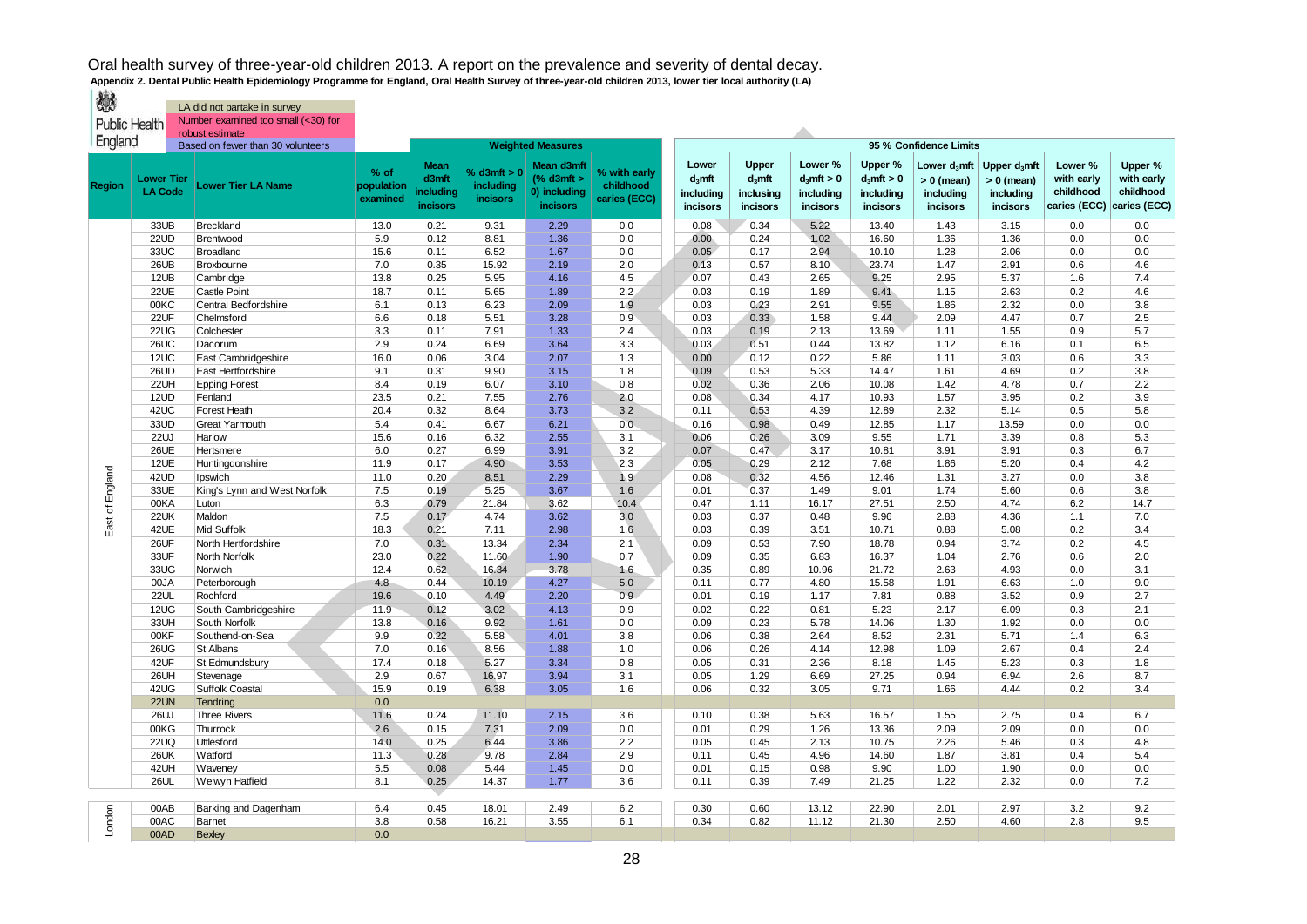燃 LA did not partake in survey Public Health Number examined too small (<30) for robust estimate England **Based on fewer than 30 volunteers Weighted Measures 95 % Confidence Limits Upper Mean Mean d3mft Lower Lower % Upper % Lower d3mft Upper d3mft Lower % Upper % % of % d3mft > 0 % with early Region Lower Tier d3mft (% d3mft > d3mft d3mft d3mft > 0 d3mft > 0 > 0 (mean) > 0 (mean) with early with early Lower Tier LA Name population including childhood including 0) including including including childhood childhood including inclusing including including incisors caries (ECC) examined incisors incisors incisors incisors incisors incisors incisors incisors caries (ECC) caries (ECC)** 00AE Brent 3.2 0.83 20.30 4.10 9.4 0.50 1.16 13.51 27.09 3.22 4.98 4.5 14.4 00AF Bromley 5.3 0.31 8.00 3.89 4.6 0.11 0.51 4.51 11.49 1.97 5.81 1.9 7.3 00AG Camden 6.4 | 0.33 | 12.53 | 2.64 | 2.2 | | 0.15 | 0.51 | 7.08 | 17.98 | 1.85 | 3.43 | 0.2 | 4.5 00AA City of London 2.2<br>00AH Crovdon 3.5 00AH Croydon 3.5 0.41 12.75 3.25 4.9 0.20 0.62 8.13 17.37 2.07 4.43 1.9 7.9 00AJ Ealing 2012 2020 2020 4.6 0.41 16.83 2.47 6.0 0.26 0.56 11.98 21.68 1.90 3.04 3.0 9.1 00AK Enfield 4.3 0.66 18.43 3.58 5.1 0.42 0.90 13.18 23.68 2.72 4.44 2.1 8.1 00AL Greenwich 0.0 00AM Hackney 5.0 | 0.49 | 12.93 3.79 | 5.2 \ | 0.21 | 0.77 | 7.96 | 17.90 | 2.39 | 5.19 | 1.8 | 8.5 00AN Hammersmith and Fulham 8.2 0.27 7.64 3.54 3.6 0.11 0.43 4.00 11.28 2.19 4.89 1.0 6.1 00AP |Haringey | 5.1 | 0.32 | 10.61 | 2.99 | 3.9 | | 0.09 | 0.55 | 5.62 | 15.60 | 1.36 | 4.62 | 0.7 | 7.0 00AQ |Harrow | 5.9 | 0.82 | 18.29 | 4.47 | 9.5 | 0.46 | 1.18 | 12.54 | 24.04 | 3.08 | 5.86 | 5.2 | 13.7 00AR Havering 6.9 | 0.36 | 12.46 | 2.85 | 4.5 | | 0.19 | 0.53 | 7.99 | 16.93 | 1.89 | 3.81 | 1.7 | 7.3 00AS Hillingdon 5.8 | 0.91 | 25.28 | 3.59 \ 16.1 | | 0.63 | 1.19 | 19.57 | 30.99 | 2.83 | 4.35 | 11.2 | 21.0 London North East London00AT |Hounslow | 2.5 | 0.67 | 16.95 | 3.94 | 6.4 | 0.25 | 1.09 | 9.63 | 24.27 | 2.23 | 5.65 | 1.5 | 11.4 00AU Islington 0.0 00AW Kensington and Chelsea (17.4 | 0.44 | 15.00 | 2.92 | 17.4 | 0.20 | 0.68 | 8.26 | 21.74 | 1.78 | 4.06 | 2.6 | 12.2 00AX |Kingston upon Thames | 9.8 | 0.09 | 6.10 | 1.42 | 0.0 | 0.04 | 0.14 | 3.02 | 9.18 | 1.08 | 1.76 | 0.0 | 0.0 00AY Lambeth 4.6 0.19 10.21 1.86 0.6 0.67 0.07 0.31 5.74 14.68 0.97 2.75 0.5 1.6 00AZ Lewisham 4.7 | 0.14 | 8.98 | 1.56 | 1.8 | | 0.07 | 0.21 | 5.01 | 12.95 | 1.17 | 1.95 | 0.1 | 3.6 00BA Merton 8.7 0.45 13.72 3.24 6.2 0.27 0.63 9.54 17.90 2.29 4.19 3.2 9.1 00BB Newham 3.8 0.95 23.12 4.09 14.0 0.61 1.29 16.96 29.28 3.12 5.06 8.9 19.0 00BC Redbridge 3.3 0.21 9.27 2.23 2.0 0.09 0.33 4.68 13.86 1.47 2.99 0.2 4.2 00BD Richmond upon Thames | 7.7 \ 0.12 | 9.78 | 1.19 | 0.5 \ | 0.07 | 0.17 | 5.78 | 13.78 | 0.97 | 1.41 | 0.5 | 1.4 00BE Southwark 5.6 N 0.33 N 10.65 N 3.13 N 2.1 N N 0.12 N 0.54 N 6.42 N 14.88 N 1.59 N 4.67 N 0.1 N 4.2 00BF Sutton 8.7 0.10 5.81 1.80 1.5 0.04 0.16 2.82 8.80 1.38 2.22 0.0 3.0 00BG Tower Hamlets 5.0 0.55 17.34 3.17 9.1 0.78 11.87 22.81 2.26 4.08 5.0 13.2 00BH Waltham Forest 0.0 00BJ Wandsworth 7.2 0.22 8.28 2.69 0.8 0.08 0.36 4.78 11.78 1.66 3.72 0.3 1.9 00BK Westminster 3.0 0.59 15.98 3.68 10.3 0.17 1.01 7.23 24.73 2.50 4.86 3.0 17.7 00EJ County Durham 4.0 0.21 6.30 3.30 1.5 0.08 0.34 3.22 9.38 1.90 4.70 0.0 3.0 00EH Darlington 15.5 0.28 6.18 4.50 3.2 0.10 0.46 3.04 9.32 3.32 5.68 0.7 5.68 00CH Gateshead 9.2 0.37 13.74 2.73 3.0 0.18 0.56 9.21 18.27 1.74 3.72 0.6 5.3 00EB |Hartlepool 18.2 | 0.12 | 4.66 | 2.54 | 1.3 | | 0.03 | 0.21 | 1.84 | 7.48 | 1.58 | 3.50 | 0.2 | 2.8 North East 00EC |Middlesbrough 14.2 | 0.53 | 17.26 | 3.08 | 8.1 | | 0.34 | 0.72 | 12.81 | 21.71 | 2.27 | 3.89 | 4.8 | 11.4 00CJ Newcastle upon Tyne 6.9 0.26 10.95 2.41 3.5 0.14 0.38 6.84 15.06 1.79 3.03 1.0 6.0 00CK North Tyneside 8.4 | 0.16 | 4.02 4.03 | 1.5 | 0.02 | 0.30 | 1.26 | 6.78 | 2.05 | 6.01 | 0.2 | 3.2 00EM Northumberland 7.0 0.28 9.66 2.90 4.6 0.43 5.73 1.3.59 1.91 3.89 1.9 7.4 00EE Redcar and Cleveland 14.0 0.45 17.31 2.61 5.0 0.26 0.64 12.08 22.54 1.82 3.40 1.9 8.0 00CL South Tyneside 12.3 0.17 5.09 3.25 1.3 0.06 0.28 2.18 8.00 1.97 4.53 0.1 2.8 00EF Stockton-on-Tees 8.5 0.23 7.34 3.18 2.2 0.07 0.39 3.51 11.17 1.81 4.55 0.1 4.4 00CM Sunderland 6.3 0.54 18.41 2.94 7.4 0.34 0.74 12.98 23.84 2.25 3.63 3.8 11.0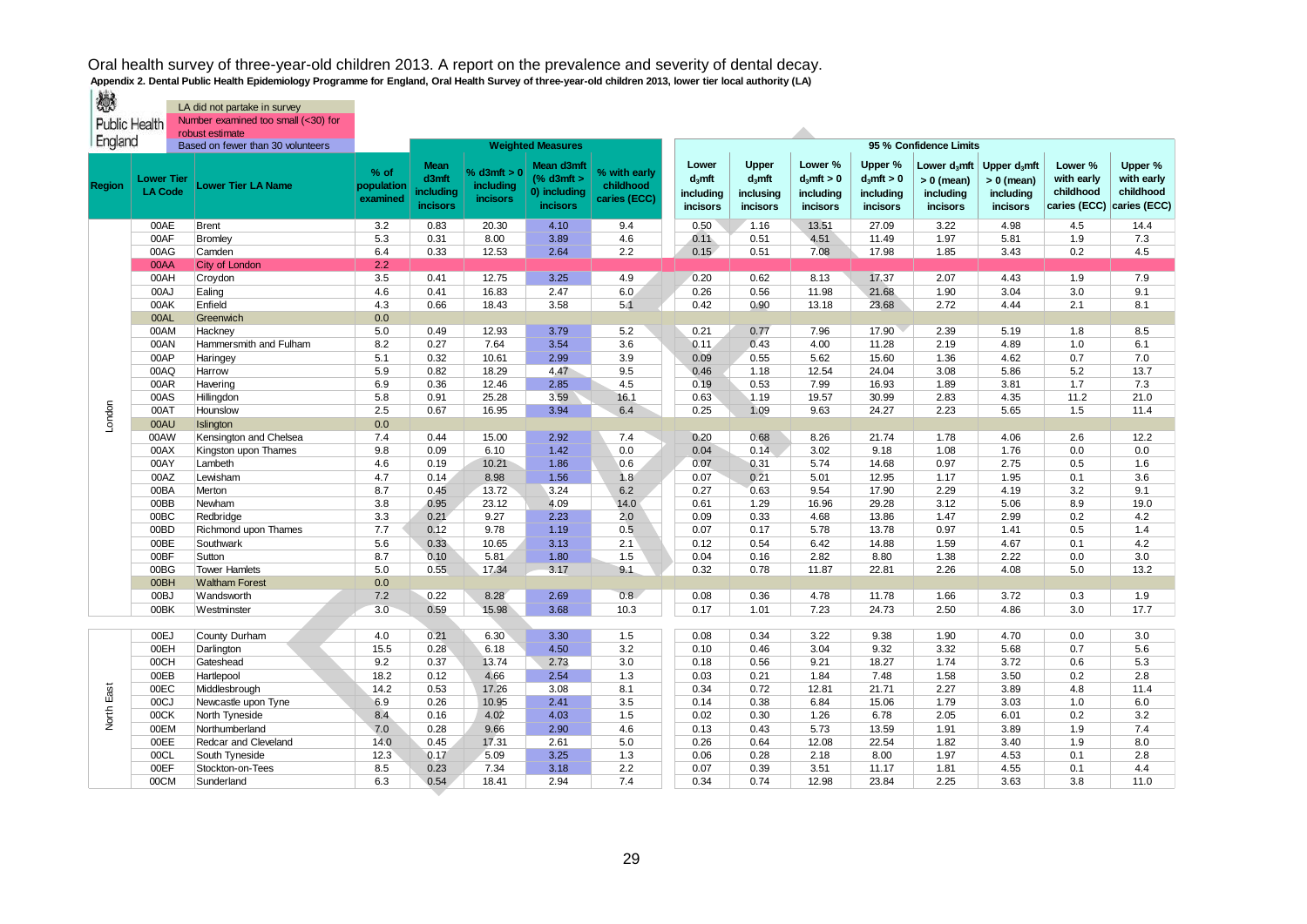燃 LA did not partake in survey Public Health Number examined too small (<30) for robust estimate England **Exercise**<br>Based on fewer than 30 volunteers **Weighted Measures 95 % Confidence Limits Upper Mean Mean d3mft Lower Lower % Upper % Lower d3mft Upper d3mft Lower % Upper % % of % d3mft > 0 % with early Region Lower Tier d3mft (% d3mft > d3mft d3mft d3mft > 0 d3mft > 0 > 0 (mean) > 0 (mean) with early with early childhood Lower Tier LA Name population including including 0) including including including childhood childhood including inclusing including including incisors caries (ECC) examined incisors incisors incisors incisors incisors incisors incisors incisors caries (ECC) caries (ECC)** 16UB Allerdale 22.7 0.46 11.59 3.95 4.8 0.22 0.70 7.28 15.90 2.43 5.47 1.9 7.7 16UC Barrow-in-Furness 35.1 0.39 11.90 3.26 3.6 0.21 0.57 7.81 15.99 2.18 4.34 1.2 5.9 00EX Blackburn with Darwen | 15.9 | 0.79 | 20.64 | 3.81 | 9.1 | 0.57 | 1.01 | 16.47 | 24.81 | 3.12 | 4.50 | 6.1 | 12.0 00EY |Blackpool | 13.9 | 0.63 | 16.89 | 3.74 | 8.1 | 0.38 | 0.88 | 12.20 | 21.58 | 2.67 | 4.81 | 4.6 | 11.5 00BL Bolton 13.0 | 0.76 | 17.84 | 4.25 | 9.1 | 0.57 | 0.95 | 14.57 | 21.11 | 3.52 | 4.98 | 6.6 | 11.6 30UD Burnley 14.0 0.72 18.81 3.82 1.8 0.41 1.03 12.89 24.73 2.71 4.93 0.2 3.9 00BM Bury | 8.7 | 0.61 | 18.41 | 3.29 | 5.3 | 0.39 | 0.83 | 13.16 | 23.66 | 2.50 | 4.08 | 2.3 | 8.3 16UD Carlisle 17.4 0.67 15.28 4.39 9.0 0.38 0.96 10.47 20.09 3.13 5.65 5.1 12.9 00EQ Cheshire East 1.5 0.11 11.17 1.00 0.0 0.02 0.24 0.99 21.35 1.00 1.00 0.0 0.0 00EW Cheshire West and Chester 21.1 0.22 7.91 2.73 1.5 0.14 0.30 5.91 9.91 1.95 3.51 0.6 2.4 30UE Chorley 0.0 16UE Copeland 18.4 0.23 11.47 1.98 4.5 0.12 0.34 6.26 16.68 1.67 2.29 1.1 7.9 16UF Eden 34.9 0.25 9.04 2.75 2.8 0.09 0.41 4.67 13.41 1.54 3.96 0.4 5.3 30UF Fylde 7.9 | 0.12 | 6.73 | 1.84 | 1.9 | 0.02 | 0.22 | 1.35 | 12.11 | 1.04 | 2.64 | 0.6 | 4.4 North West (data collected 2011) North West (data collected 2011)00ET |Halton | 33.8 | 0.25 | 10.34 | 2.45 | 2.6 | | 0.16 | 0.34 | 7.73 | 12.95 | 1.90 | 3.00 | 1.2 | 3.9 30UG |Hyndburn | 10.0 | 0.85 | 17.23 | 4.94 | 8.2 | 0.34 | 1.36 | 9.13 | 25.33 | 3.17 | 6.71 | 1.9 | 14.6 00BX |Knowsley 18.2 | 0.31 | 10.54 | 2.92 | 4.4 | 0.18 | 0.44 | 7.09 | 13.99 | 2.22 | 3.62 | 2.0 | 6.7 30UH Lancaster 22.8 0.39 10.32 3.81 4.9 0.23 0.55 7.14 13.50 2.92 4.70 2.7 7.1 00BY Liverpool 17.9 0.36 10.95 3.26 2.9 0.27 0.45 8.91 12.99 2.68 3.84 1.8 4.0 00BN Manchester 6.3 1.06 25.61 4.15 12.6 10.84 1.28 21.57 29.65 3.58 4.72 9.5 15.7 00BP Oldham 1.5.3 1.08 30.37 3.55 1.3.8 0.87 3.8 3.9.37 26.43 34.31 3.04 4.06 10.8 16.8 30UJ Pendle 15.6 0.78 20.26 3.86 9.0 0.63 1.03 15.23 25.29 3.07 4.65 5.3 12.6 30UK Preston 9.8 0.70 19.89 3.53 5.7 0.42 0.98 14.17 25.61 2.57 4.49 2.3 9.0 30UL Ribble Valley 11.3 0.08 2.96 2.77 0.0 0.05 0.21 1.20 7.12 2.77 2.77 0.0 0.0 00BQ Rochdale 3.2 0.55 18.91 2.89 5.9 0.28 0.82 10.94 26.88 2.12 3.66 1.2 10.6 30UM Rossendale 18.3 0.46 17.71 2.58 3.3 0.28 0.64 11.88 23.54 2.09 3.07 0.5 6.1 00BR Salford 7.2 0.70 24.82 2.81 5.8 0.48 0.92 19.12 30.52 2.22 3.40 2.6 9.0 00CA Sefton 20.9 0.25 10.17 2.46 4.0 0.17 0.33 7.75 12.59 1.94 2.98 2.4 5.5 16UG South Lakeland 32.1 0.27 10.27 2.60 1.8 0.16 0.38 6.78 13.76 2.01 3.19 0.4 3.2 30UN South Ribble 0.0 00BZ St. Helens 26.3 0.29 10.24 2.85 2.9 0.19 0.29 7.63 12.85 2.18 3.52 1.5 4.4 00BS Stockport 6.8 | 0.42 | 15.38 | 2.75 | 6.2 | | 0.25 | 0.59 | 10.70 | 20.06 | 1.99 | 3.51 | 3.0 | 9.5 00BT Tameside 17.6 0.55 16.77 3.29 5.1 0.40 0.70 13.55 19.99 2.67 3.91 3.2 7.1 00BU Trafford 13.8 0.23 9.18 2.53 2.0 0.14 0.32 6.53 11.83 1.89 3.17 0.7 3.4 00EU Warrington 31.6 0.35 10.48 3.34 3.8 0.26 0.44 8.41 12.55 2.79 3.89 2.5 5.1 30UP West Lancashire 0.0 00BW Wigan 5.7 0.16 8.45 1.90 2.0 0.06 0.26 4.67 12.23 1.22 2.58 0.1 4.0 00CB Wirral 22.3 0.39 13.44 2.87 4.8 0.30 0.48 11.13 15.75 2.43 3.31 3.3 6.3 30UQ |Wyre 18.8 | 0.42 | 14.53 | 2.91 | 4.7 | | 0.24 | 0.60 | 8.91 | 20.15 | 2.45 | 3.37 | 1.5 | 8.0

| 45UB        | Adur                    | 0.0              |      |       |      |            |      |      |      |       |      |      |               |           |
|-------------|-------------------------|------------------|------|-------|------|------------|------|------|------|-------|------|------|---------------|-----------|
| 45UC        | Arun                    | 1.0 <sub>1</sub> |      |       |      |            |      |      |      |       |      |      |               |           |
| 29UE        | Ashford                 | 4.4              | 0.24 | 8.61  | 2.75 | ື້         | 0.01 | 0.49 | 1.93 | 15.29 | 0.97 | 4.53 | .             | 72<br>ن ، |
| 11UB        | Aylesbury Vale          | 8.7              | 0.43 | 13.26 | 3.23 | 4.9        | 0.23 | 0.63 | 8.56 | 17.96 | 2.15 | 4.31 | 21<br><u></u> | 77<br>.   |
| <b>24UB</b> | Basingstoke and Deane   | 4.1              | 0.28 | 8.02  | 3.48 | 4.5        | 0.05 | 0.51 | 2.56 | 13.48 | .63  | 5.33 | 0.3           | 8.8       |
| 00MA        | <b>Bracknell Forest</b> | 11.0             | 0.34 | 11.42 | 3.00 | $-$<br>v.i | 0.16 | 0.52 | 6.66 | 16.18 | 91.، | 4.09 | 2.3           | 9.1       |
| 00ML        | Brighton and Hove       | 2.3              | 0.44 | 14.40 | 3.03 | c o<br>o.o | 0.05 | 0.83 | 3.99 | 24.81 | 2.34 | 3.72 | 0.2           | 13.7      |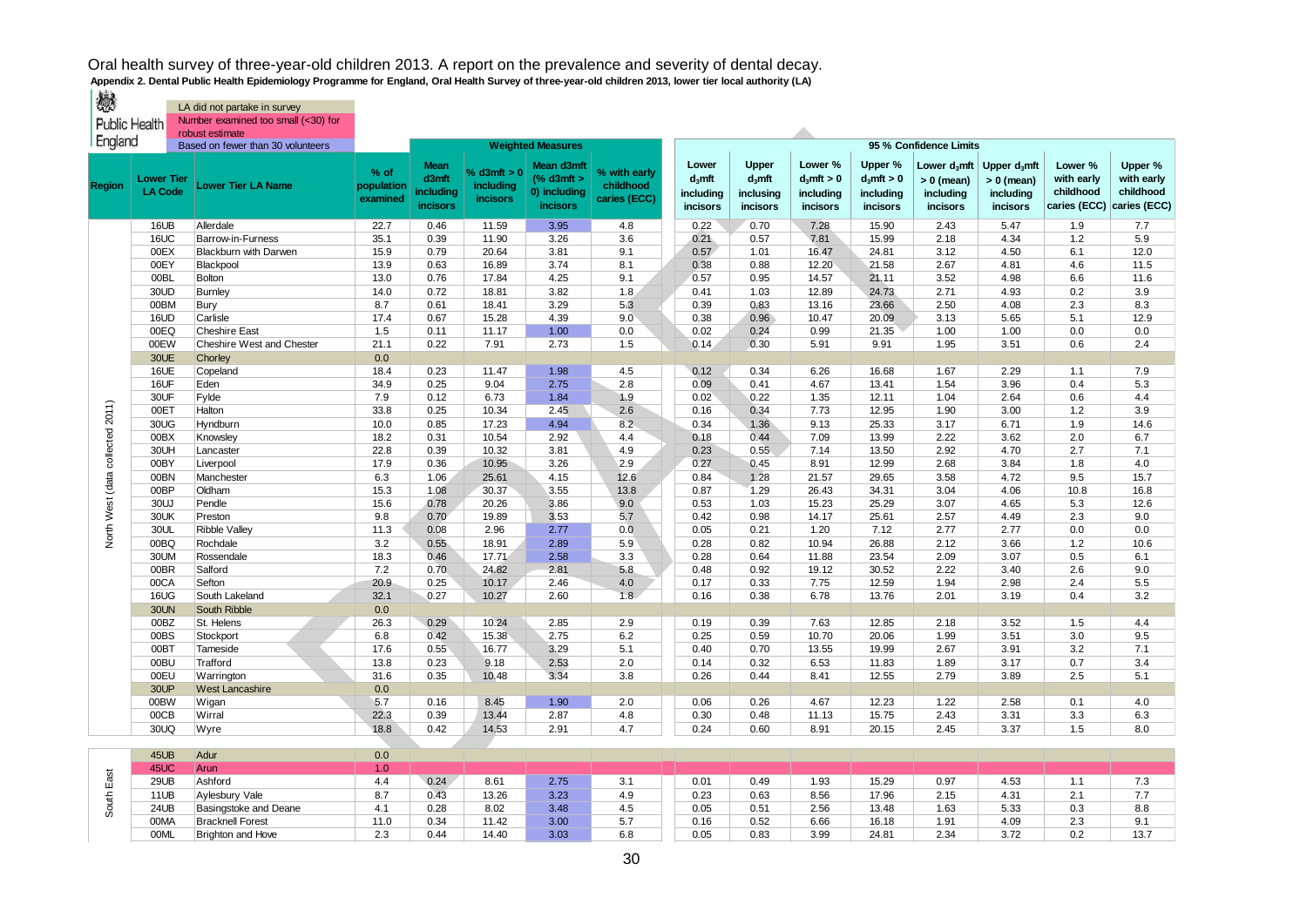LA did not partake in survey Hoalth Number examined too small (<30) for **robust estimate** 

| PUDIIC HEAITH |                                     | robust estimate                     |                                |                                               |                                                         |                                                                |                                           |                                             |                                             |                                                  |                                                  |                                                          |                                                          |                                                    |                                                    |
|---------------|-------------------------------------|-------------------------------------|--------------------------------|-----------------------------------------------|---------------------------------------------------------|----------------------------------------------------------------|-------------------------------------------|---------------------------------------------|---------------------------------------------|--------------------------------------------------|--------------------------------------------------|----------------------------------------------------------|----------------------------------------------------------|----------------------------------------------------|----------------------------------------------------|
| England       |                                     | Based on fewer than 30 volunteers   |                                |                                               |                                                         | <b>Weighted Measures</b>                                       |                                           |                                             |                                             |                                                  |                                                  | 95 % Confidence Limits                                   |                                                          |                                                    |                                                    |
| <b>Region</b> | <b>Lower Tier</b><br><b>LA Code</b> | Lower Tier LA Name                  | % of<br>population<br>examined | <b>Mean</b><br>d3mft<br>including<br>incisors | $\frac{1}{2}$ d3mft > 0<br>including<br><b>incisors</b> | Mean d3mft<br>$%$ d3mft $>$<br>0) including<br><b>incisors</b> | % with early<br>childhood<br>caries (ECC) | Lower<br>$d_3$ mft<br>including<br>incisors | Upper<br>$d_3$ mft<br>inclusing<br>incisors | Lower %<br>$d3$ mft > 0<br>including<br>incisors | Upper %<br>$d3$ mft > 0<br>including<br>incisors | Lower $d_3$ mft<br>$> 0$ (mean)<br>including<br>incisors | Upper $d_3$ mft<br>$> 0$ (mean)<br>including<br>incisors | Lower %<br>with early<br>childhood<br>caries (ECC) | Upper %<br>with early<br>childhood<br>caries (ECC) |
|               | <b>29UC</b>                         | Canterbury                          | 2.8                            | 0.00                                          | 0.00                                                    | 0.00                                                           | 0.0                                       | 0.00                                        | 0.00                                        | 0.00                                             | 0.00                                             | 0.00                                                     | 0.00                                                     | 0.0                                                | 0.0                                                |
|               | <b>38UB</b>                         | Cherwell                            | 13.9                           | 0.27                                          | 9.89                                                    | 2.69                                                           | 1.2                                       | 0.16                                        | 0.38                                        | 6.34                                             | 13.44                                            | 2.03                                                     | 3.35                                                     | 0.0                                                | 2.4                                                |
|               | 45UD                                | <b>Chichester</b>                   | 0.5                            |                                               |                                                         |                                                                |                                           |                                             |                                             |                                                  |                                                  |                                                          |                                                          |                                                    |                                                    |
|               | <b>11UC</b>                         | Chiltern                            | 15.3                           | 0.44                                          | 10.06                                                   | 4.40                                                           | 4.5                                       | 0.19                                        | 0.69                                        | 5.78                                             | 14.34                                            | 3.19                                                     | 5.61                                                     | 1.7                                                | 7.4                                                |
|               | 45UE                                | Crawley                             | 0.0                            |                                               |                                                         |                                                                |                                           |                                             |                                             |                                                  |                                                  |                                                          |                                                          |                                                    |                                                    |
|               | 29UD                                | Dartford                            | 8.9                            | 0.08                                          | 5.26                                                    | 1.55                                                           | 0.0                                       | 0.01                                        | 0.15                                        | 1.49                                             | 9.03                                             | 0.78                                                     | 2.32                                                     | 0.0                                                | 0.0                                                |
|               | 29UE                                | Dover                               | 5.6                            | 0.15                                          | 1.90                                                    | 8.00                                                           | 1.0                                       | 0.08                                        | 0.38                                        | 0.61                                             | 4.41                                             | 0.16                                                     | 15.84                                                    | 0.9                                                | 2.8                                                |
|               | <b>24UC</b>                         | East Hampshire                      | 2.8                            | 0.12                                          | 5.78                                                    | 2.00                                                           | 0.0                                       | 0.02                                        | 0.26                                        | 0.39                                             | 11.95                                            | 0.87                                                     | 3.13                                                     | 0.0                                                | 0.0                                                |
|               | <b>21UC</b>                         | Eastbourne                          | 0.0                            |                                               |                                                         |                                                                |                                           |                                             |                                             |                                                  |                                                  |                                                          |                                                          |                                                    |                                                    |
|               | 24UD                                | Eastleigh                           | 20.5                           | 0.07                                          | 2.99                                                    | 2.22                                                           | 0.6                                       | 0.02                                        | 0.12                                        | 1.15                                             | 4.83                                             | 1.38                                                     | 3.06                                                     | 0.2                                                | 1.4                                                |
|               | 43UB                                | Elmbridge                           | 1.7                            | 0.12                                          | 6.60                                                    | 1.83                                                           | 0.6                                       | 0.02                                        | 0.26                                        | 1.23                                             | 14.43                                            | 1.83                                                     | 1.83                                                     | 0.5                                                | 1.6                                                |
|               | 43UC                                | Epsom and Ewell                     | 5.4                            | 0.11                                          | 6.17                                                    | 1.73                                                           | 0.0                                       | 0.01                                        | 0.23                                        | 0.27                                             | 12.61                                            | 1.73                                                     | 1.73                                                     | 0.0                                                | 0.0                                                |
|               | 24UE                                | Fareham                             | 13.9                           | 0.20                                          | 5.97                                                    | 3.34                                                           | 1.2                                       | 0.04                                        | 0.36                                        | 2.32                                             | 9.62                                             | 1.18                                                     | 5.50                                                     | 0.4                                                | 2.7                                                |
|               | 24UF                                | Gosport                             | 16.4                           | 0.05                                          | 1.98                                                    | 2.59                                                           | 0.9                                       | 0.02                                        | 0.12                                        | 0.26                                             | 4.22                                             | 2.59                                                     | 2.59                                                     | 0.8                                                | 2.5                                                |
|               | 29UG                                | Gravesham                           | 5.6                            | 0.52                                          | 12.87                                                   | 4.08                                                           | 8.4                                       | 0.08                                        | 1.12                                        | 4.17                                             | 21.57                                            | 3.69                                                     | 4.47                                                     | 0.9                                                | 15.9                                               |
|               | 43UD                                | Guildford                           | 1.9                            | 0.00                                          | 0.00                                                    | 0.00                                                           | 0.0                                       | 0.00                                        | 0.00                                        | 0.00                                             | 0.00                                             | 0.00                                                     | 0.00                                                     | 0.0                                                | 0.0                                                |
|               | <b>24UG</b>                         | <b>Hart</b>                         | 1.7                            |                                               |                                                         |                                                                |                                           |                                             |                                             |                                                  |                                                  |                                                          |                                                          |                                                    |                                                    |
|               | 21UD                                | <b>Hastings</b>                     | 0.0                            |                                               |                                                         |                                                                |                                           |                                             |                                             |                                                  |                                                  |                                                          |                                                          |                                                    |                                                    |
|               | 24UH                                | Havant                              | 9.7                            | 0.13                                          | 5.06                                                    | 2.48                                                           | 0.8                                       | 0.02                                        | 0.24                                        | 1.42                                             | 8.70                                             | 1.52                                                     | 3.44                                                     | 0.7                                                | 2.3                                                |
|               | 45UF                                | Horsham                             | 0.0                            |                                               |                                                         |                                                                |                                           |                                             |                                             |                                                  |                                                  |                                                          |                                                          |                                                    |                                                    |
|               | 00MW                                | Isle of Wight                       | 18.6                           | 0.43                                          | 13.47                                                   | 3.19                                                           | 3.1                                       | 0.22                                        | 0.64                                        | 8.98                                             | 17.96                                            | 2.12                                                     | 4.26                                                     | 0.9                                                | 5.3                                                |
|               | 21UF                                | Lewes                               | 0.0                            |                                               |                                                         |                                                                |                                           |                                             |                                             |                                                  |                                                  |                                                          |                                                          |                                                    |                                                    |
| South East    | 29UH                                | Maidstone                           | 7.9                            | 0.15                                          | 5.72                                                    | 2.69                                                           | 2.2                                       | 0.02                                        | 0.28                                        | 2.04                                             | 9.40                                             | 1.96                                                     | 3.42                                                     | 0.1                                                | 4.4                                                |
|               | 00LC<br>45UG                        | Medway                              | 5.2                            | 0.15                                          | 6.11                                                    | 2.38                                                           | 0.4                                       | 0.03                                        | 0.27                                        | 2.62                                             | 9.60                                             | 1.01                                                     | 3.75                                                     | 0.4                                                | 1.3                                                |
|               | 00MG                                | <b>Mid Sussex</b>                   | 0.0<br>4.9                     | 0.25                                          | 7.80                                                    | 3.17                                                           | 2.6                                       | 0.09                                        | 0.41                                        | 4.03                                             |                                                  | 1.53                                                     | 4.81                                                     | 0.3                                                | 4.9                                                |
|               | 43UE                                | <b>Milton Keynes</b><br>Mole Valley | 3.3                            | 0.00                                          |                                                         | 0.00                                                           | 0.0                                       | 0.00                                        | 0.00                                        | 0.00                                             | 11.57<br>0.00                                    | 0.00                                                     | 0.00                                                     | 0.0                                                | 0.0                                                |
|               | <b>24UJ</b>                         | <b>New Forest</b>                   | 12.5                           | 0.08                                          | 0.00<br>4.96                                            | 1.56                                                           | 2.4                                       | 0.03                                        | 0.13                                        | 2.11                                             | 7.81                                             | 1.19                                                     | 1.93                                                     | 0.4                                                | 4.4                                                |
|               | <b>38UC</b>                         | Oxford                              | 10.7                           | 0.34                                          | 10.69                                                   | 3.20                                                           | 5.5                                       | 0.16                                        | 0.52                                        | 6.14                                             | 15.24                                            | 2.26                                                     | 4.14                                                     | 1.9                                                | 9.2                                                |
|               | 00MR                                | Portsmouth                          | 7.5                            | 0.18                                          | 8.70                                                    | 2.04                                                           | 1.5                                       | 0.08                                        | 0.28                                        | 4.88                                             | 12.52                                            | 1.22                                                     | 2.86                                                     | 0.2                                                | 3.2                                                |
|               | 00MC                                | Reading                             | 13.1                           | 0.74                                          | 17.38                                                   | 4.24                                                           | 10.6                                      | 0.49                                        | 0.99                                        | 13.18                                            | 21.58                                            | 3.25                                                     | 5.23                                                     | 7.2                                                | 14.0                                               |
|               | 43UF                                | Reigate and Banstead                | 3.7                            | 0.04                                          | 2.67                                                    | 1.49                                                           | 1.3                                       | 0.02                                        | 0.10                                        | 0.96                                             | 6.30                                             | 1.49                                                     | 1.49                                                     | 1.2                                                | 3.8                                                |
|               | <b>21UG</b>                         | Rother                              | 0.0                            |                                               |                                                         |                                                                |                                           |                                             |                                             |                                                  |                                                  |                                                          |                                                          |                                                    |                                                    |
|               | 43UG                                | Runnymede                           | 6.5                            | 0.07                                          | 5.76                                                    | 1.22                                                           | 3.8                                       | 0.01                                        | 0.13                                        | 0.84                                             | 10.68                                            | 0.79                                                     | 1.65                                                     | 0.6                                                | 7.1                                                |
|               | <b>24UL</b>                         | Rushmoor                            | 0.0                            |                                               |                                                         |                                                                |                                           |                                             |                                             |                                                  |                                                  |                                                          |                                                          |                                                    |                                                    |
|               | 29UK                                | Sevenoaks                           | 9.2                            | 0.06                                          | 2.90                                                    | 2.05                                                           | 0.0                                       | 0.00                                        | 0.12                                        | 0.04                                             | 5.76                                             | 2.05                                                     | 2.05                                                     | 0.0                                                | 0.0                                                |
|               | <b>29UL</b>                         | Shepway                             | 9.9                            | 0.38                                          | 11.67                                                   | 3.28                                                           | 3.4                                       | 0.13                                        | 0.63                                        | 6.41                                             | 16.93                                            | 2.08                                                     | 4.48                                                     | 0.0                                                | 6.9                                                |
|               | 00MD                                | Slough                              | 8.7                            | 1.17                                          | 25.65                                                   | 4.54                                                           | 13.9                                      | 0.81                                        | 1.53                                        | 19.81                                            | 31.49                                            | 3.63                                                     | 5.45                                                     | 9.3                                                | 18.5                                               |
|               | 11UE                                | South Bucks                         | 20.5                           | 0.08                                          | 1.82                                                    | 4.57                                                           | 1.3                                       | 0.03                                        | 0.19                                        | 0.23                                             | 3.87                                             | 4.57                                                     | 4.57                                                     | 0.5                                                | 3.0                                                |
|               | 38UD                                | South Oxfordshire                   | 17.1                           | 0.42                                          | 15.32                                                   | 2.73                                                           | 4.7                                       | 0.14                                        | 0.70                                        | 10.67                                            | 19.97                                            | 1.18                                                     | 4.28                                                     | 1.7                                                | 7.7                                                |
|               | 00MS                                | Southampton                         | 14.9                           | 0.40                                          | 10.51                                                   | 3.83                                                           | 7.0                                       | 0.25                                        | 0.55                                        | 7.65                                             | 13.37                                            | 2.80                                                     | 4.86                                                     | 4.6                                                | 9.4                                                |
|               | 43UH                                | Spelthorne                          | 1.7                            |                                               |                                                         |                                                                |                                           |                                             |                                             |                                                  |                                                  |                                                          |                                                          |                                                    |                                                    |
|               | <b>43UJ</b>                         | Surrey Heath                        | 3.4                            | 0.24                                          | 9.15                                                    | 2.61                                                           | 3.7                                       | 0.08                                        | 0.56                                        | 0.88                                             | 19.18                                            | 1.03                                                     | 4.19                                                     | 3.3                                                | 10.7                                               |
|               | 29UM                                | Swale                               | 4.8                            | 0.04                                          | 1.37                                                    | 3.17                                                           | 0.0                                       | 0.03                                        | 0.11                                        | 0.52                                             | 3.26                                             | 3.17                                                     | 3.17                                                     | 0.0                                                | 0.0                                                |
|               | 43UK                                | Tandridge                           | 9.9                            | 0.12                                          | 7.55                                                    | 1.65                                                           | 1.1                                       | 0.02                                        | 0.22                                        | 2.29                                             | 12.81                                            | 1.06                                                     | 2.24                                                     | 1.1                                                | 3.3                                                |
|               | <b>24UN</b>                         | <b>Test Valley</b>                  | 14.0                           | 0.11                                          | 4.05                                                    | 2.81                                                           | 2.1                                       | 0.00                                        | 0.22                                        | 1.30                                             | 6.80                                             | 2.38                                                     | 3.24                                                     | 0.1                                                | 4.1                                                |
|               | <b>29UN</b>                         | Thanet                              | 9.7                            | 0.31                                          | 9.17                                                    | 3.36                                                           | 1.3                                       | 0.14                                        | 0.48                                        | 4.48                                             | 13.86                                            | 2.65                                                     | 4.07                                                     | 0.5                                                | 3.0                                                |
|               |                                     |                                     |                                |                                               |                                                         |                                                                |                                           |                                             |                                             |                                                  |                                                  |                                                          |                                                          |                                                    |                                                    |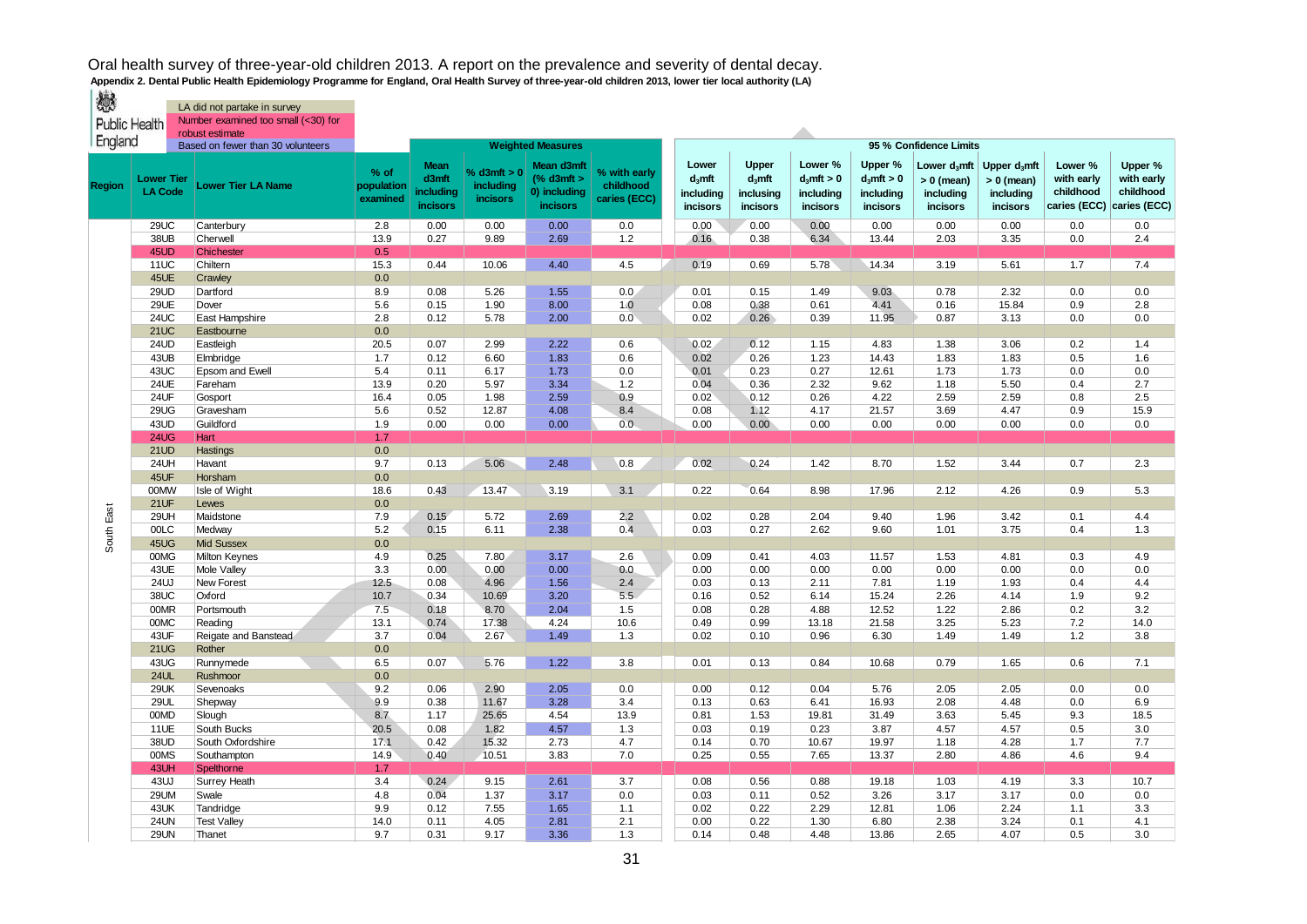| England       |                              | robust estimate<br>Based on fewer than 30 volunteers |                                |                                               |                                                | <b>Weighted Measures</b>                                       |                                           |                                            |                                            |                                                   |                                                   | 95 % Confidence Limits                                            |                                                          |                                                                 |                                    |
|---------------|------------------------------|------------------------------------------------------|--------------------------------|-----------------------------------------------|------------------------------------------------|----------------------------------------------------------------|-------------------------------------------|--------------------------------------------|--------------------------------------------|---------------------------------------------------|---------------------------------------------------|-------------------------------------------------------------------|----------------------------------------------------------|-----------------------------------------------------------------|------------------------------------|
| <b>Region</b> | Lower Tier<br><b>LA Code</b> | <b>Lower Tier LA Name</b>                            | % of<br>population<br>examined | <b>Mean</b><br>d3mft<br>including<br>incisors | $6$ d3mft $>0$<br>including<br><b>incisors</b> | Mean d3mft<br>$%$ d3mft $>$<br>0) including<br><b>incisors</b> | % with early<br>childhood<br>caries (ECC) | Lower<br>$d3$ mft<br>including<br>incisors | Upper<br>$d3$ mft<br>inclusing<br>incisors | Lower %<br>$d_3$ mft > 0<br>including<br>incisors | Upper %<br>$d_3$ mft > 0<br>including<br>incisors | Lower d <sub>3</sub> mft<br>$> 0$ (mean)<br>including<br>incisors | Upper $d_3$ mft<br>$> 0$ (mean)<br>including<br>incisors | Lower %<br>with early<br>childhood<br>caries (ECC) caries (ECC) | Upper %<br>with early<br>childhood |
|               | 29UP                         | <b>Tonbridge and Malling</b>                         | 4.3                            | 0.06                                          | 3.70                                           | 1.52                                                           | 1.0                                       | 0.00                                       | 0.12                                       | 0.57                                              | 7.97                                              | 1.52                                                              | 1.52                                                     | 0.9                                                             | 2.8                                |
|               | <b>29UQ</b>                  | <b>Tunbridge Wells</b>                               | 6.2                            | 0.05                                          | 1.83                                           | 2.50                                                           | 0.0                                       | 0.02                                       | 0.12                                       | 0.65                                              | 4.31                                              | 0.44                                                              | 5.44                                                     | 0.0                                                             | 0.0                                |
|               | 38UE                         | Vale of White Horse                                  | 14.7                           | 0.21                                          | 6.37                                           | 3.27                                                           | 1.9                                       | 0.07                                       | 0.35                                       | 3.12                                              | 9.62                                              | 1.68                                                              | 4.86                                                     | 0.1                                                             | 3.7                                |
|               | 43UL                         | Waverley                                             | 1.8                            |                                               |                                                |                                                                |                                           |                                            |                                            |                                                   |                                                   |                                                                   |                                                          |                                                                 |                                    |
|               | <b>21UH</b>                  | Wealden                                              | 0.0                            |                                               |                                                |                                                                |                                           |                                            |                                            |                                                   |                                                   |                                                                   |                                                          |                                                                 |                                    |
| South East    | 00MB                         | <b>West Berkshire</b>                                | 9.9                            | 0.21                                          | 7.42                                           | 2.89                                                           | 3.5                                       | 0.08                                       | 0.34                                       | 3.87                                              | 10.97                                             | 1.63                                                              | 4.15                                                     | 1.2                                                             | 5.8                                |
|               | <b>38UF</b>                  | West Oxfordshire                                     | 15.9                           | 0.18                                          | 9.14                                           | 2.00                                                           | 1.4                                       | 0.08                                       | 0.28                                       | 5.11                                              | 13.17                                             | 1.48                                                              | 2.52                                                     | 0.2                                                             | 2.9                                |
|               | <b>24UP</b>                  | Winchester                                           | 8.6                            | 0.07                                          | 4.16                                           | 1.74                                                           | 0.8                                       | 0.00                                       | 0.14                                       | 0.60                                              | 7.72                                              | 1.01                                                              | 2.47                                                     | 0.7                                                             | 2.3                                |
|               | 00ME                         | Windsor and Maidenhead                               | 10.7                           | 0.20                                          | 8.24                                           | 2.48                                                           | 1.9                                       | 0.08                                       | 0.32                                       | 4.51                                              | 11.97                                             | 1.76                                                              | 3.20                                                     | 0.1                                                             | 3.8                                |
|               | 43UM                         | Woking                                               | 3.1                            | 0.14                                          | 6.24                                           | 2.21                                                           | 0.0                                       | 0.01                                       | 0.29                                       | 0.05                                              | 12.53                                             | 2.21                                                              | 2.21                                                     | 0.0                                                             | 0.0                                |
|               | 00MF                         | Wokingham                                            | 9.3                            | 0.22                                          | 5.44                                           | 4.03                                                           | 0.9                                       | 0.03                                       | 0.41                                       | 2.32                                              | 8.56                                              | 1.20                                                              | 6.86                                                     | 0.3                                                             | 2.1                                |
|               | 45UH                         | Worthing                                             | 1.1                            |                                               |                                                |                                                                |                                           |                                            |                                            |                                                   |                                                   |                                                                   |                                                          |                                                                 |                                    |
|               | 11UF                         | Wycombe                                              | 11.3                           | 0.20                                          | 8.34                                           | 2.45                                                           | 2.6                                       | 0.08                                       | 0.32                                       | 4.70                                              | 11.98                                             | 1.49                                                              | 3.41                                                     | 0.5                                                             | 4.7                                |
|               | 00HA                         | <b>Bath and North East Somerset</b>                  | 0.0                            |                                               |                                                |                                                                |                                           |                                            |                                            |                                                   |                                                   |                                                                   |                                                          |                                                                 |                                    |
|               | 00HN                         | Bournemouth                                          | 9.1                            | 0.34                                          | 12.18                                          | 2.81                                                           | 5.5                                       | 0.19                                       | 0.49                                       | 7.54                                              | 16.82                                             | 2.09                                                              | 3.53                                                     | 2.5                                                             | 8.5                                |
|               | 00HB                         | Bristol, City of                                     | 3.7                            | 0.73                                          | 15.29                                          | 4.75                                                           | 5.7                                       | 0.43                                       | 1.03                                       | 11.11                                             | 19.47                                             | 3.49                                                              | 6.01                                                     | 2.8                                                             | 8.6                                |
|               | 23UB                         | Cheltenham                                           | 10.4                           | 0.24                                          | 10.63                                          | 2.27                                                           | 2.8                                       | 0.10                                       | 0.38                                       | 6.06                                              | 15.20                                             | 1.41                                                              | 3.13                                                     | 0.4                                                             | 5.2                                |
|               | 19UC                         | Christchurch                                         | 37.2                           | 0.25                                          | 11.65                                          | 2.18                                                           | 4.7                                       | 0.08                                       | 0.42                                       | 6.47                                              | 16.83                                             | 1.05                                                              | 3.31                                                     | 1.2                                                             | 8.1                                |
|               | 00HE                         | Cornwall                                             | 3.5                            | 0.29                                          | 10.71                                          | 2.74                                                           | 1.7                                       | 0.16                                       | 0.42                                       | 6.63                                              | 14.79                                             | 2.02                                                              | 3.46                                                     | 0.4                                                             | 2.9                                |
|               | 23UC                         | Cotswold                                             | 14.4                           | 0.16                                          | 11.54                                          | 1.41                                                           | 1.8                                       | 0.07                                       | 0.25                                       | 5.65                                              | 17.43                                             | 1.03                                                              | 1.79                                                     | 0.6                                                             | 4.1                                |
|               | 18UB                         | East Devon                                           | 17.4                           | 0.13                                          | 3.83                                           | 3.44                                                           | 0.4                                       | 0.03                                       | 0.23                                       | 1.40                                              | 6.26                                              | 2.03                                                              | 4.85                                                     | 0.4                                                             | 1.3                                |
|               | 19UD                         | <b>East Dorset</b>                                   | 23.8                           | 0.13                                          | 6.07                                           | 2.14                                                           | 0.4                                       | 0.05                                       | 0.21                                       | 2.76                                              | 9.38                                              | 1.29                                                              | 2.99                                                     | 0.4                                                             | 1.3                                |
|               | 18UC                         | Exeter                                               | 15.5                           | 0.12                                          | 5.87                                           | 2.07                                                           | 0.3                                       | 0.05                                       | 0.19                                       | 2.69                                              | 9.05                                              | 1.39                                                              | 2.75                                                     | 0.3                                                             | 0.9                                |
|               | 23UD                         | Forest of Dean                                       | 15.5                           | 0.49                                          | 17.87                                          | 2.76                                                           | 3.0                                       | 0.17                                       | 0.81                                       | 10.47                                             | 25.27                                             | 1.32                                                              | 4.20                                                     | 0.5                                                             | 6.4                                |
|               | 23UE                         | Gloucester                                           | 10.3                           | 0.62                                          | 19.28                                          | 3.20                                                           | 1.8                                       | 0.30                                       | 0.94                                       | 13.11                                             | 25.45                                             | 1.93                                                              | 4.47                                                     | 0.3                                                             | 4.0                                |
| South West    | <b>OOHF</b>                  | Isles of Scilly <sup>1</sup>                         | 42.1                           | 0.00                                          | 0.00                                           | 0.00                                                           | 0.0                                       | 0.00                                       | 0.00                                       | 0.00                                              | 0.00                                              | 0.00                                                              | 0.00                                                     | 0.0                                                             | 0.0                                |
|               | 40UB                         | Mendip                                               | 2.0                            |                                               |                                                |                                                                |                                           |                                            |                                            |                                                   |                                                   |                                                                   |                                                          |                                                                 |                                    |
|               | 18UD                         | Mid Devon                                            | 27.4                           | 0.21                                          | 5.74                                           | 3.64                                                           | $1.2 -$                                   | 0.08                                       | 0.34                                       | 2.87                                              | 8.61                                              | 2.20                                                              | 5.08                                                     | 0.1                                                             | 2.6                                |
|               | 18UE                         | North Devon                                          | 22.9                           | 0.31                                          | 13.19                                          | 2.33                                                           | 3.7                                       | 0.16                                       | 0.46                                       | 8.79                                              | 17.59                                             | 1.50                                                              | 3.16                                                     | 1.4                                                             | 6.0                                |
|               | 19UE                         | North Dorset                                         | 18.7                           | 0.42                                          | 14.62                                          | 2.84                                                           | 5.6                                       | 0.20                                       | 0.64                                       | 8.85                                              | 20.39                                             | 1.81                                                              | 3.87                                                     | 1.8                                                             | 9.4                                |
|               | 00HC                         | North Somerset                                       | 8.5                            | 0.31                                          | 11.07                                          | 2.78                                                           | 2.9                                       | 0.18                                       | 0.44                                       | 6.40                                              | 15.74                                             | 2.05                                                              | 3.51                                                     | 0.9                                                             | 4.9                                |
|               | 00HG                         | Plymouth                                             | 6.4                            | 0.19                                          | 6.04                                           | 3.07                                                           | 1.7                                       | 0.06                                       | 0.32                                       | 2.69                                              | 9.39                                              | 2.34                                                              | 3.80                                                     | 0.2                                                             | 3.6                                |
|               | 00HP                         | Poole                                                | 13.2                           | 0.41                                          | 12.43                                          | 3.31                                                           | 3.7                                       | 0.21                                       | 0.61                                       | 8.02                                              | 16.84                                             | 2.17                                                              | 4.45                                                     | 1.2                                                             | 6.3                                |
|               | 19UG                         | Purbeck                                              | 40.9                           | 0.26                                          | 10.04                                          | 2.60                                                           | 3.4                                       | 0.09                                       | 0.43                                       | 5.64                                              | 14.44                                             | 1.33                                                              | 3.87                                                     | 0.7                                                             | 6.1                                |
|               | 40UC                         | Sedgemoor                                            | 11.9                           | 0.40                                          | 9.97                                           | 4.03                                                           | 4.6                                       | 0.07                                       | 0.73                                       | 5.04                                              | 14.90                                             | 3.07                                                              | 4.99                                                     | 1.0                                                             | 8.3                                |
|               | 00HD                         | South Gloucestershire                                | 6.0                            | 0.03                                          | 1.90                                           | 1.82                                                           | 0.0                                       | 0.01                                       | 0.07                                       | 0.05                                              | 3.75                                              | 1.82                                                              | 1.82                                                     | 0.0                                                             | 0.0                                |
|               | 18UG                         | South Hams                                           | 27.6                           | 0.18                                          | 7.48                                           | 2.35                                                           | 1.9                                       | 0.07                                       | 0.29                                       | 3.92                                              | 11.04                                             | 1.39                                                              | 3.31                                                     | 0.1                                                             | 3.7                                |
|               | 40UD                         | South Somerset                                       | 10.7                           | 0.38                                          | 9.91                                           | 3.79                                                           | 3.5                                       | 0.17                                       | 0.59                                       | 5.76                                              | 14.06                                             | 2.22                                                              | 5.36                                                     | 0.9                                                             | 6.0                                |
|               | 23UF                         | Stroud                                               | 10.0                           | 0.26                                          | 9.16                                           | 2.86                                                           | 3.7                                       | 0.08                                       | 0.44                                       | 3.83                                              | 14.49                                             | 1.83                                                              | 3.89                                                     | 0.5                                                             | 7.0                                |
|               | 00HX                         | Swindon                                              | 5.8                            | 0.18                                          | 7.94                                           | 2.21                                                           | 1.3                                       | 0.01                                       | 0.35                                       | 3.78                                              | 12.10                                             | 0.45                                                              | 3.97                                                     | 0.5                                                             | 3.0                                |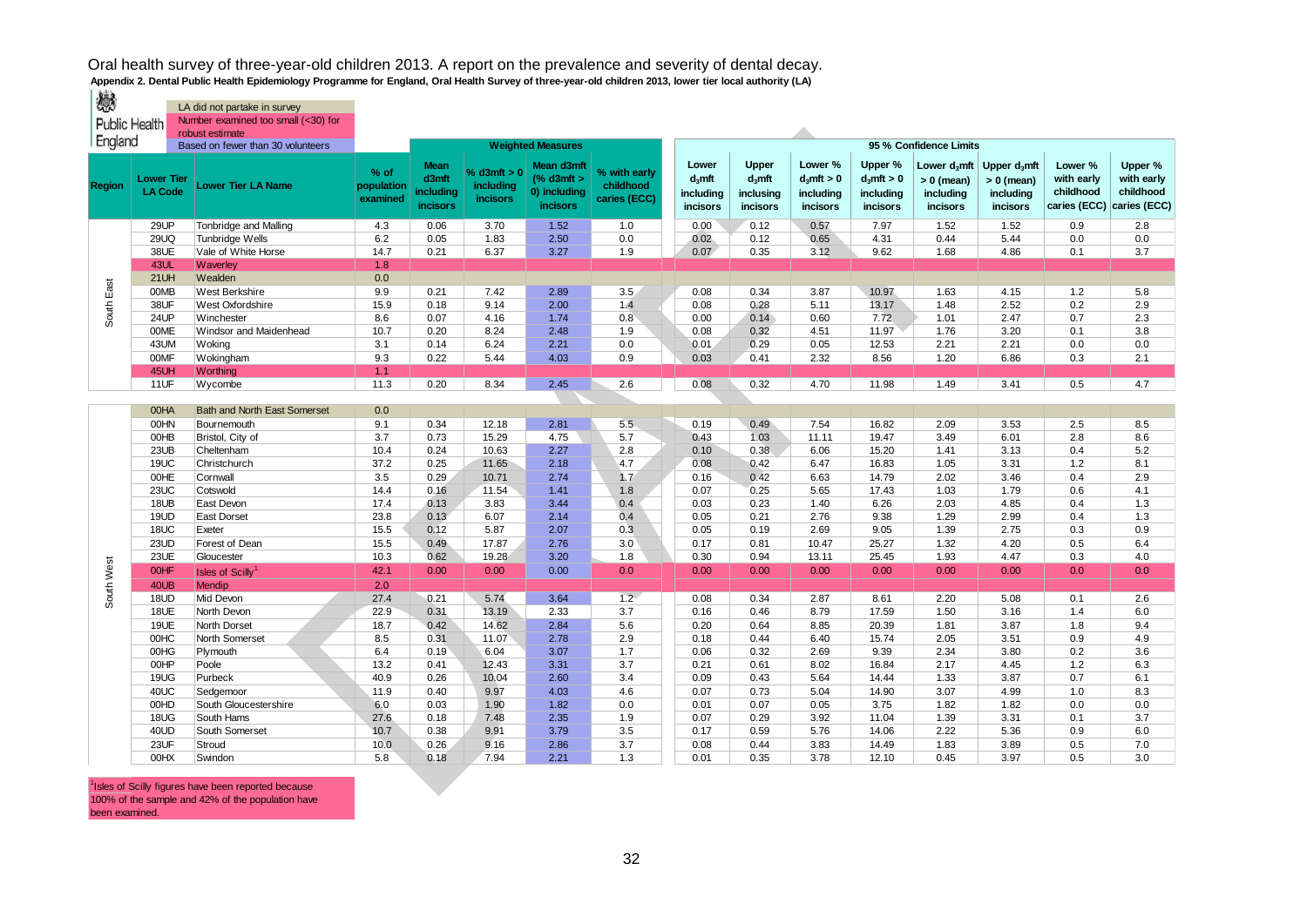| ₩                           |                                     | LA did not partake in survey                 |                                  |                                               |                                        |                                                                |                                           |                                                    |                                             |                                                   |                                                   |                                                          |                                                          |                                                    |                                                    |
|-----------------------------|-------------------------------------|----------------------------------------------|----------------------------------|-----------------------------------------------|----------------------------------------|----------------------------------------------------------------|-------------------------------------------|----------------------------------------------------|---------------------------------------------|---------------------------------------------------|---------------------------------------------------|----------------------------------------------------------|----------------------------------------------------------|----------------------------------------------------|----------------------------------------------------|
|                             |                                     | Number examined too small (<30) for          |                                  |                                               |                                        |                                                                |                                           |                                                    |                                             |                                                   |                                                   |                                                          |                                                          |                                                    |                                                    |
|                             | <b>Public Health</b>                | robust estimate                              |                                  |                                               |                                        |                                                                |                                           |                                                    |                                             |                                                   |                                                   |                                                          |                                                          |                                                    |                                                    |
| England                     |                                     | Based on fewer than 30 volunteers            |                                  |                                               |                                        | <b>Weighted Measures</b>                                       |                                           |                                                    |                                             |                                                   |                                                   | 95 % Confidence Limits                                   |                                                          |                                                    |                                                    |
| Region                      | <b>Lower Tier</b><br><b>LA Code</b> | Lower Tier LA Name                           | $%$ of<br>population<br>examined | <b>Mean</b><br>d3mft<br>including<br>incisors | % $d3mft > 0$<br>including<br>incisors | Mean d3mft<br>$%$ d3mft $>$<br>0) including<br><b>incisors</b> | % with early<br>childhood<br>caries (ECC) | Lower<br>$d_3$ mft<br>including<br><b>incisors</b> | Upper<br>$d_3$ mft<br>inclusing<br>incisors | Lower %<br>$d_3$ mft > 0<br>including<br>incisors | Upper %<br>$d_3$ mft > 0<br>including<br>incisors | Lower $d_3$ mft<br>$> 0$ (mean)<br>including<br>incisors | Upper $d_3$ mft<br>$> 0$ (mean)<br>including<br>incisors | Lower %<br>with early<br>childhood<br>caries (ECC) | Upper %<br>with early<br>childhood<br>caries (ECC) |
|                             | 40UE                                | <b>Taunton Deane</b>                         | 12.6                             | 0.28                                          | 11.79                                  | 2.36                                                           | 0.4                                       | 0.12                                               | 0.44                                        | 6.39                                              | 17.19                                             | 1.49                                                     | 3.23                                                     | 0.4                                                | 1.3                                                |
|                             | 18UH                                | Teignbridge                                  | 18.5                             | 0.23                                          | 7.68                                   | 3.06                                                           | 2.6                                       | 0.08                                               | 0.38                                        | 3.95                                              | 11.41                                             | 1.65                                                     | 4.47                                                     | 0.3                                                | 4.8                                                |
|                             | 23UG                                | Tewkesbury                                   | 12.5                             | 0.11                                          | 3.86                                   | 2.86                                                           | 1.7                                       | 0.00                                               | 0.22                                        | 0.61                                              | 7.11                                              | 1.90                                                     | 3.82                                                     | 0.5                                                | 3.9                                                |
|                             | 00HH                                | Torbay                                       | 16.0                             | 0.58                                          | 13.12                                  | 4.40                                                           | 5.1                                       | 0.30                                               | 0.86                                        | 8.50                                              | 17.74                                             | 2.90                                                     | 5.90                                                     | 2.2                                                | 8.1                                                |
| South West                  | <b>18UK</b>                         | Torridge                                     | 30.6                             | 0.31                                          | 15.31                                  | 2.00                                                           | 2.5                                       | 0.18                                               | 0.44                                        | 10.37                                             | 20.25                                             | 1.42                                                     | 2.58                                                     | 0.3                                                | 4.7                                                |
|                             | <b>18UL</b>                         | <b>West Devon</b>                            | 0.0                              |                                               |                                        |                                                                |                                           |                                                    |                                             |                                                   |                                                   |                                                          |                                                          |                                                    |                                                    |
|                             | 19UH                                | <b>West Dorset</b>                           | 29.8                             | 0.22                                          | 6.46                                   | 3.42                                                           | 3.2                                       | 0.08                                               | 0.36                                        | 3.52                                              | 9.40                                              | 1.91                                                     | 4.93                                                     | 1.1                                                | 5.3                                                |
|                             | 40UF                                | <b>West Somerset</b>                         | 25.6                             | 0.28                                          | 9.98                                   | 2.85                                                           | 6.1                                       | 0.07                                               | 0.49                                        | 3.40                                              | 16.56                                             | 1.71                                                     | 3.99                                                     | 0.9                                                | 11.2                                               |
|                             | <b>19UJ</b>                         | Weymouth and Portland                        | 26.9                             | 0.30                                          | 12.85                                  | 2.36                                                           | 5.0                                       | 0.14                                               | 0.46                                        | 7.74                                              | 17.96                                             | 1.71                                                     | 3.01                                                     | 1.5                                                | 8.5                                                |
|                             | 00HY                                | Wiltshire                                    | 3.3                              | 0.35                                          | 13.49                                  | 2.62                                                           | 3.2                                       | 0.20                                               | 0.50                                        | 8.69                                              | 18.29                                             | 2.04                                                     | 3.20                                                     | 0.6                                                | 5.7                                                |
|                             |                                     |                                              |                                  |                                               |                                        |                                                                |                                           |                                                    |                                             |                                                   |                                                   |                                                          |                                                          |                                                    |                                                    |
|                             | 00CN                                | Birmingham                                   | 3.9                              | 0.33                                          | 12.51                                  | 2.66                                                           | 3.6                                       | 0.22                                               | 0.44                                        | 9.86                                              | 15.16                                             | 2.06                                                     | 3.26                                                     | 2.0                                                | 5.2                                                |
|                             | 47UB                                | Bromsgrove                                   | 8.4                              | 0.09                                          | 4.49                                   | 2.00                                                           | 1.7                                       | 0.01                                               | 0.19                                        | 0.74                                              | 8.24                                              | 0.37                                                     | 3.63                                                     | 0.6                                                | 4.0                                                |
|                             | 41UB                                | <b>Cannock Chase</b>                         | 1.9                              |                                               |                                        |                                                                |                                           |                                                    |                                             |                                                   |                                                   |                                                          |                                                          |                                                    |                                                    |
|                             | 00CQ                                | Coventry                                     | 2.9                              | 0.46                                          | 14.44                                  | 3.17                                                           | 6.6                                       | 0.19                                               | 0.73                                        | 8.44                                              | 20.44                                             | 1.81                                                     | 4.53                                                     | 2.4                                                | 10.8                                               |
|                             | 00CR                                | Dudley                                       | 2.8                              | 0.18                                          | 10.14                                  | 1.81                                                           | 2.1                                       | 0.05                                               | 0.31                                        | 4.76                                              | 15.52                                             | 1.05                                                     | 2.57                                                     | 0.7                                                | 5.0                                                |
|                             | 41UC                                | East Staffordshire                           | 4.5                              | 0.34                                          | 11.36                                  | 3.03                                                           | 1.5                                       | 0.04                                               | 0.64                                        | 4.13                                              | 18.59                                             | 1.15                                                     | 4.91                                                     | 1.3                                                | 4.3                                                |
|                             | 00GA                                | Herefordshire, County of                     | 9.2                              | 0.71                                          | 22.33                                  | 3.18                                                           | 5.6                                       | 0.45                                               | 0.97                                        | 16.51                                             | 28.15                                             | 2.37                                                     | 3.99                                                     | 2.3                                                | 8.8                                                |
|                             | 41UD                                | Lichfield                                    | 2.9<br>9.9                       | 0.00<br>0.22                                  | 0.00                                   | 0.00                                                           | 0.0                                       | 0.00                                               | 0.00                                        | 0.00                                              | 0.00                                              | 0.00                                                     | 0.00                                                     | 0.0                                                | 0.0<br>10.9                                        |
|                             | 47UC<br>41UE                        | <b>Malvern Hills</b><br>Newcastle-under-Lyme | 14.6                             | 0.15                                          | 10.03<br>2.24                          | 2.16<br>6.68                                                   | 5.1<br>1.3                                | 0.00<br>0.04                                       | 0.44<br>0.34                                | 2.82<br>0.04                                      | 17.24<br>4.44                                     | 0.84<br>6.68                                             | 3.48<br>6.68                                             | 0.6<br>0.5                                         | 3.0                                                |
|                             | 44UB                                | North Warwickshire                           | 20.0                             | 0.13                                          | 4.10                                   | 3.25                                                           | 0.8                                       | 0.01                                               | 0.27                                        | 0.66                                              | 7.54                                              | 1.45                                                     | 5.05                                                     | 0.8                                                | 2.5                                                |
|                             | 44UC                                | Nuneaton and Bedworth                        | 9.7                              | 0.13                                          | 4.90                                   | 2.67                                                           | 0.5                                       | 0.03                                               | 0.23                                        | 1.62                                              | 8.18                                              | 1.57                                                     | 3.77                                                     | 0.5                                                | 1.5                                                |
|                             | 47UD                                | Redditch                                     | 9.8                              | 0.35                                          | 12.05                                  | 2.88                                                           | 2.0                                       | 0.11                                               | 0.59                                        | 5.88                                              | 18.22                                             | 1.56                                                     | 4.20                                                     | 0.7                                                | 4.6                                                |
| West Midlands               | 44UD                                | Rugby                                        | 14.4                             | 0.31                                          | 8.63                                   | 3.54                                                           | 5.7                                       | 0.13                                               | 0.49                                        | 4.57                                              | 12.69                                             | 2.37                                                     | 4.71                                                     | 2.5                                                | 8.9                                                |
|                             | 00CS                                | Sandwell                                     | 4.2                              | 0.21                                          | 10.06                                  | 2.08                                                           | 3.8                                       | 0.10                                               | 0.32                                        | 5.93                                              | 14.19                                             | 1.41                                                     | 2.75                                                     | 1.0                                                | 6.7                                                |
|                             | 00GG                                | Shropshire                                   | 6.2                              | 0.24                                          | 7.48                                   | 3.15                                                           | 0.4                                       | 0.08                                               | 0.40                                        | 3.69                                              | 11.27                                             | 1.79                                                     | 4.51                                                     | 0.4                                                | 1.1                                                |
|                             | 00CT                                | Solihull                                     | 6.8                              | 0.26                                          | 14.03                                  | 1.85                                                           | 0.6                                       | 0.09                                               | 0.43                                        | 7.05                                              | 21.01                                             | 0.92                                                     | 2.78                                                     | 0.5                                                | 1.6                                                |
|                             | 41UF                                | South Staffordshire                          | 4.3                              | 0.02                                          | 2.30                                   | 1.00                                                           | 0.0                                       | 0.02                                               | 0.06                                        | 2.04                                              | 6.64                                              | 1.00                                                     | 1.00                                                     | 0.0                                                | 0.0                                                |
|                             | 41UG                                | Stafford                                     | 3.5                              | 0.25                                          | 9.03                                   | 2.76                                                           | 7.6                                       | 0.05                                               | 0.55                                        | 0.47                                              | 17.59                                             | 2.46                                                     | 3.06                                                     | 0.5                                                | 15.8                                               |
|                             | 41UH                                | Staffordshire Moorlands                      | 19.8                             | 0.15                                          | 4.78                                   | 3.18                                                           | 0.7                                       | 0.01                                               | 0.31                                        | 1.59                                              | 7.97                                              | 0.48                                                     | 5.88                                                     | 0.6                                                | 2.1                                                |
|                             | 00GL                                | Stoke-on-Trent                               | 9.0                              | 0.27                                          | 7.17                                   | 3.77                                                           | 3.7                                       | 0.14                                               | 0.40                                        | 4.28                                              | 10.06                                             | 2.81                                                     | 4.73                                                     | 1.5                                                | 5.8                                                |
|                             | 44UE                                | Stratford-on-Avon                            | 11.6                             | 0.26                                          | 7.40                                   | 3.53                                                           | 1.8                                       | 0.03                                               | 0.49                                        | 2.99                                              | 11.81                                             | 1.41                                                     | 5.65                                                     | 0.5                                                | 4.1                                                |
|                             | 41UK                                | Tamworth                                     | 4.5                              | 0.00                                          | 0.00                                   | 0.00                                                           | 0.0                                       | 0.00                                               | 0.00                                        | 0.00                                              | 0.00                                              | 0.00                                                     | 0.00                                                     | 0.0                                                | 0.0                                                |
|                             | 00GF                                | <b>Telford and Wrekin</b>                    | 9.8                              | 0.22                                          | 6.80                                   | 3.30                                                           | 3.7                                       | 0.09                                               | 0.35                                        | 3.53                                              | 10.07                                             | 2.39                                                     | 4.21                                                     | 1.2                                                | 6.2                                                |
|                             | 00CU                                | Walsall                                      | 5.1                              | 0.23                                          | 12.70                                  | 1.81                                                           | 3.3                                       | 0.12                                               | 0.34                                        | 7.94                                              | 17.46                                             | 1.23                                                     | 2.39                                                     | 0.7                                                | 5.8                                                |
|                             | 44UF                                | Warwick                                      | 8.9                              | 0.04                                          | 2.93                                   | 1.45                                                           | 0.8                                       | 0.00                                               | 0.08                                        | 0.10                                              | 5.76                                              | 1.45                                                     | 1.45                                                     | 0.8                                                | 2.5                                                |
|                             | 00CW                                | Wolverhampton                                | 5.0                              | 0.31                                          | 15.12                                  | 2.06                                                           | 2.2                                       | 0.17                                               | 0.45                                        | 9.90                                              | 20.34                                             | 1.47                                                     | 2.65                                                     | 0.1                                                | 4.3                                                |
|                             | 47UE                                | Worcester                                    | 8.9                              | 0.49                                          | 12.25                                  | 4.04                                                           | 7.4                                       | 0.13                                               | 0.85                                        | 6.11                                              | 18.39                                             | 1.91                                                     | 6.17                                                     | 2.5                                                | 12.3                                               |
|                             | 47UF                                | Wychavon                                     | 7.8                              | 0.25                                          | 9.34                                   | 2.64                                                           | 3.8                                       | 0.07                                               | 0.43                                        | 3.45                                              | 15.23                                             | 2.03                                                     | 3.25                                                     | 0.2                                                | 7.5                                                |
|                             | 47UG                                | <b>Wyre Forest</b>                           | 6.7                              | 0.36                                          | 12.18                                  | 2.95                                                           | 5.5                                       | 0.12                                               | 0.60                                        | 5.36                                              | 19.00                                             | 1.83                                                     | 4.07                                                     | 0.3                                                | 10.7                                               |
|                             |                                     |                                              |                                  |                                               |                                        |                                                                |                                           |                                                    |                                             |                                                   |                                                   |                                                          |                                                          |                                                    |                                                    |
| Yorkshire and<br>the Humber | 00CC                                | Barnsley                                     | 7.7                              | 0.44                                          | 11.81                                  | 3.72                                                           | 6.6                                       | 0.20                                               | 0.68                                        | 7.44                                              | 16.18                                             | 2.13                                                     | 5.31                                                     | 3.1                                                | 10.0                                               |
|                             | 00CX                                | Bradford                                     | 2.1                              | 0.58                                          | 17.11                                  | 3.42                                                           | 7.2                                       | 0.31                                               | 0.85                                        | 11.41                                             | 22.81                                             | 2.27                                                     | 4.57                                                     | 3.3                                                | 11.0                                               |
|                             | 00CY                                | Calderdale                                   | 5.3                              | 0.42                                          | 12.06                                  | 3.49                                                           | 5.6                                       | 0.18                                               | 0.66                                        | 6.73                                              | 17.39                                             | 2.22                                                     | 4.76                                                     | 2.0                                                | 9.1                                                |
|                             | 36UB                                | Craven                                       | 35.9                             | 0.28                                          | 9.87                                   | 2.83                                                           | 2.8                                       | 0.12                                               | 0.44                                        | 5.57                                              | 14.17                                             | 1.66                                                     | 4.00                                                     | 0.3                                                | 5.3                                                |
|                             | 00CE                                | Doncaster                                    | 5.2                              | 0.31                                          | 8.56                                   | 3.67                                                           | 3.3                                       | 0.10                                               | 0.52                                        | 4.42                                              | 12.70                                             | 1.90                                                     | 5.44                                                     | 0.7                                                | 5.9                                                |